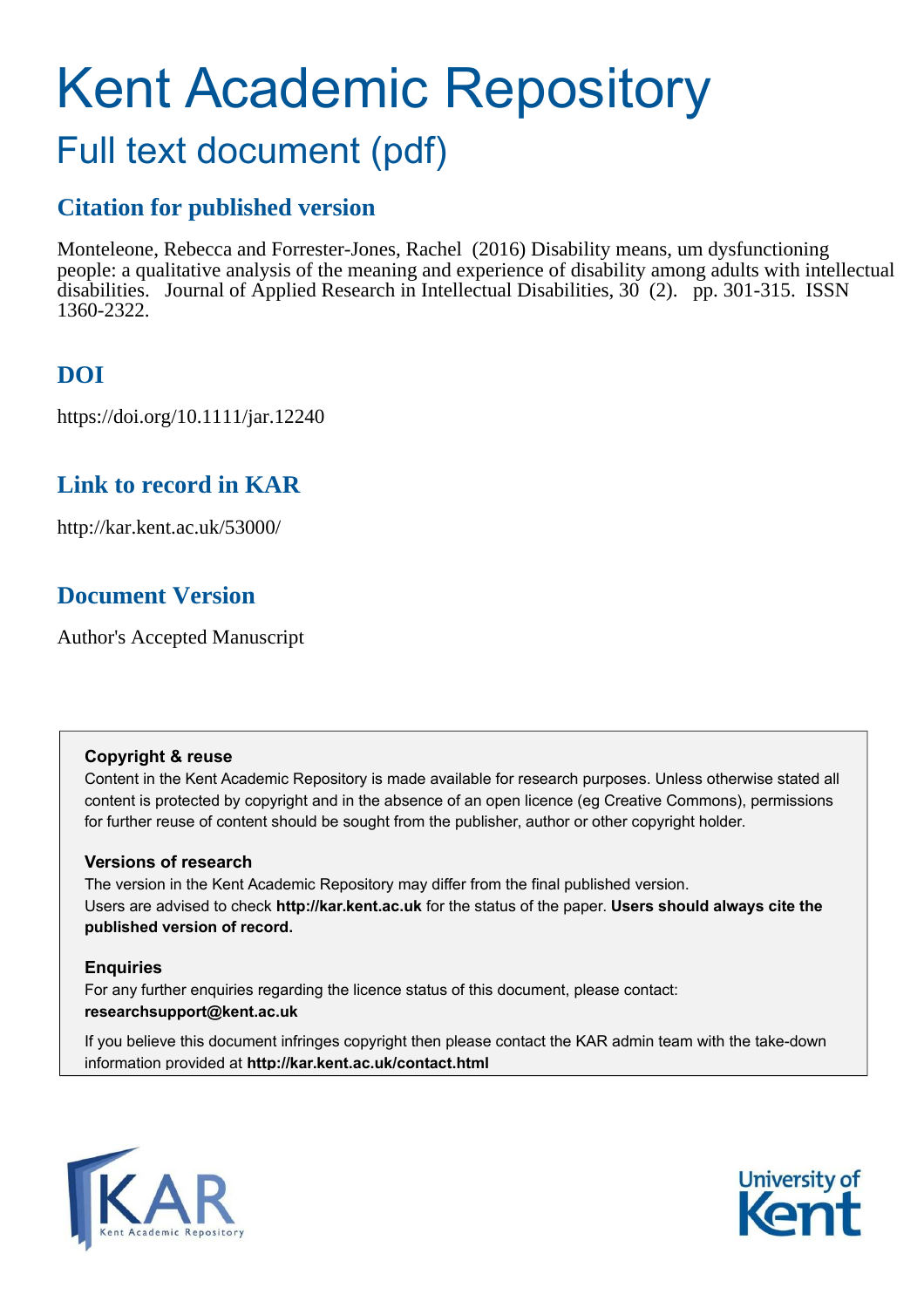# "Disability Means, um, Dysfunctioning

People":

# **A Qualitative Analysis of the Meaning**

# **and Experience of Disability among**

**Adults with Intellectual Disabilities** 

Key words: Intellectual disability; self-perception; adulthood (18 & older); interpretive phenomenological analysis; experience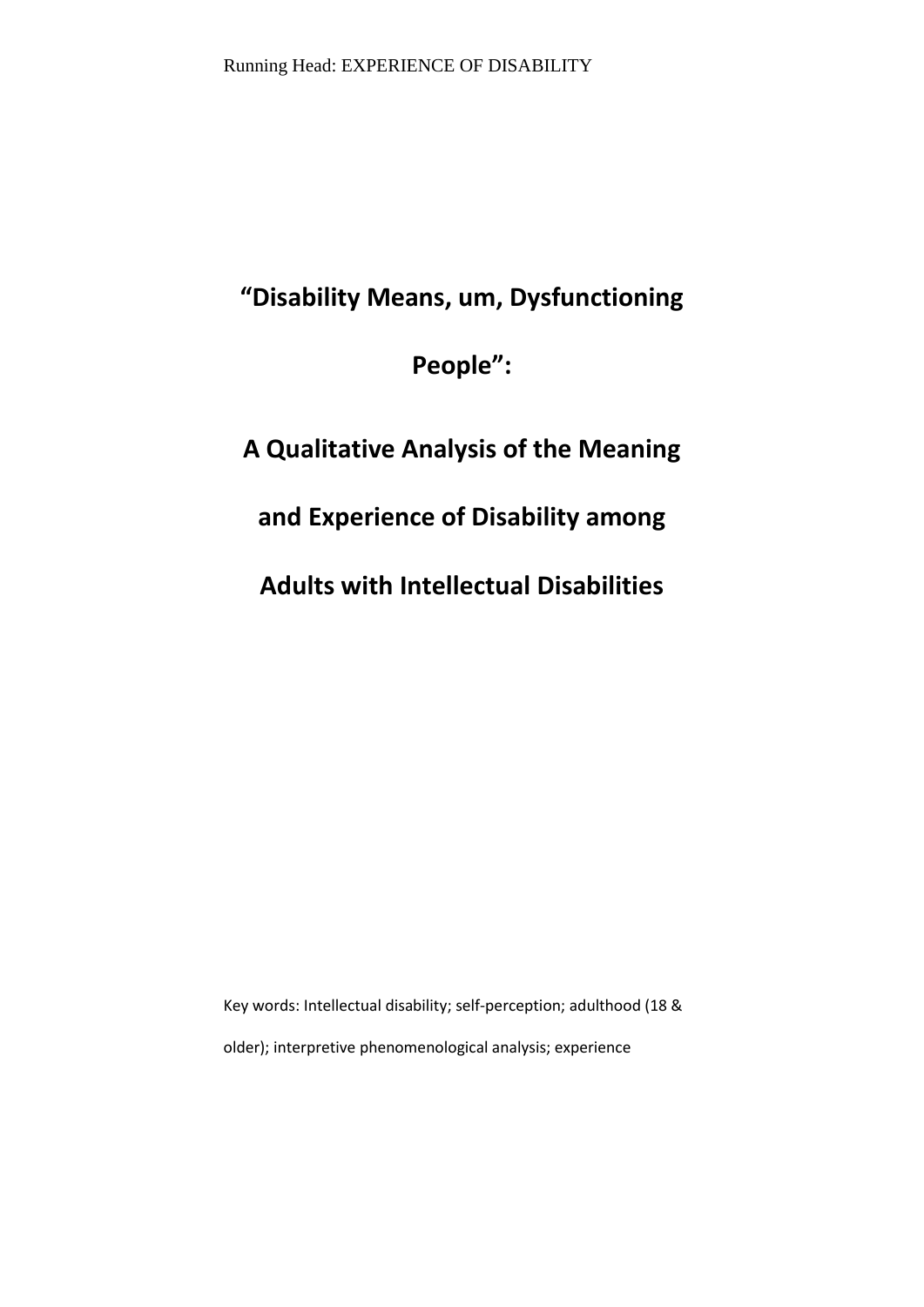# **Abstract**

**Background**: There has been little qualitative analysis of the experience of stigma, social comparisons, and conception of identity among adults with intellectual disabilities (ID). The following study aims to develop an understanding of how adults with ID experience their own disability, and any implications relating to self-esteem, stigma, and social interactions. **Materials and Methods**: Fifteen adults with ID were interviewed using semi-structured, open-ended questions regarding disability, social interactions, and self-esteem. Interviews were analysed independently by two researchers using Interpretive Phenomenological Analysis. **Results**: Three major themes emerged during analysis, exploring pressure on participants to behave in a socially normative way, tendency to produce personal definitions of disability, and consistently limited knowledge of and discomfort around common disability terminology. **Conclusions:** Participants' clearly experienced feelings of difference, despite a lack of articulation. Limited understanding of both terminology and conceptualisation of disability status could negatively impact self-esteem, person-centred actions, and political movement.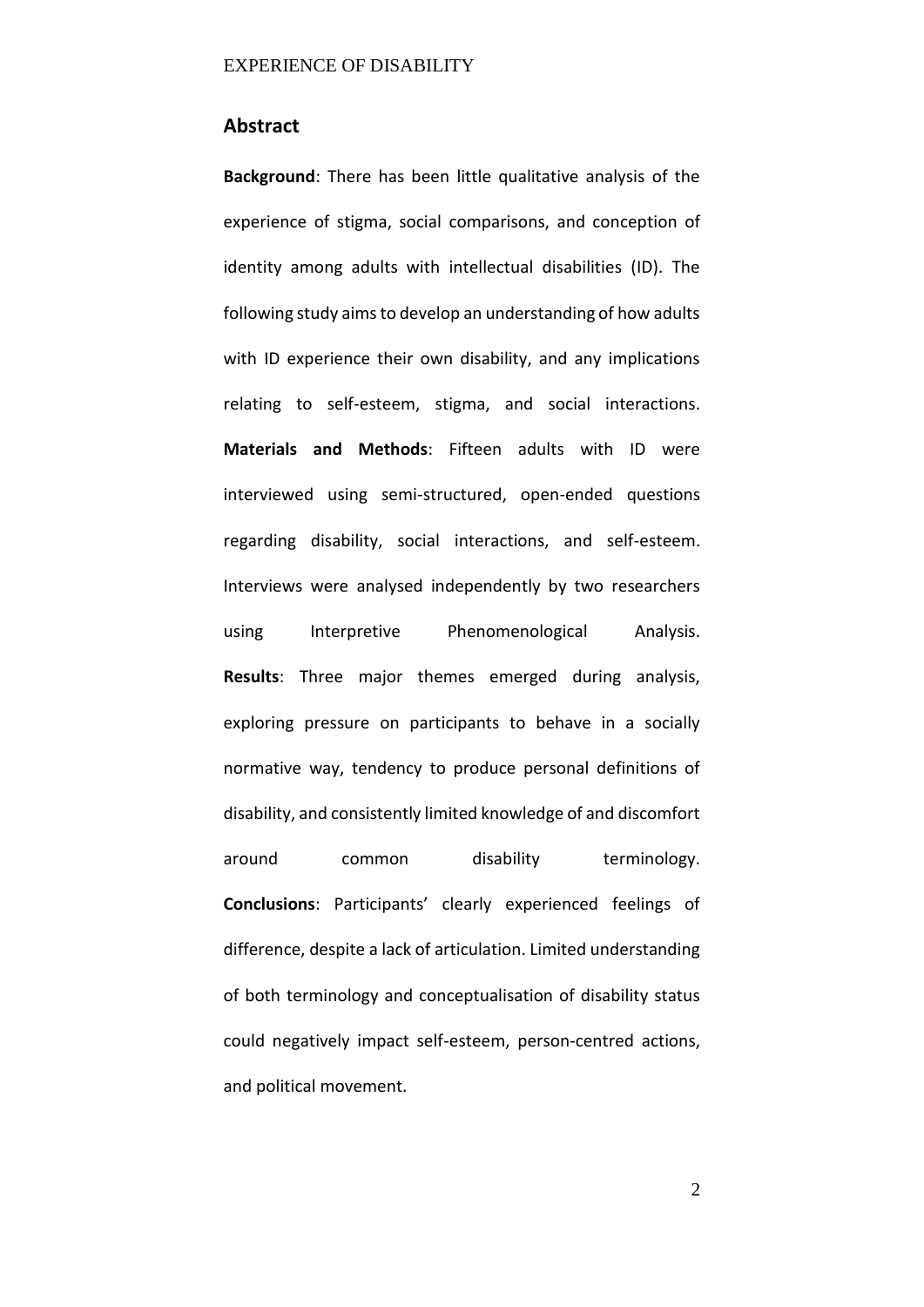# **Introduction**

Whilst it is understood that diagnostic labels can have an impact on identity-formation and experience of stigma for individuals with intellectual disabilities (ID), the way in which this population encounters these labels has rarely been explored in depth (Gillman, Heyman and Swain, 2000).

# **Policy**

 Historically, individuals classified as having an intellectual disability in the United Kingdom were cared for in large, segregated long-stay hospitals (Mansell and Ericsson, 1996). An increasing demand for ID residential places against a backdrop of overcrowded and costly ID hospitals (Report of the Royal Commission on the Law Relating to Mental Illness and Mental Deficiency, 1954- 57 (1957)); post-war societal reactionism to labelling and stigmatizing people with disorders (e.g. Lemert, 1951; Becker, 1963); anti-institutionalism which viewed hospital practices as oppressive and institutionalising (Foucault, 1961; Szasz, 1961; Goffman) and a series of public scandals in institutions (see Reports of the Committees of Inquiry at: Ely (1969), Farleigh (1971), Normansfield (1978), South Ockendon (1974)),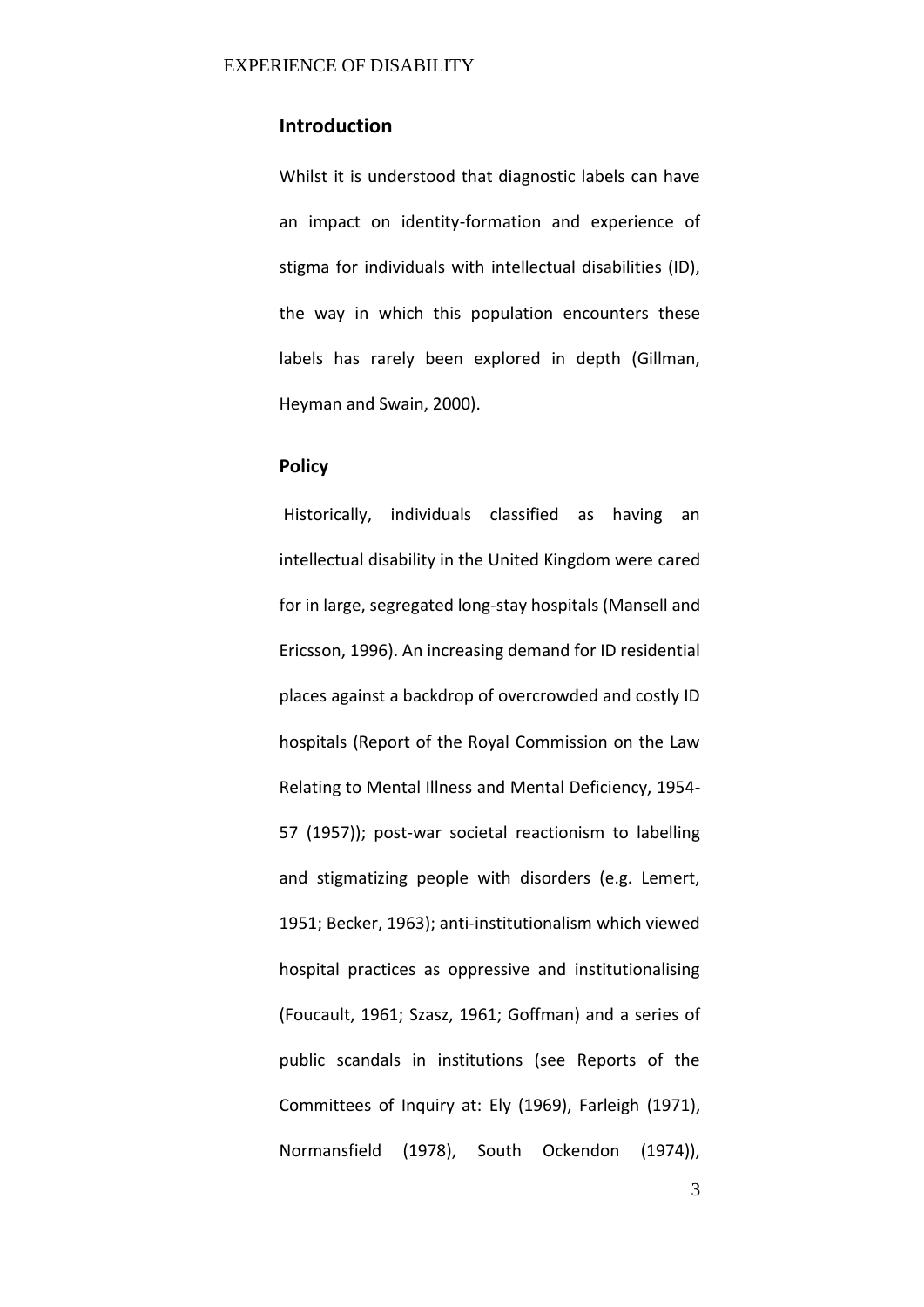accompanied by radical value shifts of normalisation and social role valorisation (SRV) (Nirje, 1969; Wolfensberger, 1985) and studies advocating nonrestrictive forms of care (e.g. King, Raynes and Tizard 1971) led to the transfer of hospital patients to community settings in what is now known as the 'deinstitutionalisation movement'

The 1971 White Paper Better Services for the Mentally Handicapped, which was devised as a response to the first major institution scandal at Ely Hospital in Cardiff (1969), was followed by a series of initiatives including transferring funds from the Health Service to local government; and 'Care in the Community' centrally funded demonstration projects. The 1990 Health and Community Care Act led to the mass closure of hospitals, and a mixed-economy, (though one which is now arguably mainly privatised), care provision in the community currently exists.

 The White Paper *Valuing People* (2001) and its successor, *Valuing People Now* (2009) argue that professionals and practitioners need to facilitate opportunities for legal and civil rights, independence, choice and inclusion. Legislation including the Disability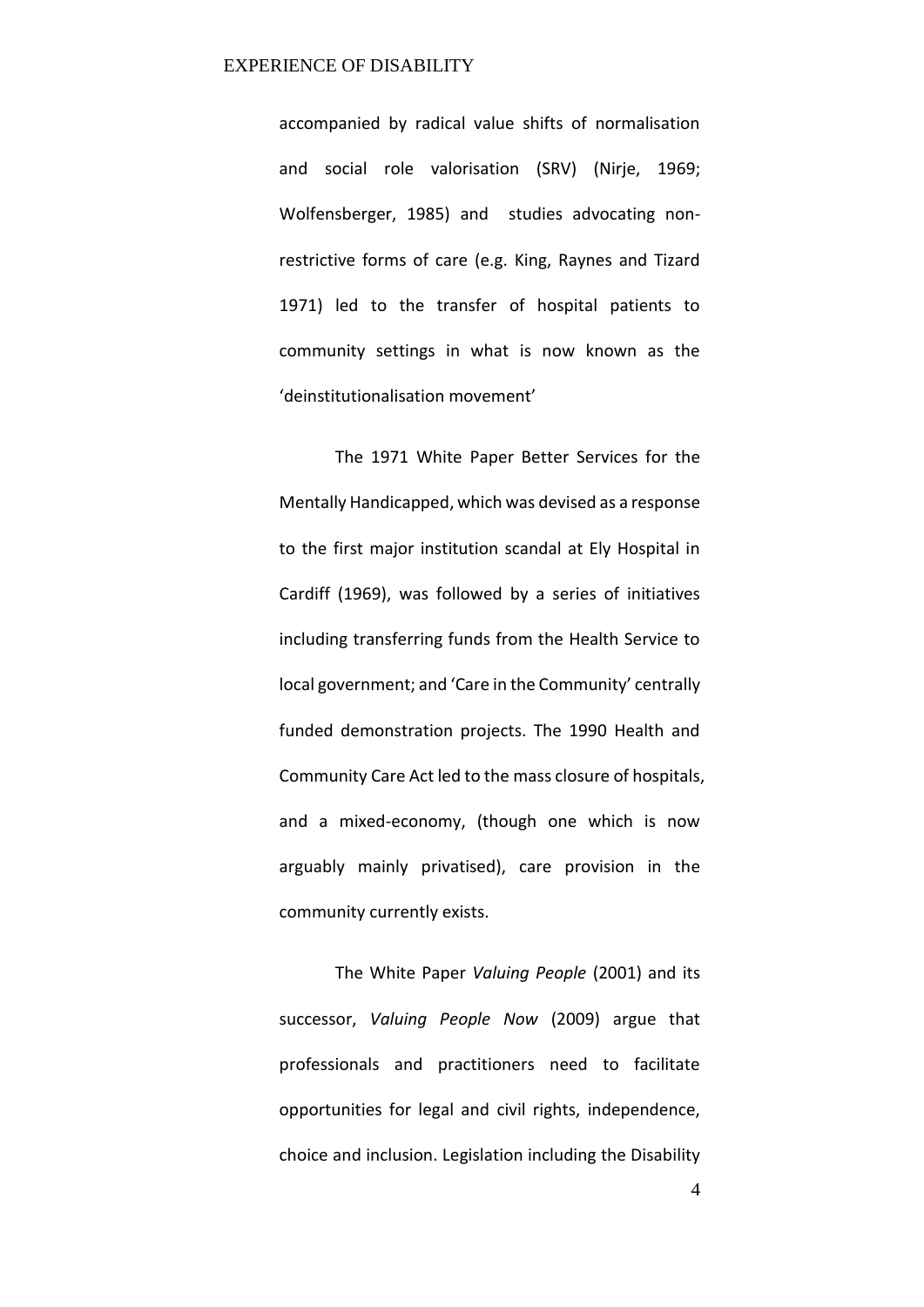Discrimination Act of 1995 and the Equality Act of 2010 set out legal protections from social exclusion for those with ID, and the Mental Capacity Act of 2005 provides a framework for facilitating individual decision-making for people previously viewed as lacking capacity due to diagnosis. Most recently, the Care Act 2014 places a duty on councils to position the individual at the heart of the care process and establishes a national threshold of eligibility for services.

# **Identity, self-esteem and stigma**

Although academic work since the 1960s has suggested that "understanding, motivation and self-control" are developed through having "a psychologically healthy self-image" or "identity" (Goffman, 1974), socially disenfranchised groups such as those with ID can experience exclusion from the dominant culture which often leads to the creation of a distinctly separate identity favouring characteristics not readily accepted by the prevailing culture (ibid). Acceptance and understanding of membership to the social category of people with ID is regarded as a necessary component to realistically formulate one's self-concept and to develop relevant and effective coping mechanisms when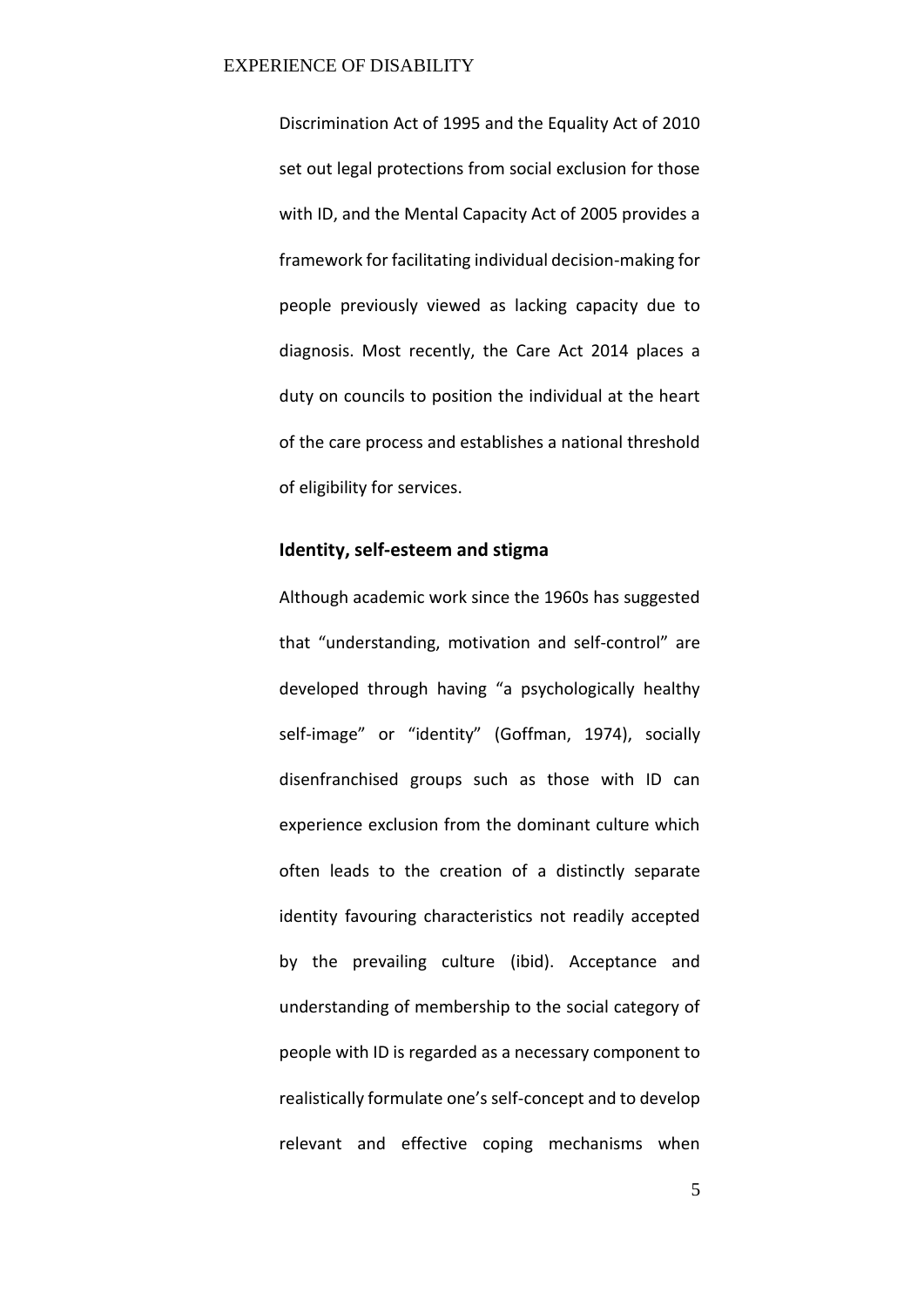interacting with a world that socially devalues disability (Szivos and Griffiths, 1990). Yet, whilst professionals, policy makers, and researchers agree that the definitions used to categorise adults with ID have important and wide-ranging implications, very little research exists which has sought to understand the meaning of both the terminology of 'disability', and the embodied experience of it (Schalock and Luckasson, 2013) from the viewpoint of the individuals with ID themselves.

 There is evidence, however that people with ID-regardless of their awareness of their own disability status-experience stigma, or social treatment based on an "attribute that is deeply discrediting" (Goffman, 1974, p.13; Brown *et al*., 2003; Craig *et al.*, 2002). Stigmatisation can include overt negative categorising and behaviour such as labelling, verbal abuse and rejection as well as more insidious social exclusive behaviour such as compulsory sterilisation, and restricted opportunities (Jahoda *et al.*, 2010; Szivos and Griffiths, 1990). A lack of coherent understanding of why one occupies a socially devalued role, can result in poor self-confidence (Szivos and Griffiths, 1990) leading to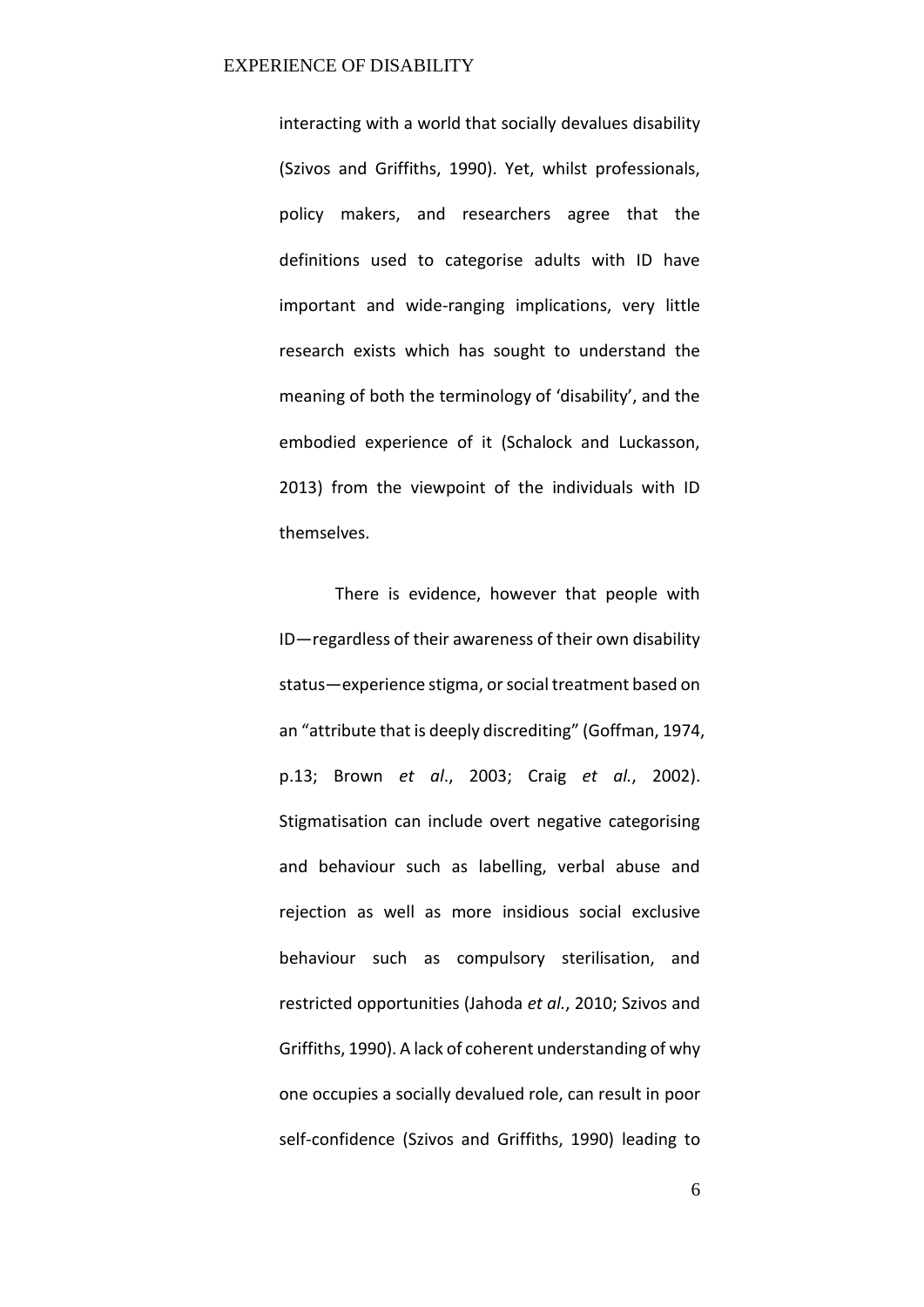secondary outcomes such as poor self-image, poor social development and relationships, difficulties in or gaining employment, self- or societally-imposed restrictions, (Jahoda and Markova, 2004), and a lack of social support, and/or sense of belonging (Forrester-Jones *et al,* 2006).

 Edgerton (1967) argued that people with ID engage in strategies to 'belong' to a more socially valued group including "passing" as a non-disabled person but often with poor psychosocial outcomes. More recently, in a focus group of six adults with ID using a day centre, Craig *et al.,* (2002) found that individuals often expressed great discomfort in identifying with disability.

 Jahoda *et al*., (1988), similarly found that people with ID recognised their disability as a fundamental fact, but rejected a stigmatised status. Davies and Jenkins (1997) however, in their 3 year longitudinal study found that the knowledge and application of disability to 60 young adults (18 to 26 years) was relatively infrequent. Todd (2000) also found that adolescents with severe ID were generally unaware of their stigmatised and potentially limiting status, despite the acquisition of that status occurring at birth. When interviewed, the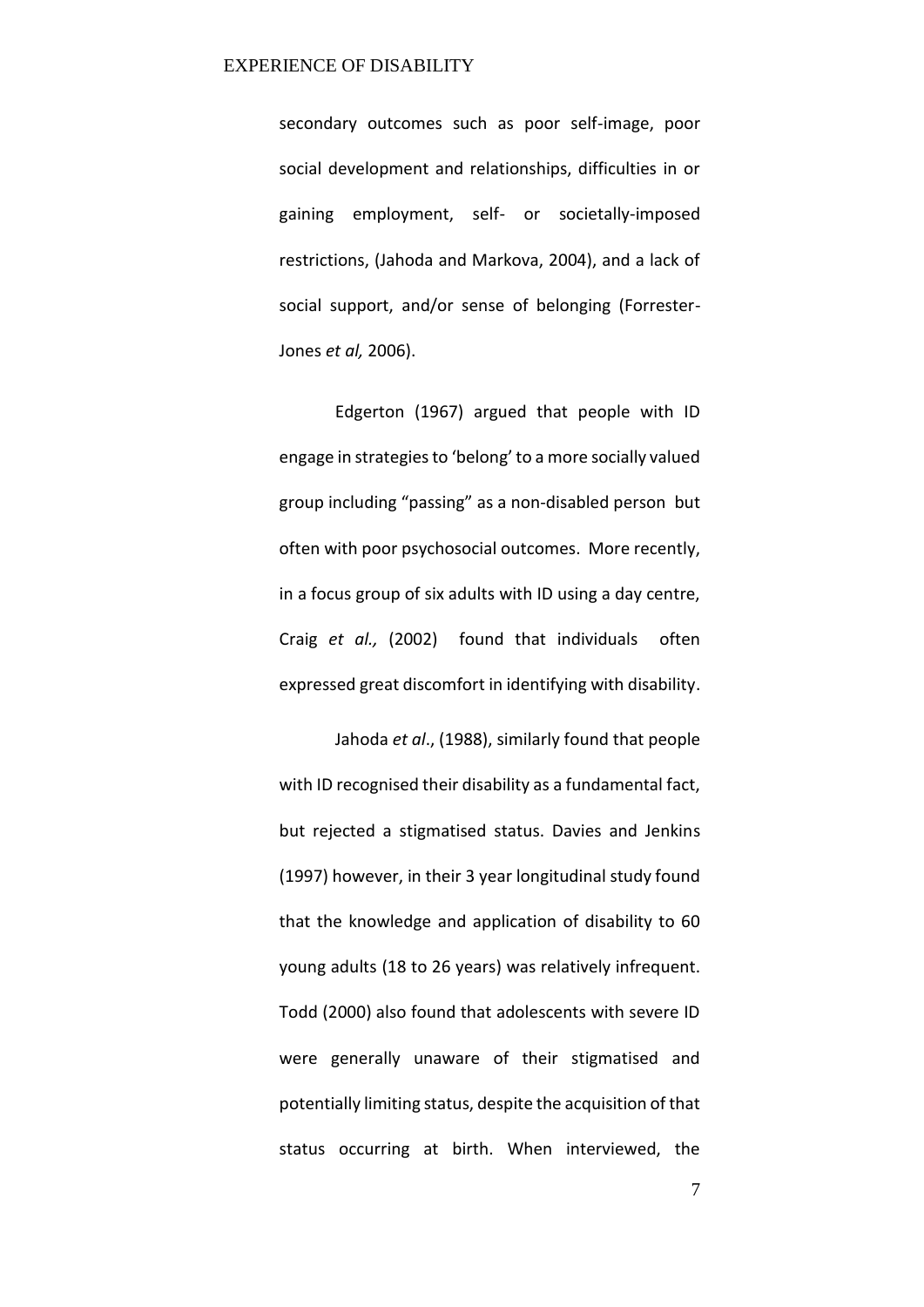majority of the sample did not acknowledge disability, and seemed to envision a future very similar to that of teens without disabilities. Similarly, Cunningham and Glenn (2004), found through a series of semi-structured interviews with young people diagnosed with Down Syndrome and their parents, that recognition of one's status as a person with ID occurred infrequently, with awareness and verbal expression of experience of stigma even less likely to occur.

Crocker and Major's (1989) offer a theory of selfprotection through identification with a socially stigmatised group, arguing that such a strategy can shield an individual from stigmatisation. Branscombe, Schmitt, and Harvey (1999) further suggest that past experience of discrimination from an 'out-group' increases one's identification with a stigmatised group, increases cohesion, and serves to protect well-being through insulation. Wills (1981) argues that 'downward social comparisons' or judgements made against a person or category of people who are deemed less competent or socially valued in order to improve subjective well-being also serves the same end of protecting self-esteem of the 'with-out' group.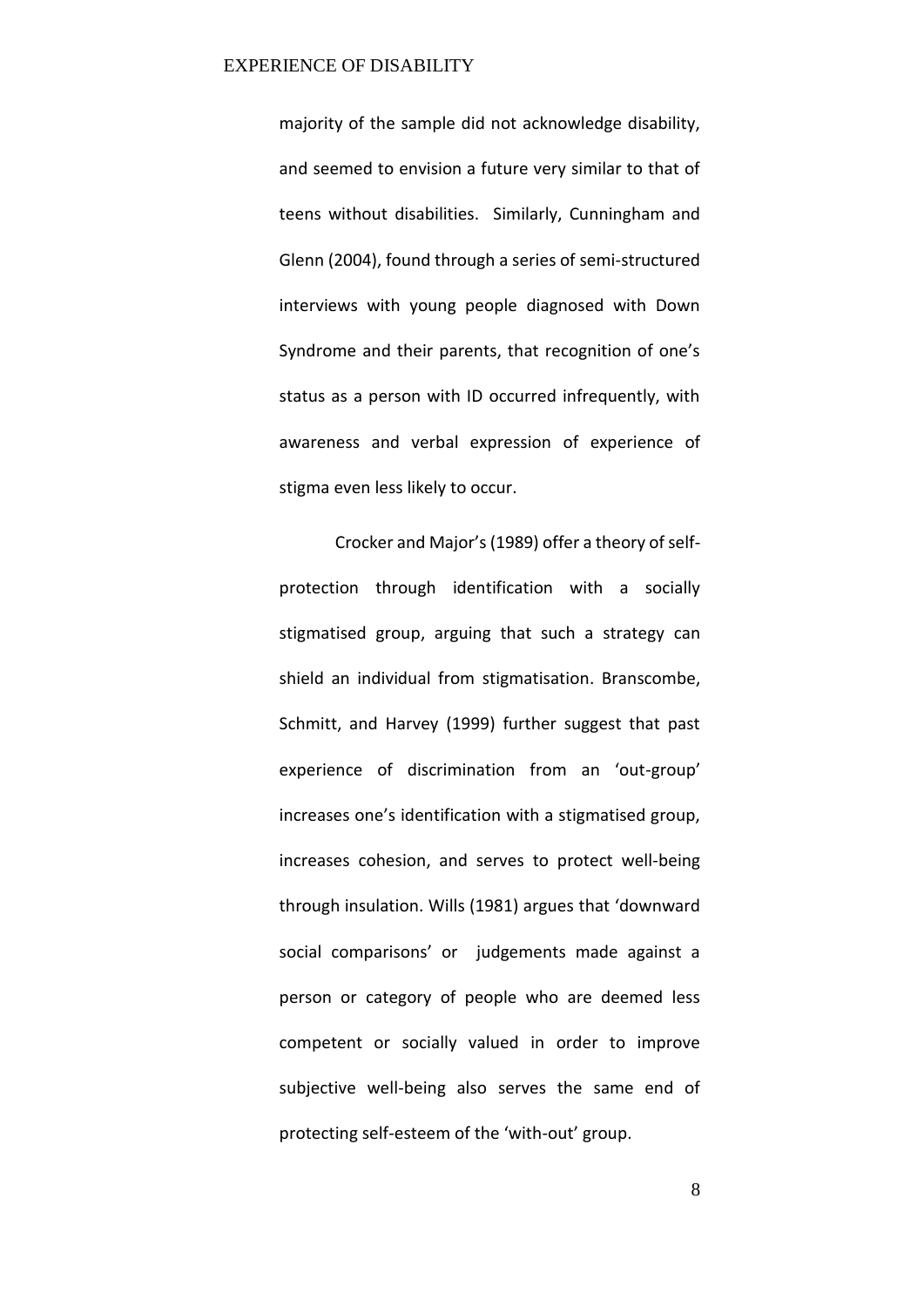Todd and Shearn (1997) caution against the dangers of a partial or incorrectly-defined disability identity, stating that if people with ID are "unaware that the world they operate in rejects and discriminates against them, [they] are unable to present a challenge to that world." (ibid p.362). Albeit, service user selfadvocacy and involvement in provision and planning of services cannot be executed effectively if the terminology being used is inaccessible to them, nor if the service users are unaware of common barriers to full inclusion and access. It is therefore imperative to develop a more comprehensive understanding of how individuals view themselves, disability, and others in order to see the strengths and weaknesses of selfadvocacy promotion and person-centred action, identify areas of concerns regarding social relationships, and ensure better, more accessible delivery of information and services.

 A systematic review (Ali *et al*., 2012) identified seventeen studies worldwide examining stigma experienced by individuals with ID. Eight of these studies were quantitative, six were qualitative, and three utilised mixed-methods. Of the mixed-methods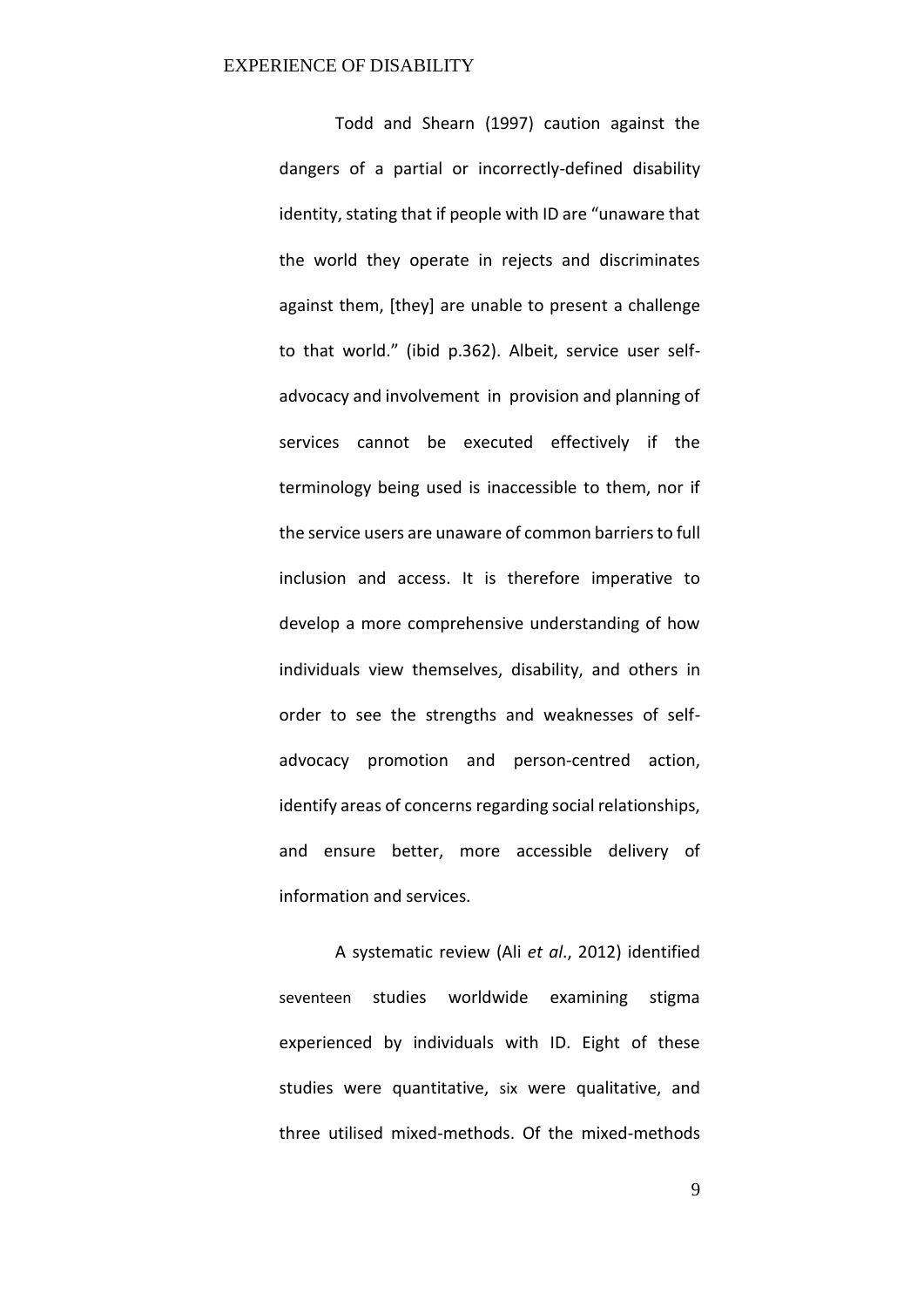and qualitative studies, only five used adult participants, with two of these including adolescents in addition. At least one of the studies (Finlay and Lyons, 2000) addressed social comparisons. Some studies suggested that many of the participants were aware of their disability and stigmatised status and felt the negative ramifications associated with it (e.g. Li, 2004; Jahoda and Markova, 2004) while others argued that there was very little understanding of either (e.g. Cunningham and Glenn, 2004; Todd, 2000). Within this small body of work then, there is no clear consensus on how adults with ID understand disability and stigma despite this area being identified as important (Schalock and Luckasson, 2013). The purpose of this study was to move towards such a consensus.

# **Aims and objectives**

The aim of this study was to understand how adults with ID experience their own disability, and whether their experience impacts on their own notions of stigma, selfesteem and social interactions. The objective was to attempt to elucidate a functional definition of 'disability' for those living with ID. It was hoped that such a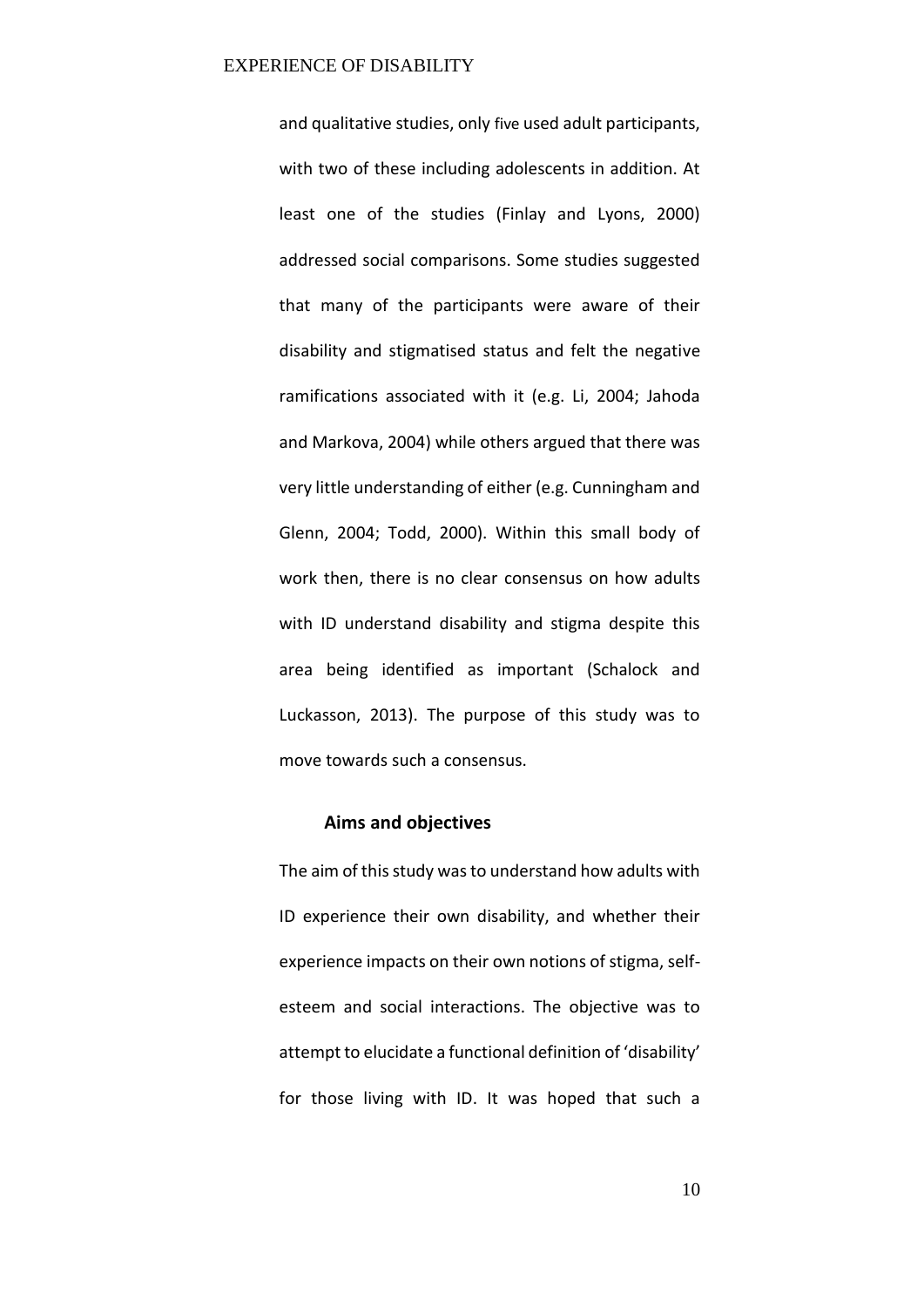definition might act as a reference point for advocates, practitioners, researchers, and policy-makers.

It should be noted that this study uses the concepts "disability" and "intellectual disability" interchangeably unless explicitly specified. The reason for this ambiguity is two-fold: first, this project was informed by the social model of disability, which concerns the restrictions caused by societal perceptions rather than physical or cognitive impairment (UPIAS, 1976). Therefore, the social constraint or "disability" does not specifically refer to the cognitive impairment of the individual. Secondly, these concepts are often conflagrated and ambiguously defined in practical application; the distinction between the two was not obviously or spontaneously articulated by the majority of participants in the study. Both concepts were introduced independently during the study, but there was no significant difference in how participants responded to either. Nevertheless, whilst the study primarily explored what "disability" meant to the individuals interviewed, there was an opportunity to look more specifically at ID when discussing terminology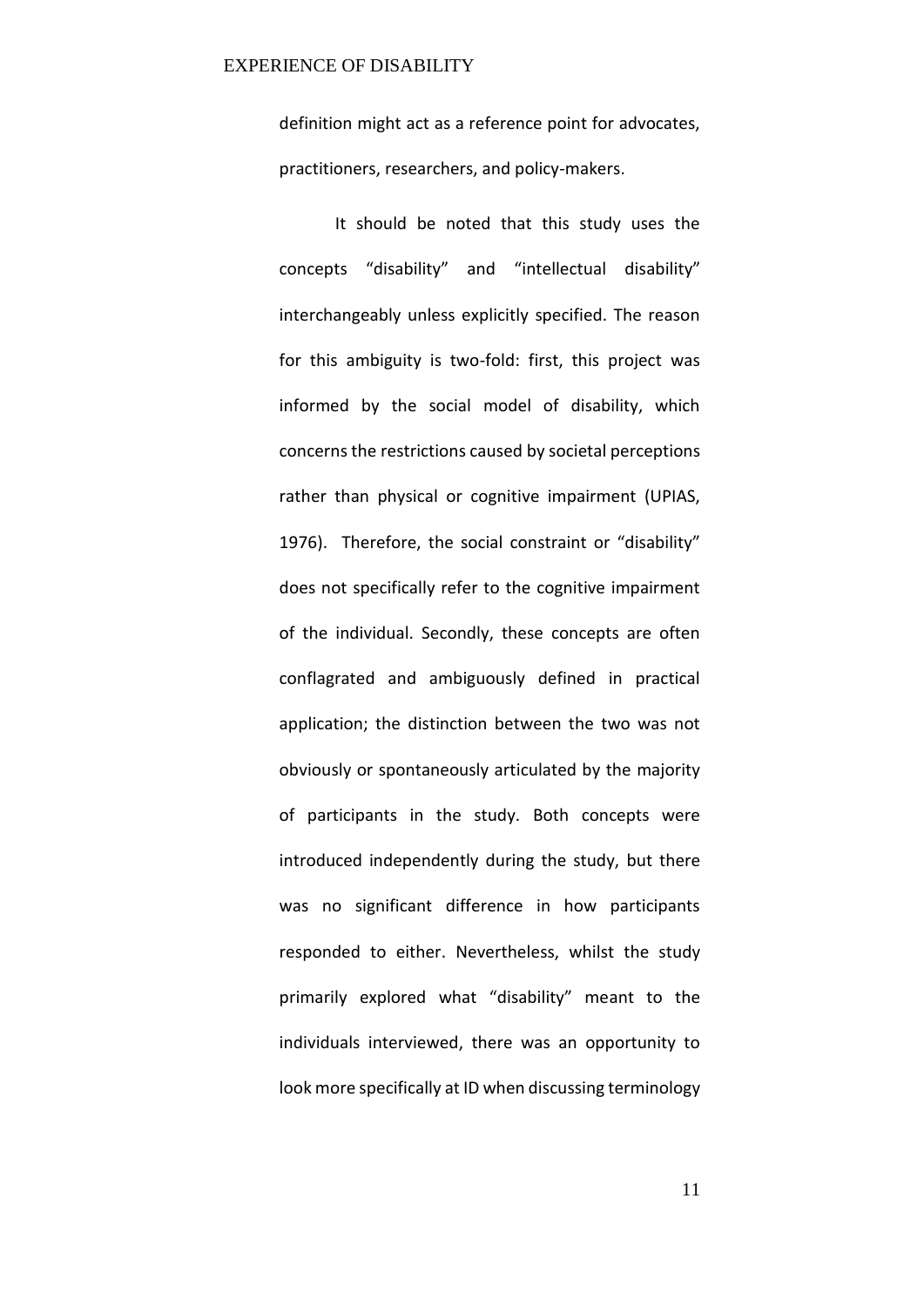and relationships. Where this occurred, the term ID was explicitly used in the naming of themes and subthemes.

Five research questions guided the study:

- How do adults with ID compare themselves to individuals without disabilities and to others with ID?
- How do adults with ID interpret 'intellectual/learning' disability?
- Does the abstract definition of disability align with participants' understanding of their own disability?
- Who do adults with ID prefer to associate with, those with or without ID?
- To what extent does the understanding of one's disability effect self-esteem?

# **Method**

# **Design**

In order to delineate the 'emic' or 'insider' understandings of 'disability', a small, in-depth, exploratory study design using qualitative methods was used.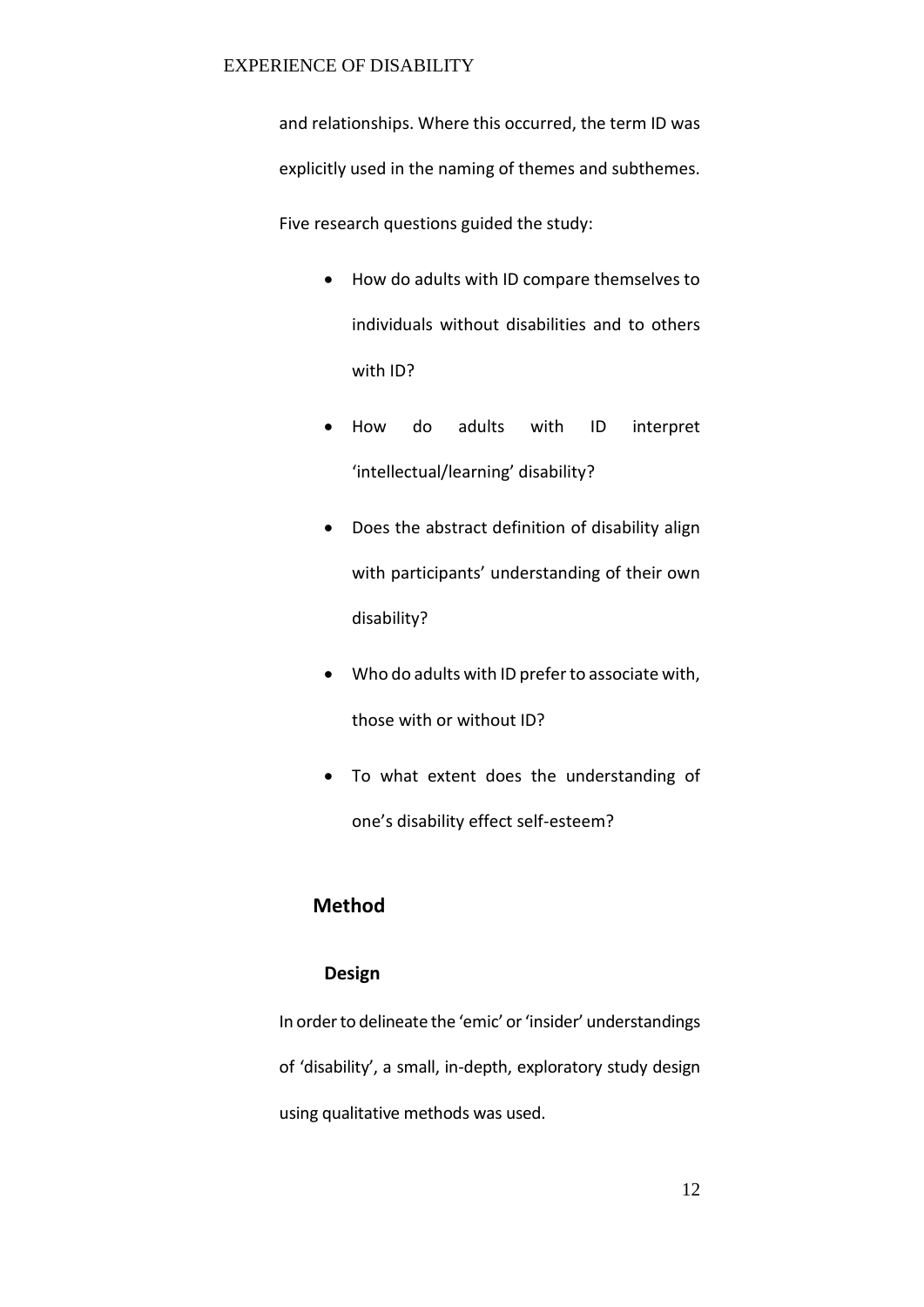# **Sample**

The small sample size (*n*=15) was purposively chosen to include adults with ID who were capable of granting informed consent and currently participating in an adult day service designed to be socially inclusive. With the exception of one who approached the researcher independently, all were recruited only after referral by senior staff. Of 17 individuals invited to participate, two declined.

# **Location**

The study setting was a working farm open to the public on weekdays, which by its nature, provided opportunities for attendees with ID to interact with visitors without ID. The setting choice was also born out of convenience since the second author had recently completed a broader evaluation of adult social care day services in the county and the issue of individual notions of disability had emerged as an unsolicited theme. This led to the opportunity to conduct a more detailed study of disability as an abstract concept and how it related to experiences of individuals with ID, and was welcomed by those commissioning and delivering the day activities/opportunities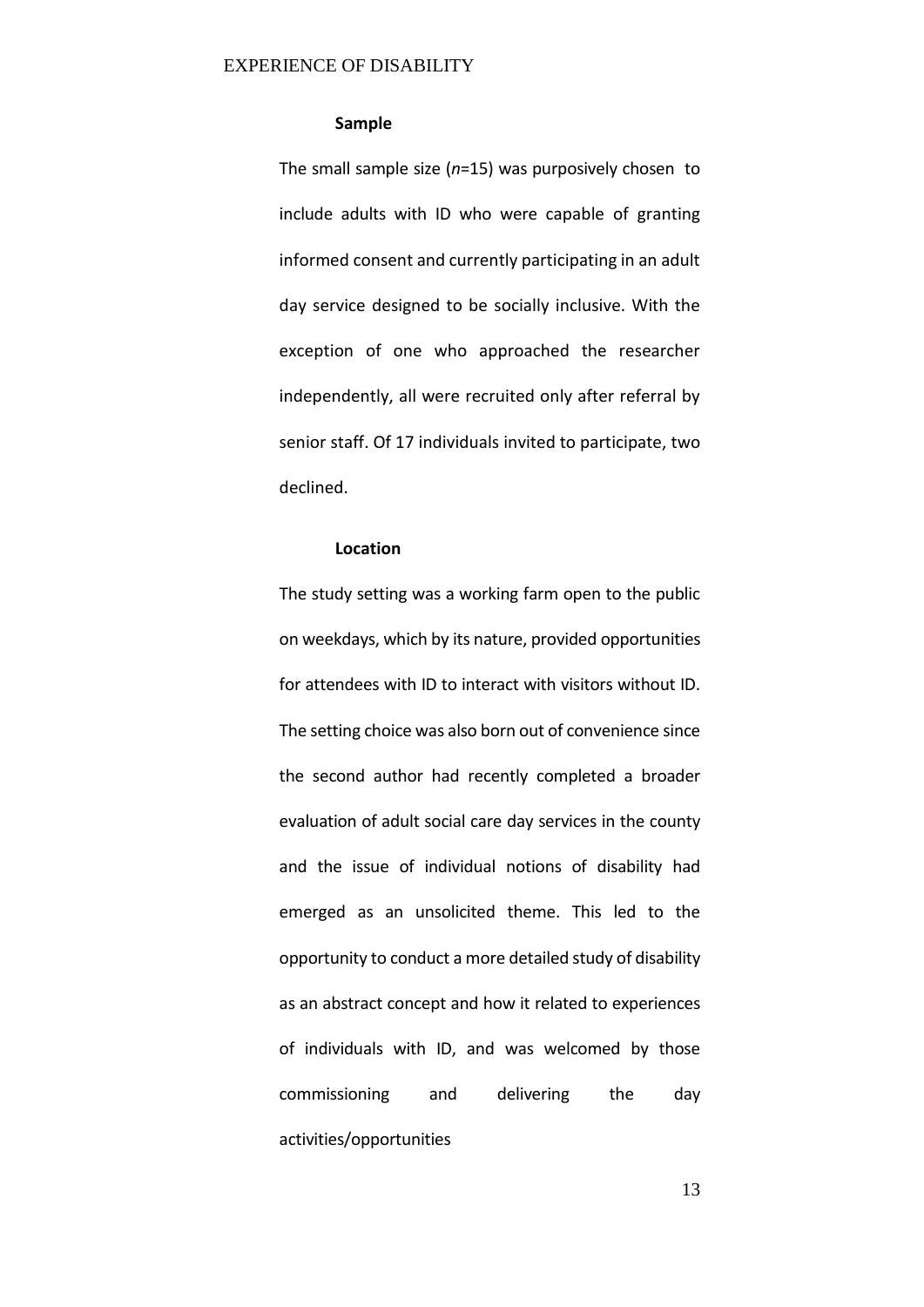### **Measure**

An open-ended semi-structured interview schedule was developed from previous relevant literature concerning stigma and identity, and self-esteem including Rosenberg's Self-Esteem Scale (1965) that addressed the five primary research questions.

### **Analysis**

Interpretive Phenomenological Analysis (IPA) was chosen as the best way of gaining insight into participants' thoughts, ideas, and experiences of social constructions of disability and stigma, as well as their reactions to and/or interpretations of those experiences (Smith, Flower and Larkin, 2009). An inductive process, IPA seeks to produce themes from the data rather than confirming or disproving a preconceived theory. A handful of studies of ID self-advocacy groups have used IPA (e.g. Rosetti and Henderson, 2013), but these studies remain rare and do not directly address stigma or knowledge of ID terminology.

14 The raw data was transcribed verbatim by the lead researcher. Next, both authors read through the transcripts several times and the data was independently coded and categorised. As IPA is an iterative process,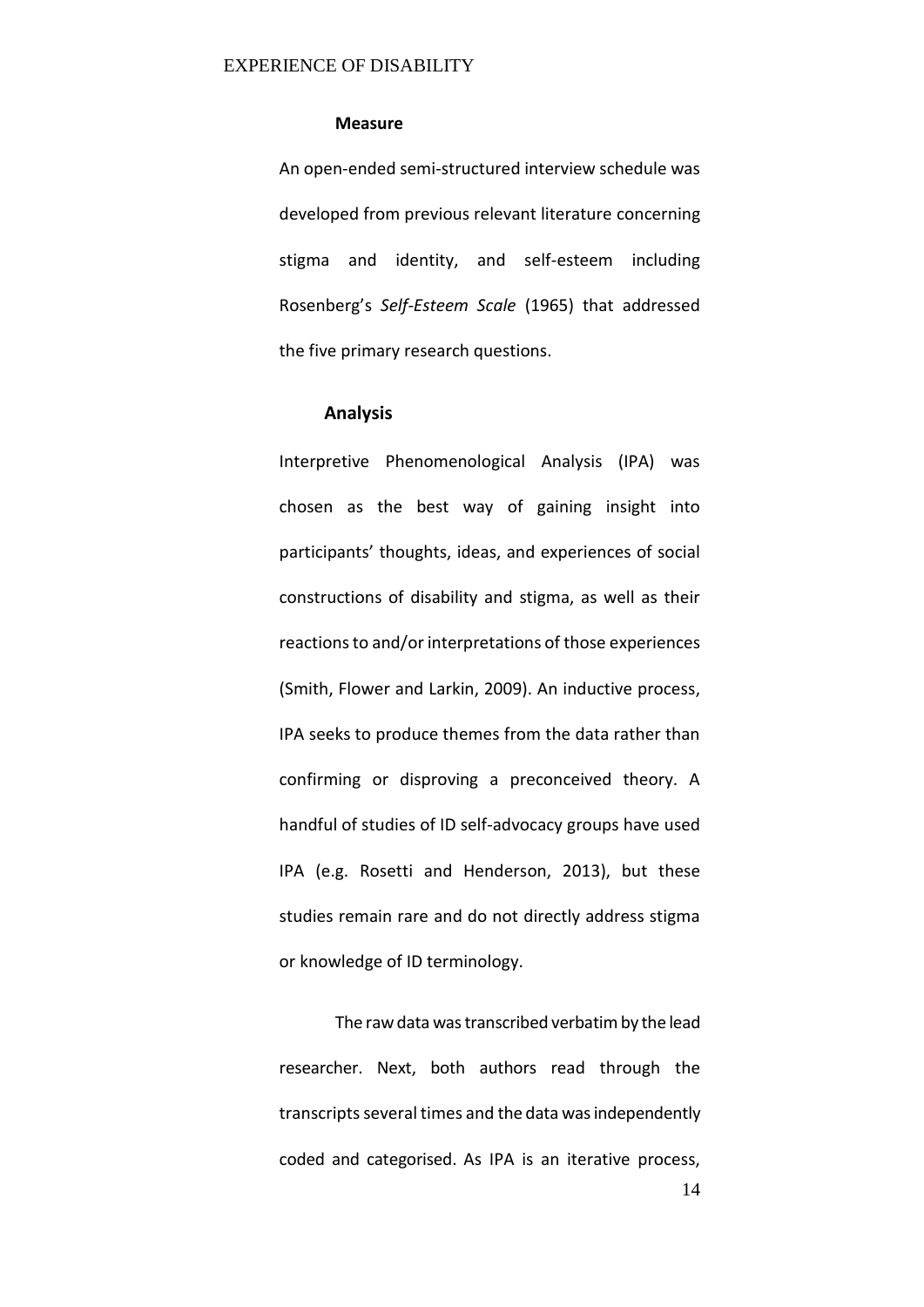each emergent category led to a review of all transcripts. The authors then compared codes, categories and emerging sub-themes to ensure inter-thematic reliability. There was a 58% agreement (22 of 38 initial codes) between the researchers. Elongated discussions between the authors of these codes and categories followed until saturation, yielding three final themes and nine subthemes with sixteen categories.

# **Ethics**

The study gained a favourable ethical opinion from the University of Kent Ethics Committee (November 2014). Informed consent, voluntariness, confidentiality and the sensitive nature of the questions around stigma and identity (which might evoke sensitivities and emotions) were the ethical issues of particular relevance to this study. One month prior to beginning interviews, an accessible words and symbols information sheet, designed following guidelines for Easy Read formatting (Turnpenny and Richardson, 2013) was provided to the site manager to share with potential participants. It is not known to what extent this information was made available, although awareness of the project appeared low upon arrival. The interviewer therefore verbally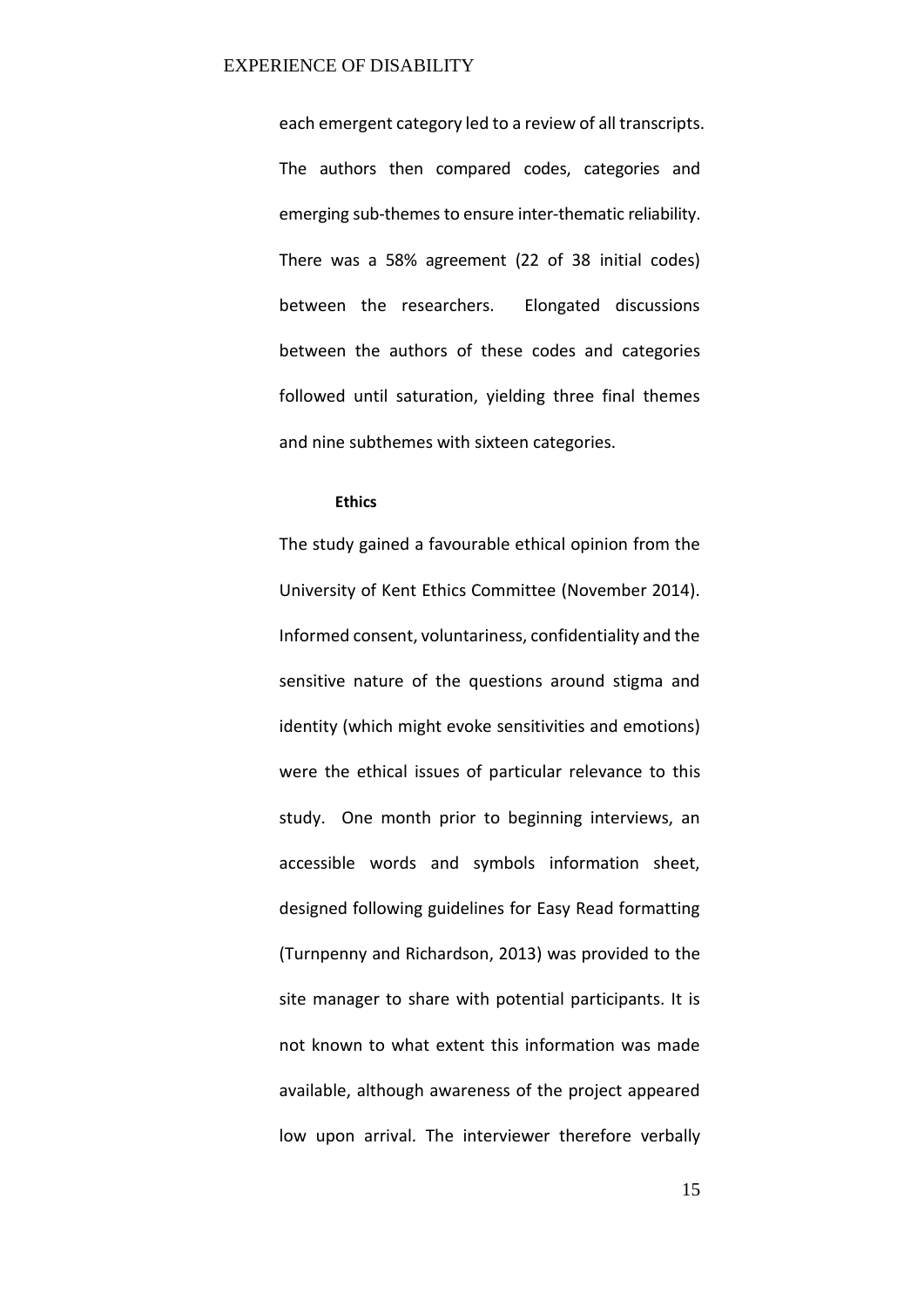explained the nature and details of the project including confidentiality and anonymity (particularly important here due to the small sample size) to each individual in turn before asking them to participate and sign a consent form. Perry (2004) posits that sole interviews with people with ID may fail to safeguard their interests due to the distribution of authority between researcher and participant. The interviewer attempted to resolve some of these issues by socially interacting with participants for a brief time (approximately 10-15 minutes) prior to data collection, (including sharing general details about their lives with participants to put them at ease) but it is unknown to what extent power differentials were addressed given the short time available. According to Cambridge and Forrester-Jones (2003), establishing familiarity is essential to facilitate rich, meaningful data. The short time for familiarisation between participants and the researcher in this study (due to the packed timetables of participants as well as the limited timescale of the researcher) must be acknowledged as a limitation and something which should be addressed in any future study. In the event that participants became distressed during the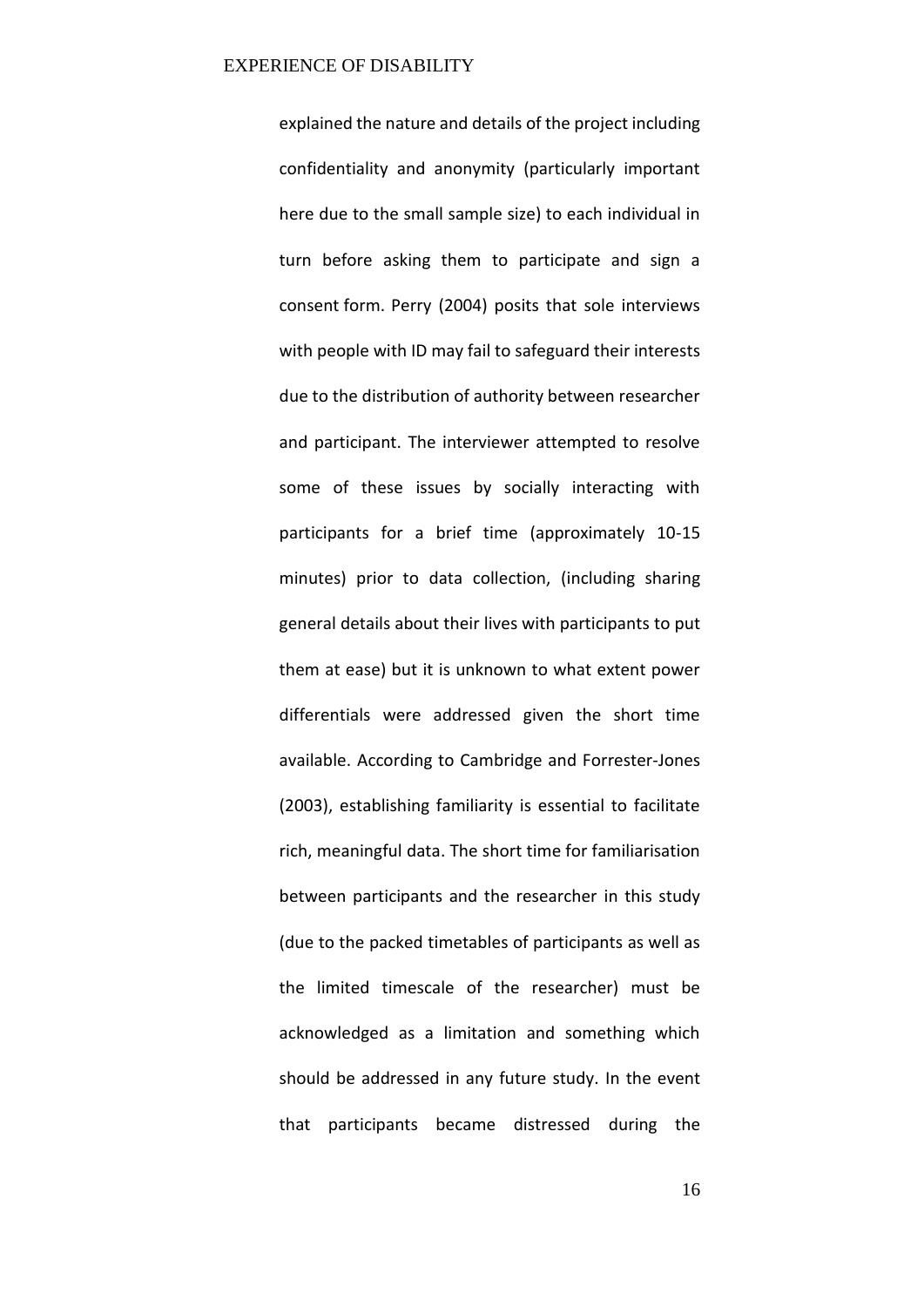interview process, they were either directed toward trusted staff members, or the interview was halted until/if the interviewee wished to resume. Participants were also given the option to remove sensitive material from the interview at any point in time; one participant chose to remove several lines of the transcript following their interview.

All interviews were conducted on site in a relaxed environment identified by the participants themselves (including an office made available to participants at their request and a quiet corner of the canteen) and interviews were purposefully informal, following Prosser and Bromley's (1998) guidelines to encourage all answers and put interviewees at ease by retaining a casual atmosphere. Each interviews lasted on average for about one hour, incorporating breaks as requested.

# **Results**

# **Participant Characteristics**

Fifteen individuals agreed to participate in the research. Over half (66% n=10) were males and 33% (n=5) were females with an average age of 35years (with a range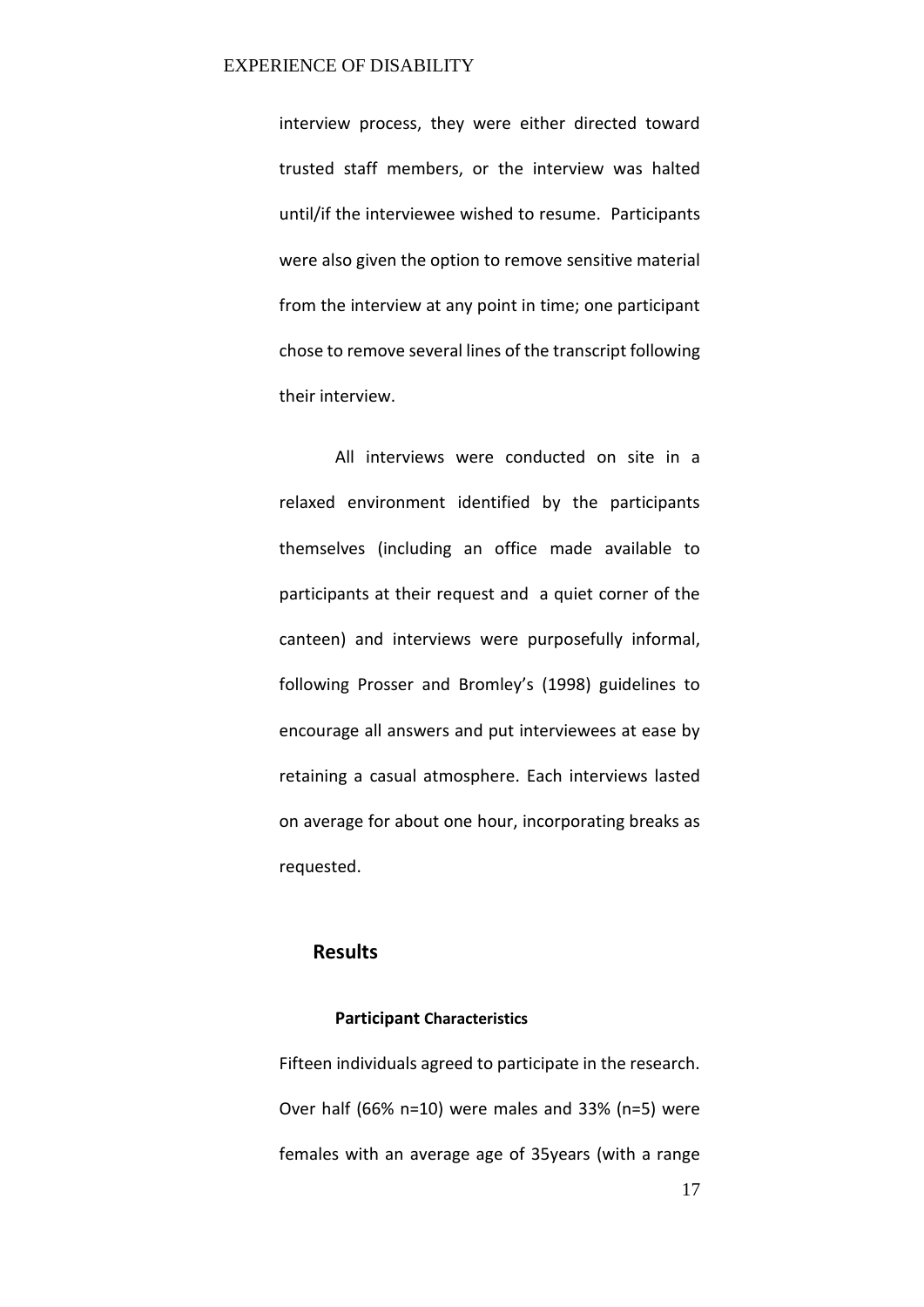from 19yrs to 63yrs). The majority of participants (87%, n=13) identified themselves as White British, with the remaining two identifying as Irish-Nigerian and Zimbabwean. Just over half of the participants (53%) lived with family members, three (20%) lived in community homes (with support from paid staff), two (13%) lived alone (one of which lived in sheltered housing), one lived with a flatmate, and one lived with their spouse.

 Three primary themes, all evident in at least thirteen of the fifteen transcripts were delineated. Because this study was not quantitative, no restriction was put on how often a theme or subtheme must occur to be included. Rather, themes, sub-themes, and categories were chosen for their idiographic nature and sought to capture the full range of interpretations and experiences of all participants (see Table 1).

# [Table 1.]

# Theme 1: How to Be: "As that's what peoples do." **[P.10, L. 99-100]**

Participants expressed a need to behave in a certain, societally-acceptable way that included behaviour and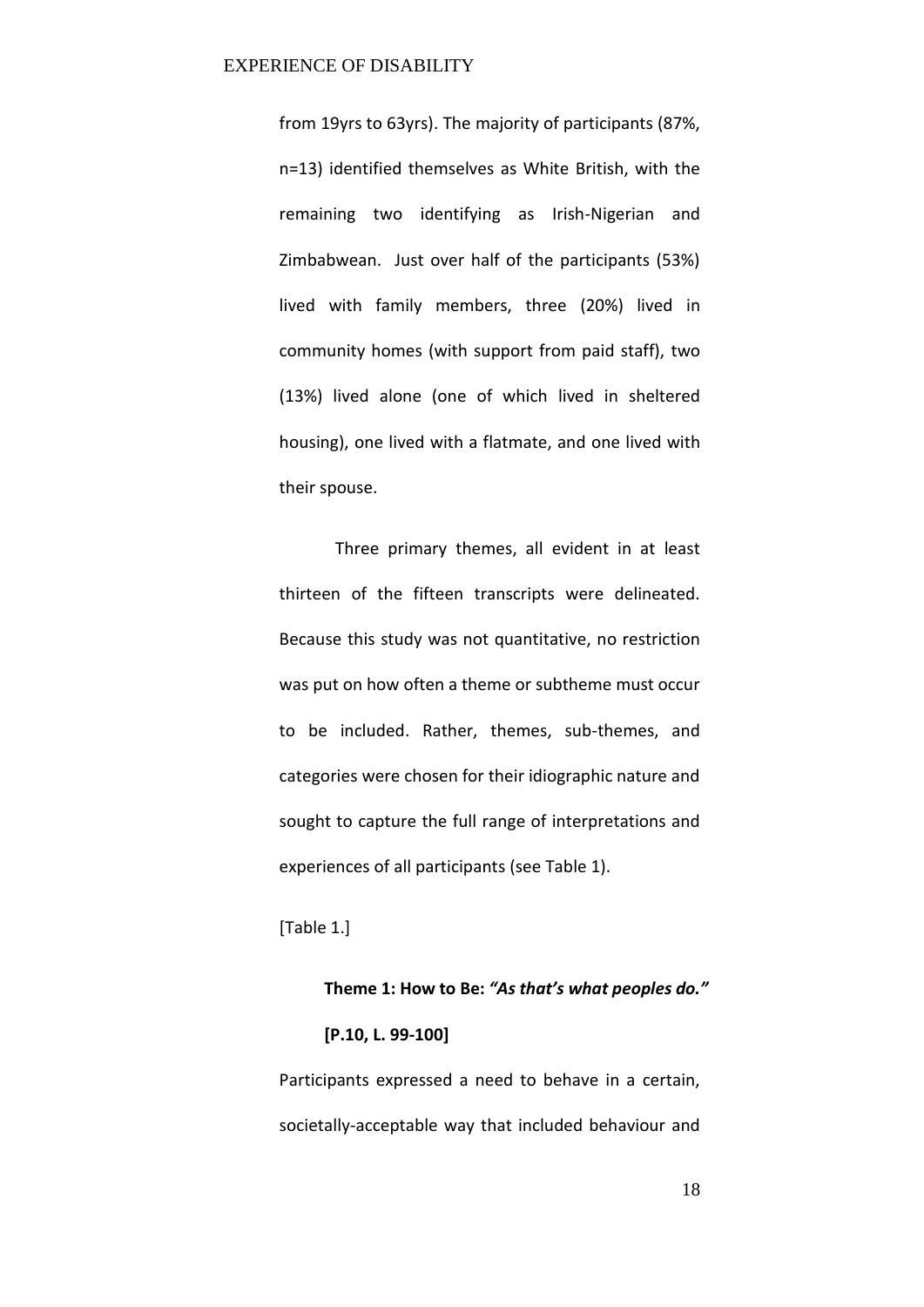appearance, and tended to compare themselves favourably against their peers with ID.

# **Subtheme A: The Need to Behave Normally.**

Participant 02: I'm not naughty on the [job site], *I'm not. [P.02, L.99]* 

The first subtheme dealt with expectations relating to behaviour. Participant 2, in the above quote, had been asked what other people (a category that was left ambiguous intentionally) did better than they. The response avoided addressing shortcomings, and displayed a simplistic understanding of good and bad, as well as a firm ideation of what is appropriate work behaviour.

# *Motivation derived from being "good" or not being*  $H$ <sup>2</sup>  $H$ <sub>2</sub>  $H$ <sup>2</sup>  $H$ <sub>2</sub>  $H$ <sup>2</sup> $H$ <sub>2</sub>  $H$ <sup>2</sup> $H$ <sub>2</sub> $H$ <sup>2</sup> $H$ <sup>2</sup> $H$ <sup>2</sup> $H$ <sup>2</sup> $H$ <sup>2</sup> $H$ <sup>2</sup> $H$ <sup>2</sup> $H$ <sup>2</sup> $H$ <sup>2</sup> $H$ <sup>2</sup> $H$ <sup>2</sup> $H$ <sup>2</sup> $H$ <sup>2</sup> $H$ <sup>2</sup> $H$ <sup>2</sup> $H$ <sup>2</sup> $H$ <sup>2</sup> $H$ <sup>2</sup> $H$ <sup>2</sup> $H$ <sup>2</sup> $H$ <sup>2</sup> $H$ <sup>2</sup> $H$ <sup>2</sup> $H$ <sup>2</sup> $H$ <sup>2</sup> $H$ <sup>2</sup> $H$ <sup>2</sup>

*Interviewer: Are you proud of yourself?*

*Participant 08: Yeah [Laughs].* 

*Interviewer: Yeah? What makes you proud of yourself?* 

*Participant 08: Good. Tidy.* [P.08, L. 51-54]

The desire to be perceived as nice, clean, or quiet was a theme that emerged from eleven transcripts;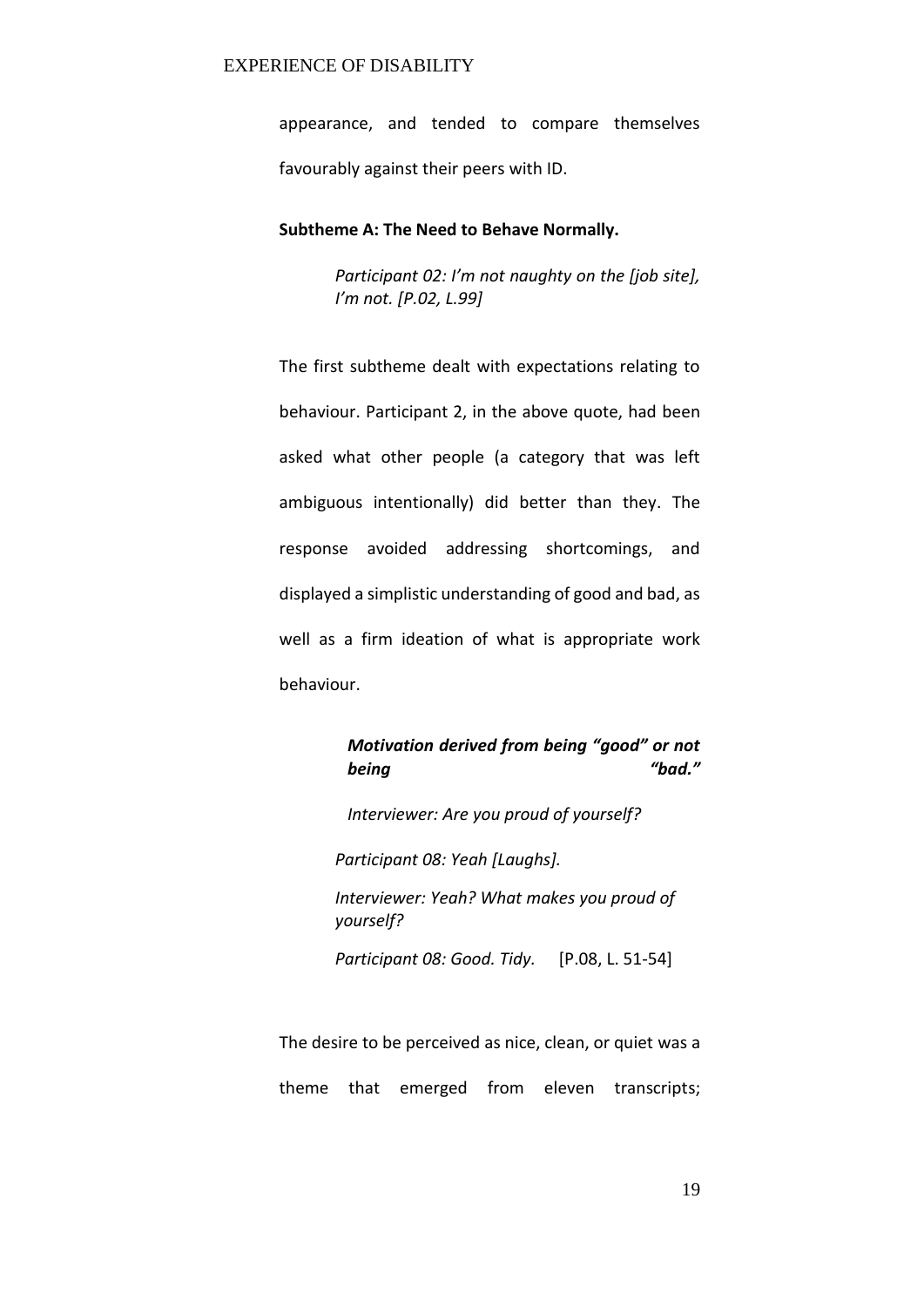participants cited their helpfulness or cleanliness as

major points of pride.

# *Behaviour signalling difference or disability*

*Participant 4: I don't even understand what I'm doing sometimes. Ah! That is a learning difficulties. What I was telling you!* 

*Interviewer: Can you say it one more time? What's a learning difficulty?* 

*Participant 4: What I just said! Yeah. Because*  sometimes I don't listen to anyone. And that's my *problem. I love to play up. And push 'em. I want* to push 'em too far. Yeah...I can't do that. And *that's learning difficulties.* [P.04, L. 252-257, 259]

Non-adherence to so-called cultural mores, which most often included behaviours such as fighting, losing one's temper, not following directions, and poor hygiene were often used to exemplify individuals whose behaviour signalled difficulties. Similarly, these were markers used to gauge if someone had a disability, thereby establishing a link between cultural devaluation of disability and other undesirable characteristics.

# **Subtheme B: Generic Expectations and Identifiers**

*Participant 15: I'm hoping to get a house, like to get a house of my own one day. Not sure when exactly, but it will take a while to start planning.* [P.15, L. 670-671]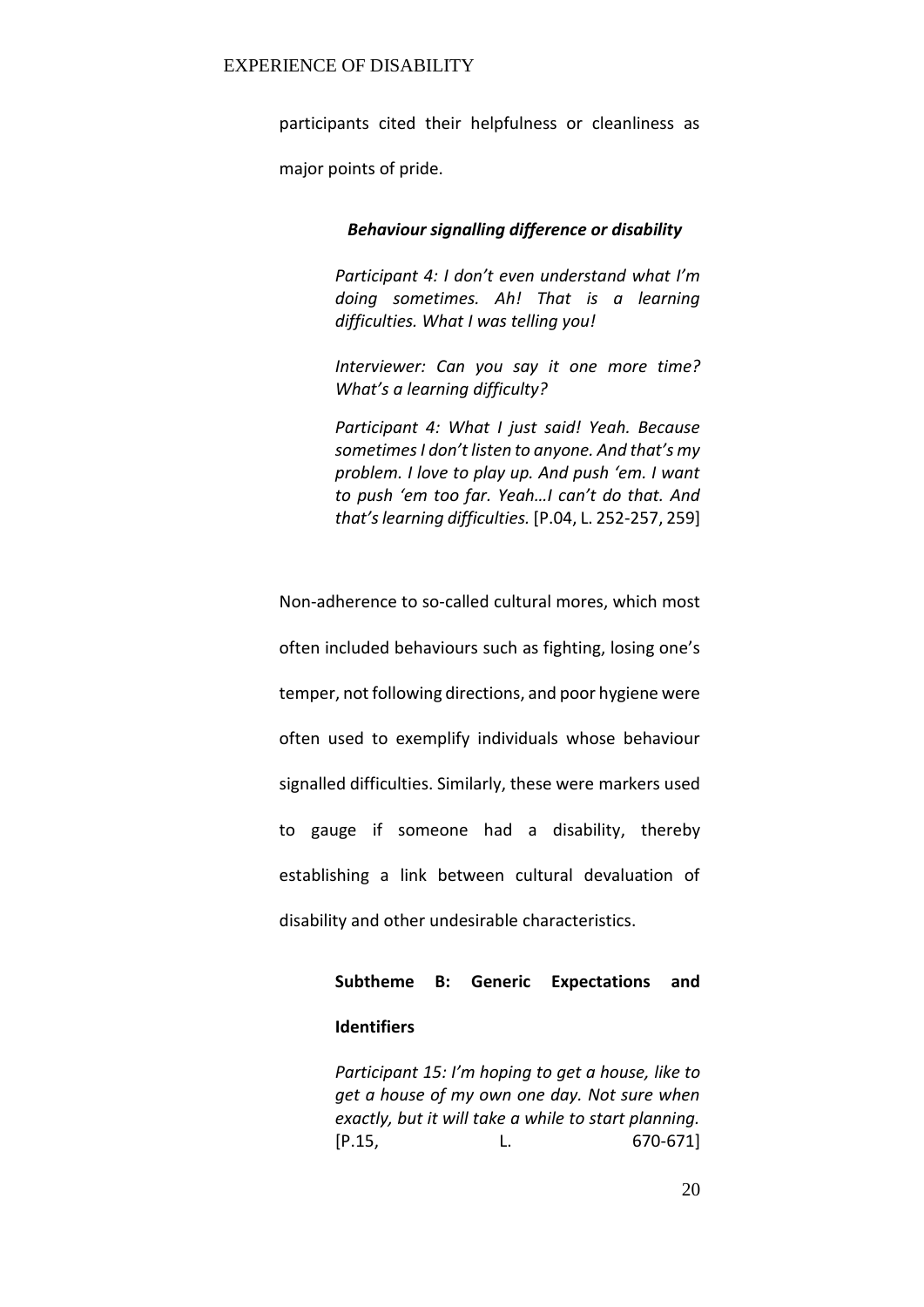The majority of the participants did not consider disability to be a factor when identifying themselves nor their future expectations. In fact, as exemplified in the categories below, individuals largely recognised their occupation on the job site and their leisure-time activities as their primary identifiers. When considering future plans, participants often indicated non-specific goals such as marriage (regardless of current relationship status) and paid work.

# *Self-defined by interests*

*Interviewer: Great. So tell me about yourself. Your life, and your personality, and anything else you can think of. Participant 5: I like watching TV. I like Strictly Come Dancing, EastEnders, um, The X-Factor. I like food. Pizza, chips, burgers. I still like Chinese. I like chicken curry. It's nice...uh. I like Christmas.* [P.05, L. 13-17, 20]

When asked to describe their personalities or their lifestyles, the majority of participants, (ten of fifteen) used leisure-time preferences as their primary identifier. Moreover, it was often not what participants *did* during that time that gained the status of identifier, but rather what they *consumed,* suggesting a lack (or perhaps a lack of opportunity for) introspection.

### *Job site as part of identity*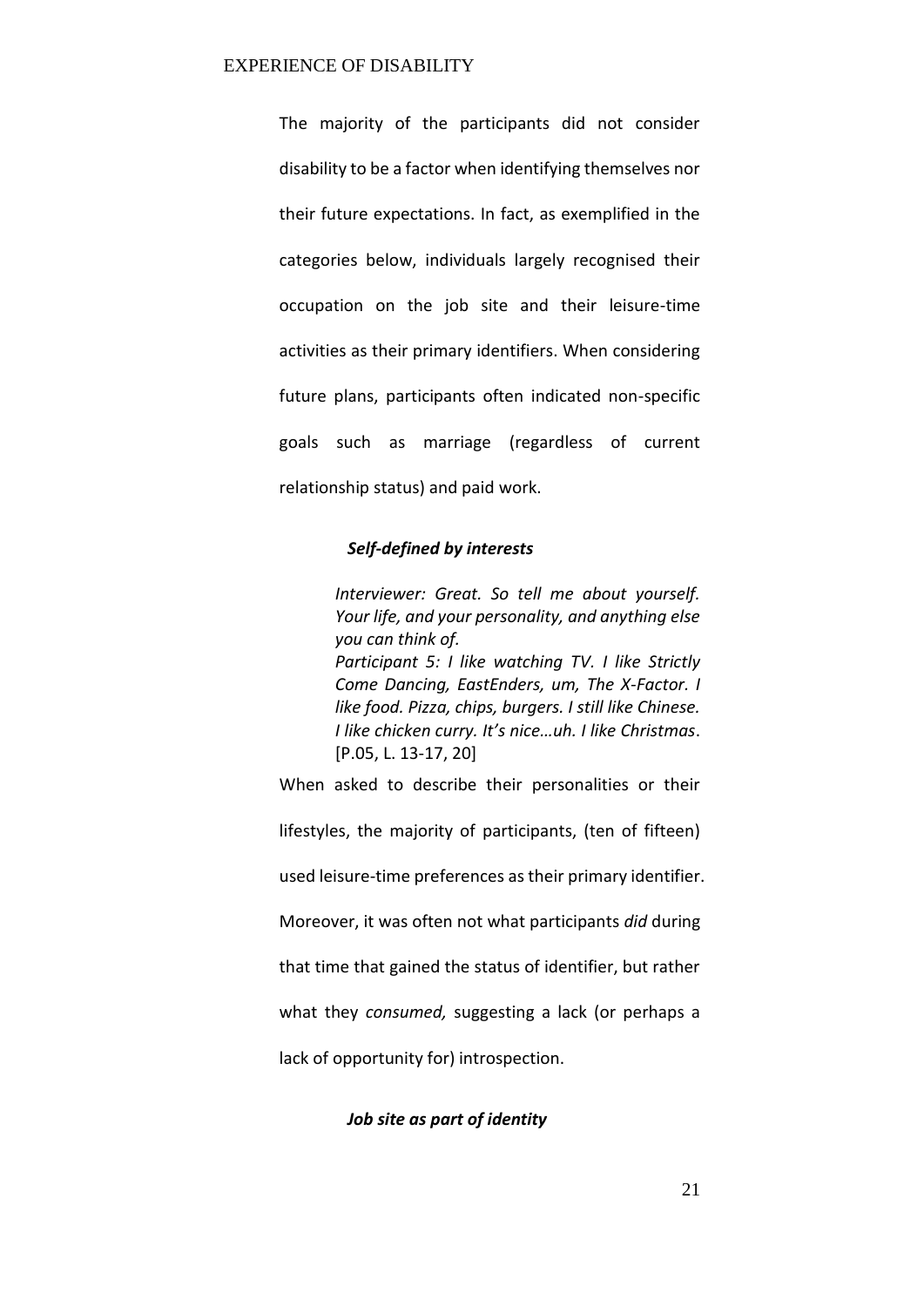Many participants often considered their experiences on the job site as an important identifier when communicating who they see themselves as. It seems that productive work-regardless of whether it is paid employment or service provision-is as important a defining characteristic for these respondents with intellectual disability as it is for individuals without disabilities.

> *Interviewer: Okay. Can you tell me a little bit about yourself, what you like to do? Participant 14: I like w-w-working farm. Interviewer: Why do you like working on the farm? Participant 14: It's nice. [P.14, L. 20-24]*

*Non-specific and typical future expectations* 

*Interviewer: What are your future plans? Participant 10: Well, I want to go get a, um, a job. Interviewer: A job? What kind of job? Participant 10: A better job that I can work with, and get a lot of money* [P.10, L. 333-337]

Lines of inquiry regarding the future yielded very similar results across the majority of participants. Either they were unsure or uninterested, as exemplified by Participant 1 who said that they "didn't thought about *that*," or future goals were the vague expectations of an adolescent such as getting married, owning a home, or simply being "happy and healthy"  $[P.01, L. 212; P.03]$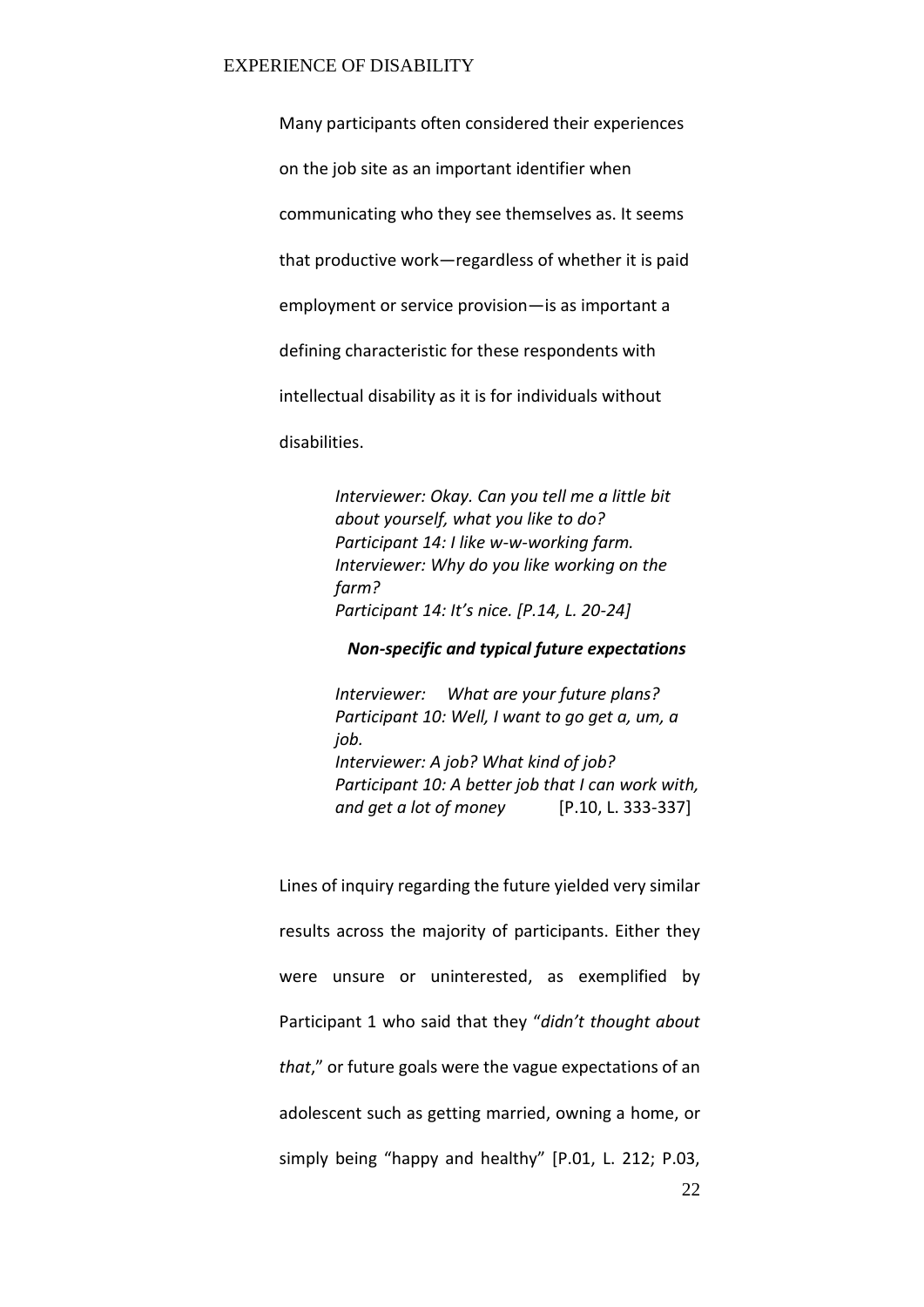L.164]. When probed about the feasibility of these plans, many of the respondents were unable to further examine their answers.

### **Subtheme C: Social Comparisons**

*Participant 6: I work hard better.* [P.06, L. 86] There was significant evidence of downward social comparisons in respondents' interpretations of self and others. Additionally, respondents reported several other associated thought processes, such as labelling others as having a disability, categorising oneself as distinct from peers with ID, and using one's perceived status among peers as a means of bolstering self-esteem.

> *Distinct from others with intellectual disabilities*

*Participant 2: [Long pause]. Hm. I think. [Pause]. I'm a good boy on the job site. Everyone else is very silly.* [P.02, L. 112-113]

The type of sweeping generalisation made above, which clearly distinguishes the respondent from peers with ID working alongside them on the job site, was found in two-thirds of the transcripts analysed. Interestingly, this kind of broad judgement only occurred when respondents compared themselves to other service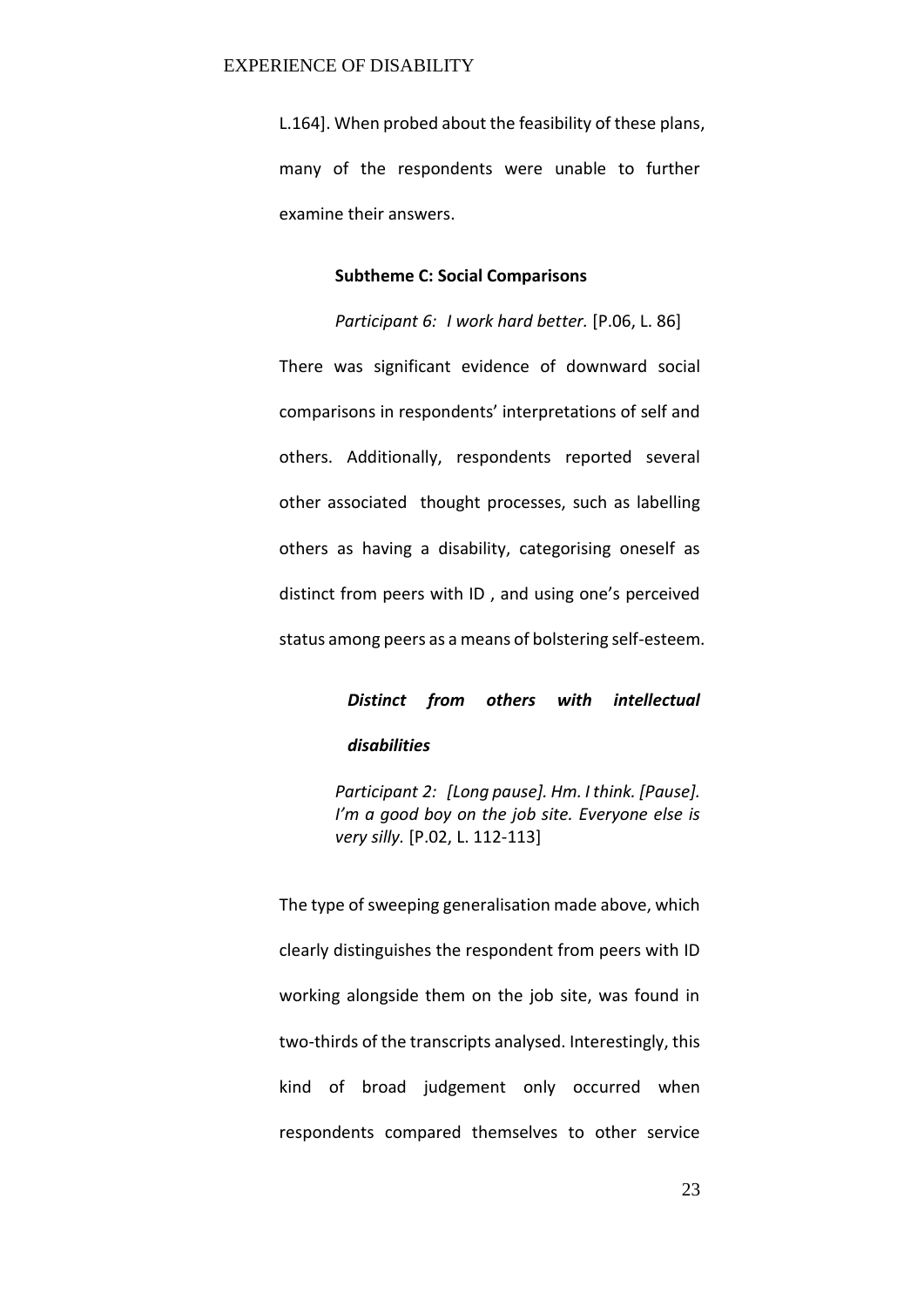users on the job site, as opposed to the general population.

### *Labelling others as having a disability*

A common occurrence throughout the interview process was the tendency to label others as having a disability, regardless of ability to articulate what that disability might be. When asked how to identify someone with a disability, Participant 11 explained:

> *Participant 11: Um, I wouldn't normally know, and, without getting used to them first. And then VOU* do know that obviously they've got *something strange about them, but gradually*  you know why. You don't know, when you meet *someone new, you don't always know immediately. They're just a normal person-*'cause I've met people who treat us quite normal. *We're all really that way. I've never really got to know immediately about their disability. Immediately.* [P.11, L. 265-271].

Implicit in P11's response are two contrasting beliefs about disability: that it is inherently abnormal, and easily identified by "strange" behaviour, and that people with disability should be treated as "normal" or individuals without disabilities because they are "all really that way." There appeared then to be a tension between viewing other people with ID as inferior to the population without disabilities and viewing oneself as "normal" despite identifying as having a disability.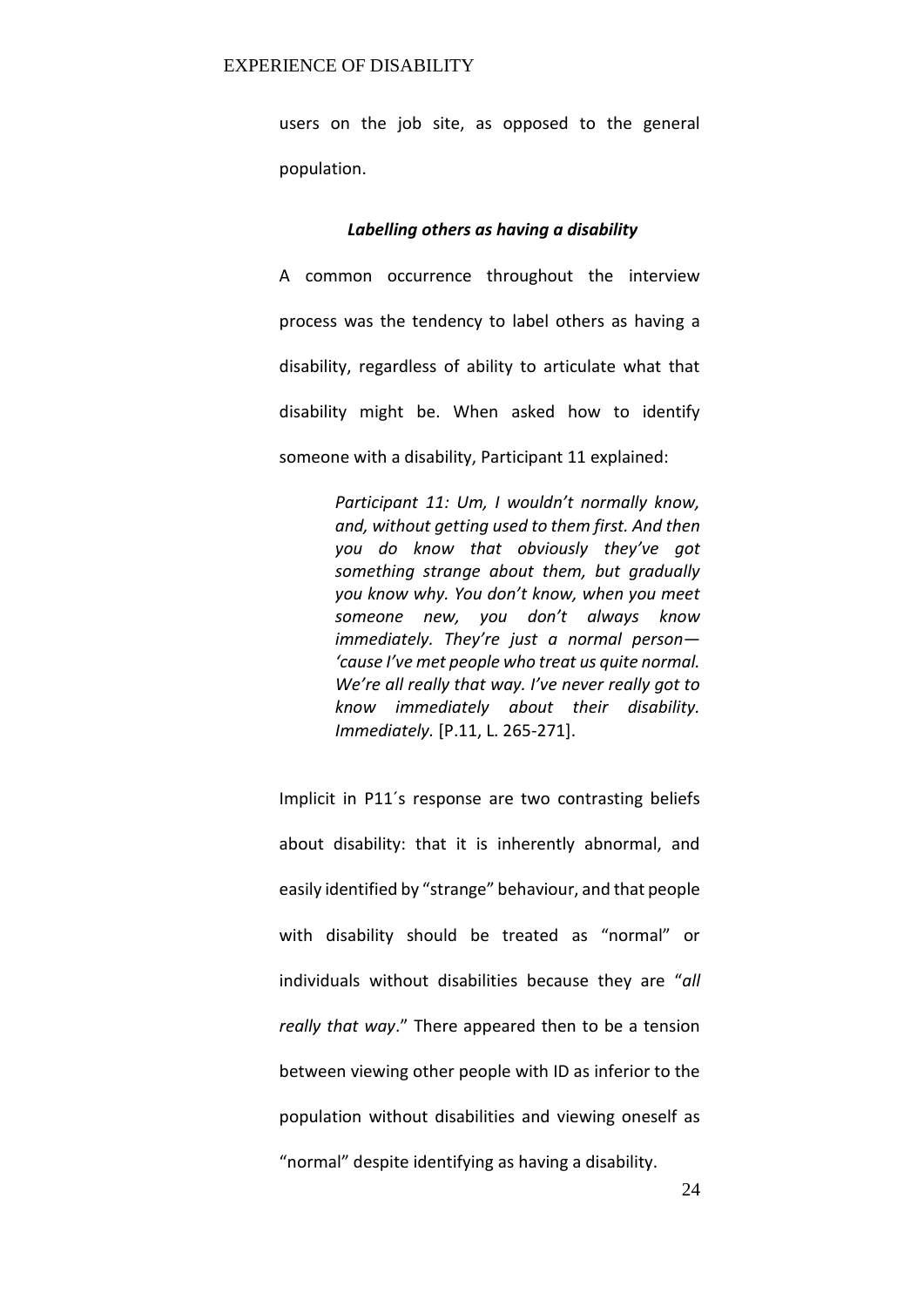# *Self-esteem linked to perceived status and*

# *work*

*Interviewer: Why are you proud of yourself?* 

*Participant 15: 'Cause I know I do a really good job, I know I can do it to high standards. Most people need a bit of encouragement from me and the staff as well to do it. Me, I know what their standards are, and if you don't do it, you have to do it over and again and again. Till it happens, till it's right. And you won't move on to the next job.* [P.15, L. 89-94]

Participant 15 was clearly aligning themselves with staff in the above quote. As one of the respondents who recognised and embraced their disability status, it is especially interesting that this participant did not regard themselves on level with either staff or other service users.

### **Theme 2: Self-Defined Notions of Disability**

The second theme considered the way in which respondents understood disability in themselves and in others. Identification of disability primarily relied on physical or tangible experiences of disability. The experience of disability in oneself was often accompanied by self-degradation or feelings of injustice,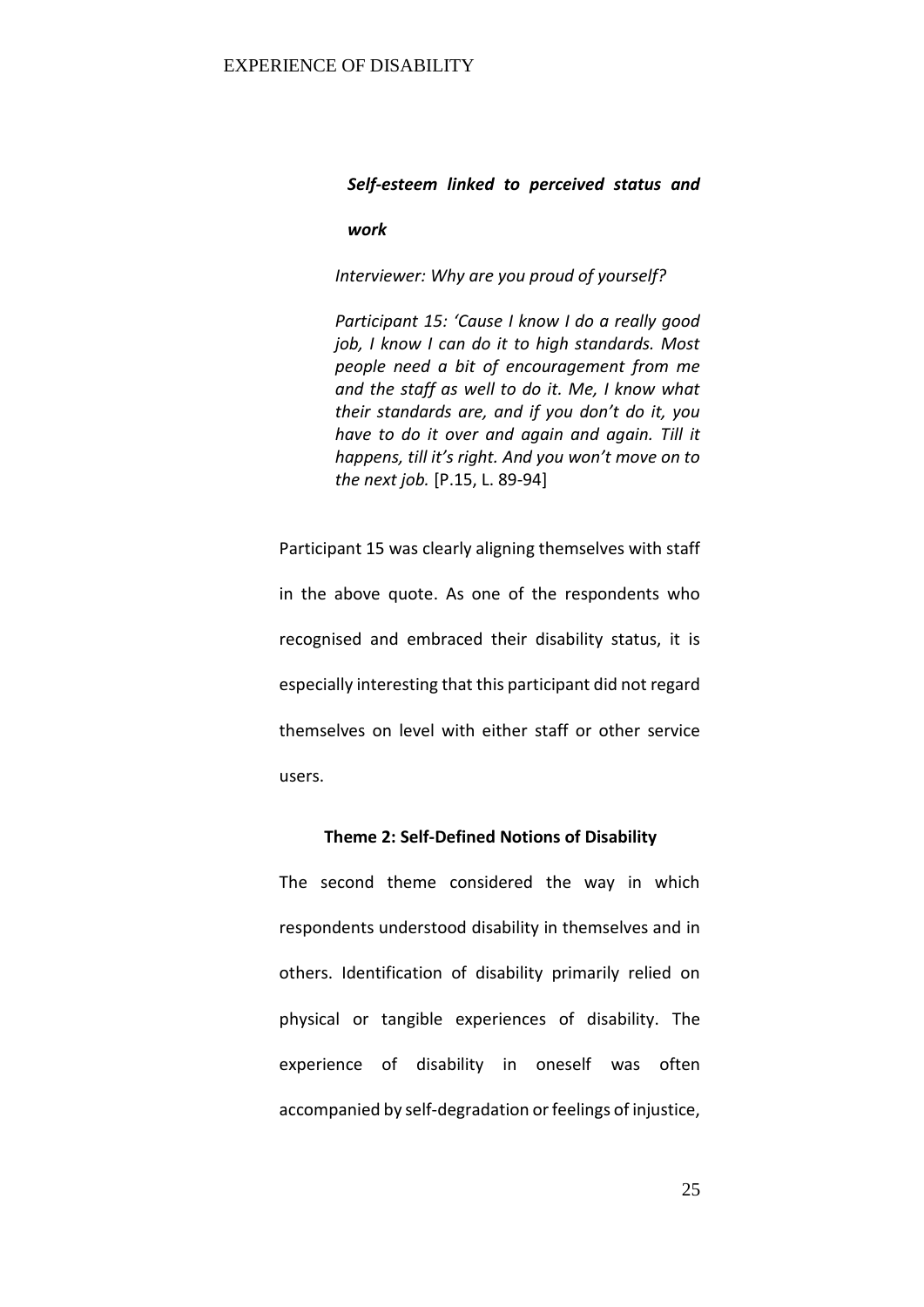and the judgement of others played a role in perceptions.

# **Subtheme A: Tangible Manifestations and**

### **Experiences of Disability**

 *Participant 4: Aw come on,* come on, *look at me! I know about disability.* [P.04, L.106]

The manifestation of physical features or behaviours was largely agreed as indicative of disability to thirteen of the fifteen respondents. While some participants believed that specific physical impairments such as wheelchair use suggested disability, others considered more abstract concepts such as poor or abnormal communication or literacy skills, and the presence of staff or carers.

### *Physical Indicators*

Participant 11: For, I do have a friend who's a bit disabled because, and she's, she's not being able to walk without the aid of crutches. Or...since she *were born practically.* [P.11, L. 199-200]

Regardless of what physical indicator (ranging from wheelchair use to epilepsy) suggested disability to the respondent, the majority produced an anecdote relating themselves or someone they knew who possessed that feature. The importance of physically experiencing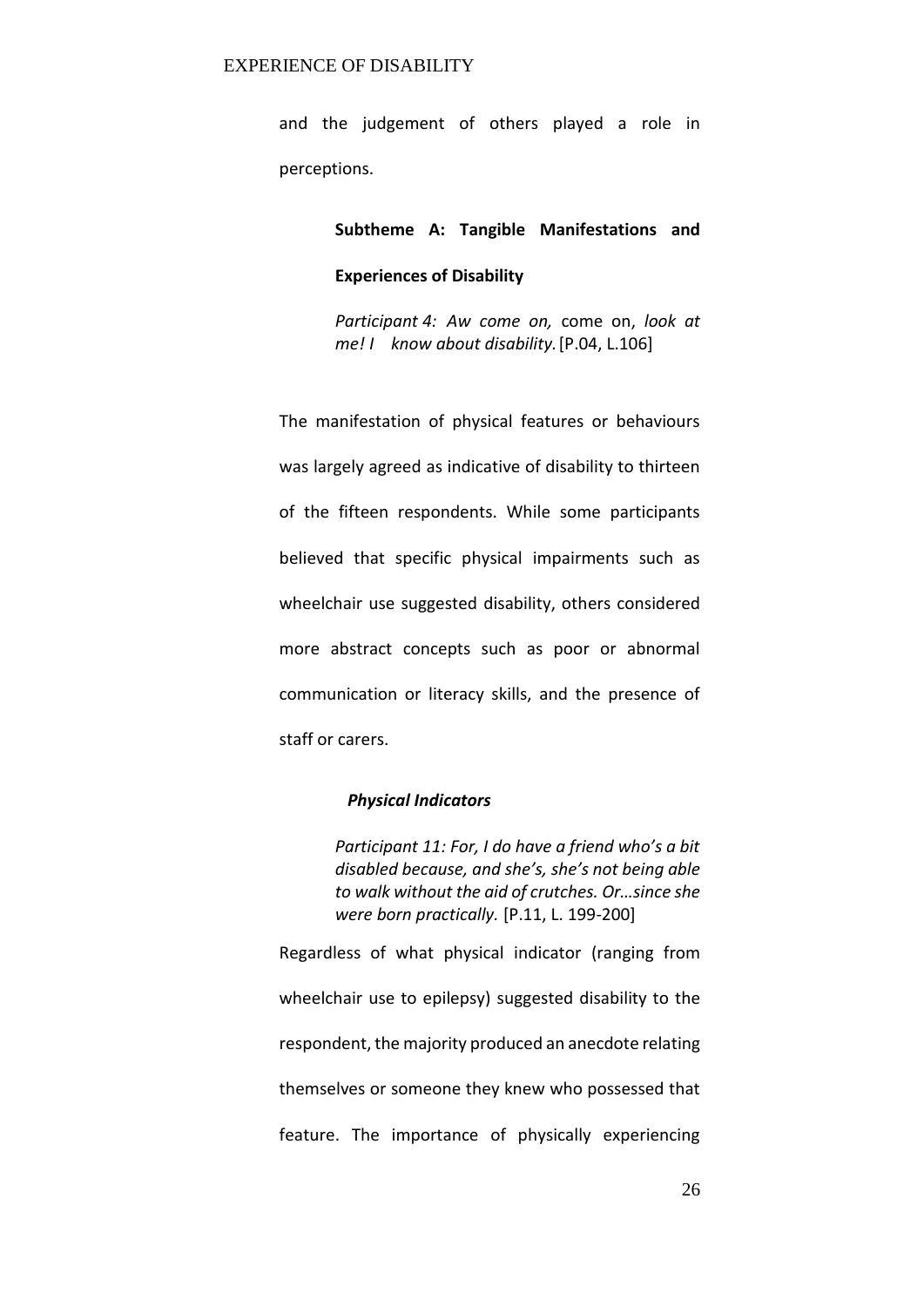one's own or other individuals' disabilities seemed key

to producing an understanding of what disability is.

*Literacy, school skills, and communication* 

*Interviewer: Can you tell me what [learning disability] means?* 

*Participant 3: Yo-I'm-[pause]* 

Interviewer: Or some examples of what it's like?

*Participant: Some people won't be able to read. Writing. Um, talk. Um, see, umねnot talking to*  somebody. Yeah. What else? Can't say if they're *ill or not. If they're not very well they won't he able to say, will they? They won't be able to tell nobody, will they?* [P.03, L. 67-73]

Difficulties with reading, writing, and communication

also acted as markers of disability for many participants.

These features seemed to be related to ID more than

disability in general, and participants tended to distance

themselves using "they" rather than "we."

# *Receiving help and support*

The final physical manifestation of disability that

respondents reported frequently was the presence of

staff or assistance.

 *Participant 15: Um, disability means, um, dysfunctioning people, which just means people who depend on more help as they get older and older, for people to help them. [P. 15, L. 272-274]*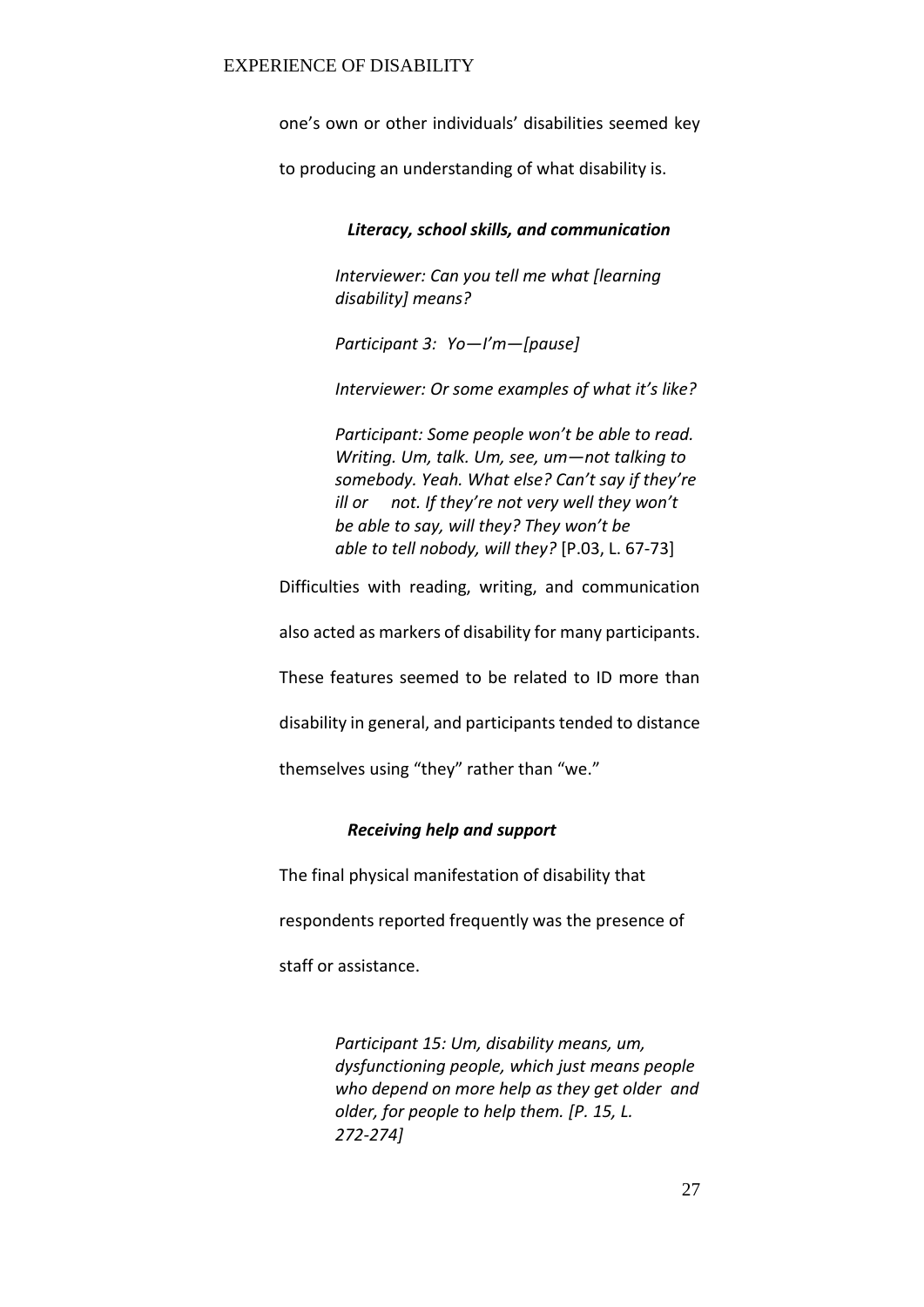What distinguishes this category is that eight of the nine respondents who made mention of receiving assistance, including Participant 15 in subsequent extracts, referred to receiving assistance for disability in the context of themselves. There is evidently something less stigmatising about receiving assistance than the previously mentioned indicators, perhaps because assistance manifests itself in greater ability due to support.

# **Subtheme B: Pejorative Notions of Self**

Respondents who identified as having a disability tended to produce responses that fell into two categories: assigning blame for difficulties on oneself, or experiencing a broader sense of injustice living with disability without applying blame to any specific cause.

# *Unfairness or difficulty living with intellectual*

# *disability*

*Participant 10: Uh. I don't understand why I've got autism. I feel upset by it.* 

*Interviewer: Why does it upset you?* 

*Participant 10: It does.* 

*Interviewer: Why?* 

*Participant 10: 'Cause I just don't, I just, I* shouldn't have it in the first place?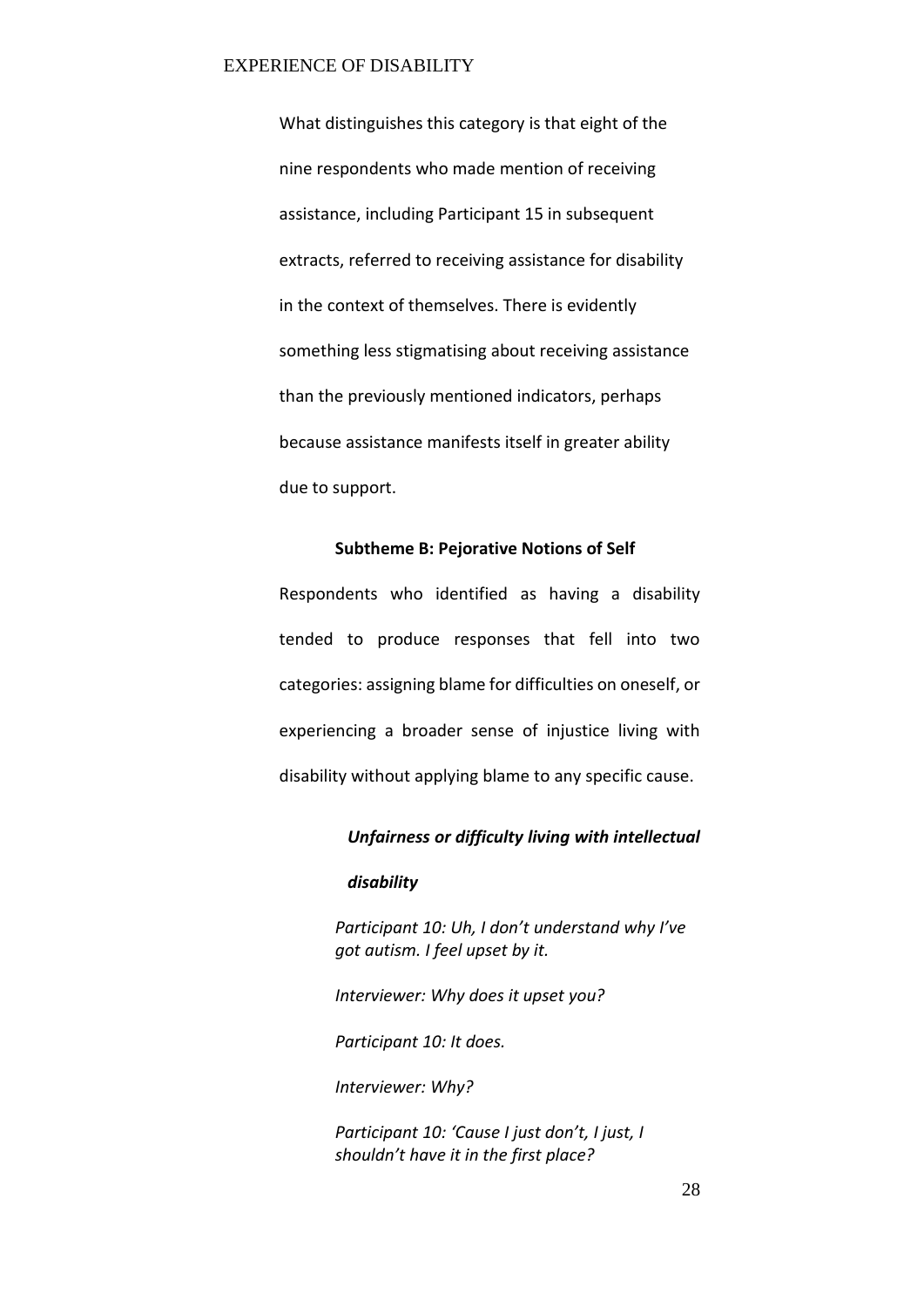*Interviewer: Why not?* 

*Participant 10: Um, because it just feels not fair*  to me. I honestly feel like I'm not there or *something.* [P.10, L. 115-123]

Participant 10's dissatisfaction with their disability appeared to extend from an understanding that their autism is something that coexists in their body rather than an intrinsic part of themselves.

# *Self-blame or self-degradation*

A portion of participants who identified as having an ID blamed their difficulty with social interactions or adaptive behaviour on themselves.

> *Participant 7: Disgusting for me. Interviewer: Disgusting? Participant 7: 'Cause everyone's always taking* the mick out of me and everyone's more clever *than me. [P.07, L. 285-289]*

29 The participant here continued to reiterate that they are not well-liked due to their ID, and their past experiences with bullying and rejection were directly related to their disability status. Another participant blamed themselves for the anxiety and difficulty experienced by their parents and professional support workers. While only three respondents discussed their experiences with self-blame and self-degradation, it is included here as a unique interpretation of disability and perception of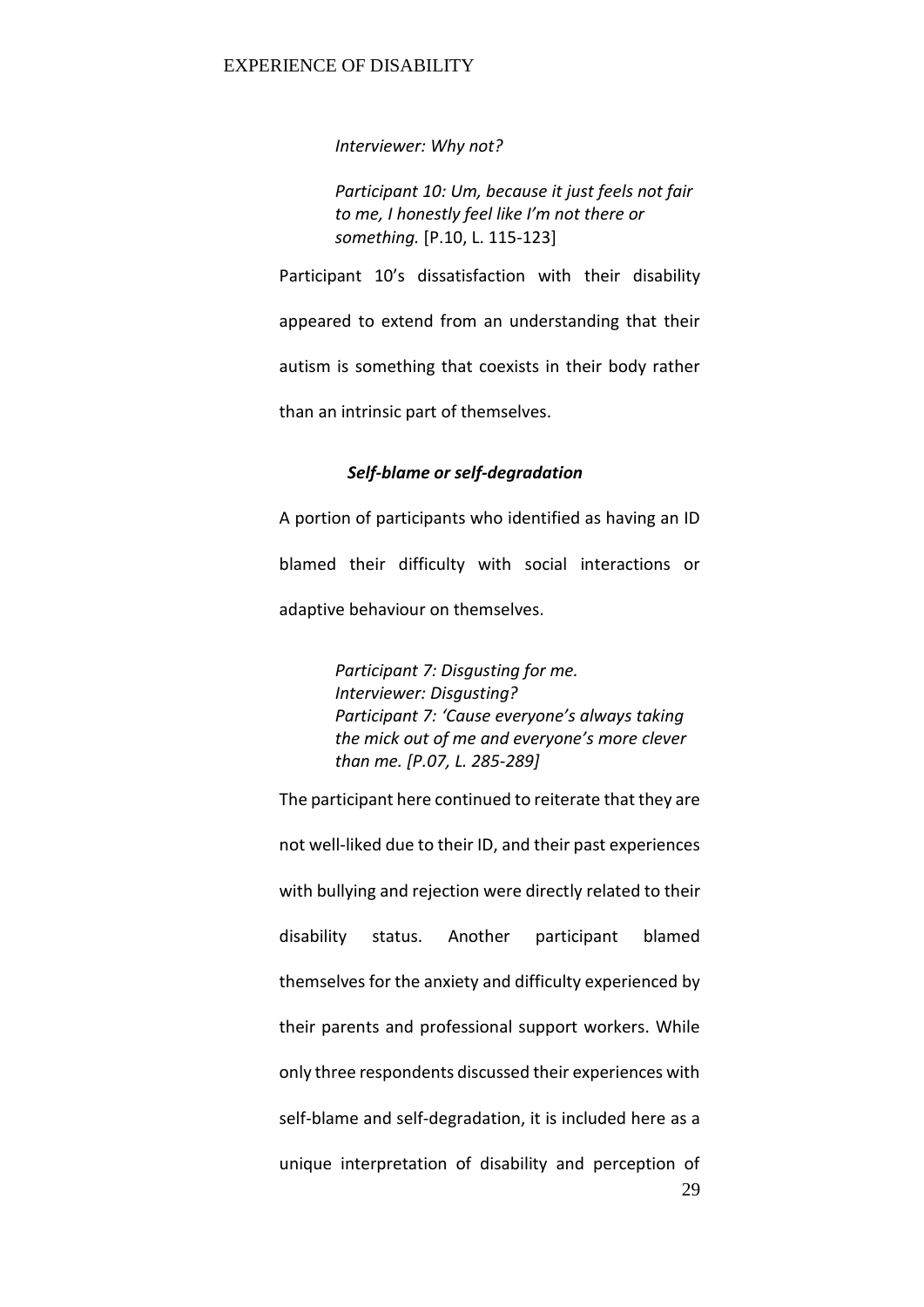their own disability status and how they interact with the world.

# **Subtheme C: Judgement by Others**

*Participant 4: I get told I'm a waste of space* [P.15, L. 451]

Outside pressures from other people's perceptions seemed to play a role in the development of identity and interpretation of ID. Interestingly, the "other" making judgement was both individuals without disabilities and the respondents themselves appraising their peers with ID.

# *Bullying*

Four participants shared extensively about their experiences with bullying, all occurring in integrated settings, most often in mainstreamed schools. Frequent interactions with individuals without disabilities seemed to be related to more encounters with bullying and harassment as well as poor self-image among respondents:

> *Interviewer: Yeah? And what is 'it'? What is autism like?*

*Participant 10: Not very nice.* 

*Interviewer: In what way?*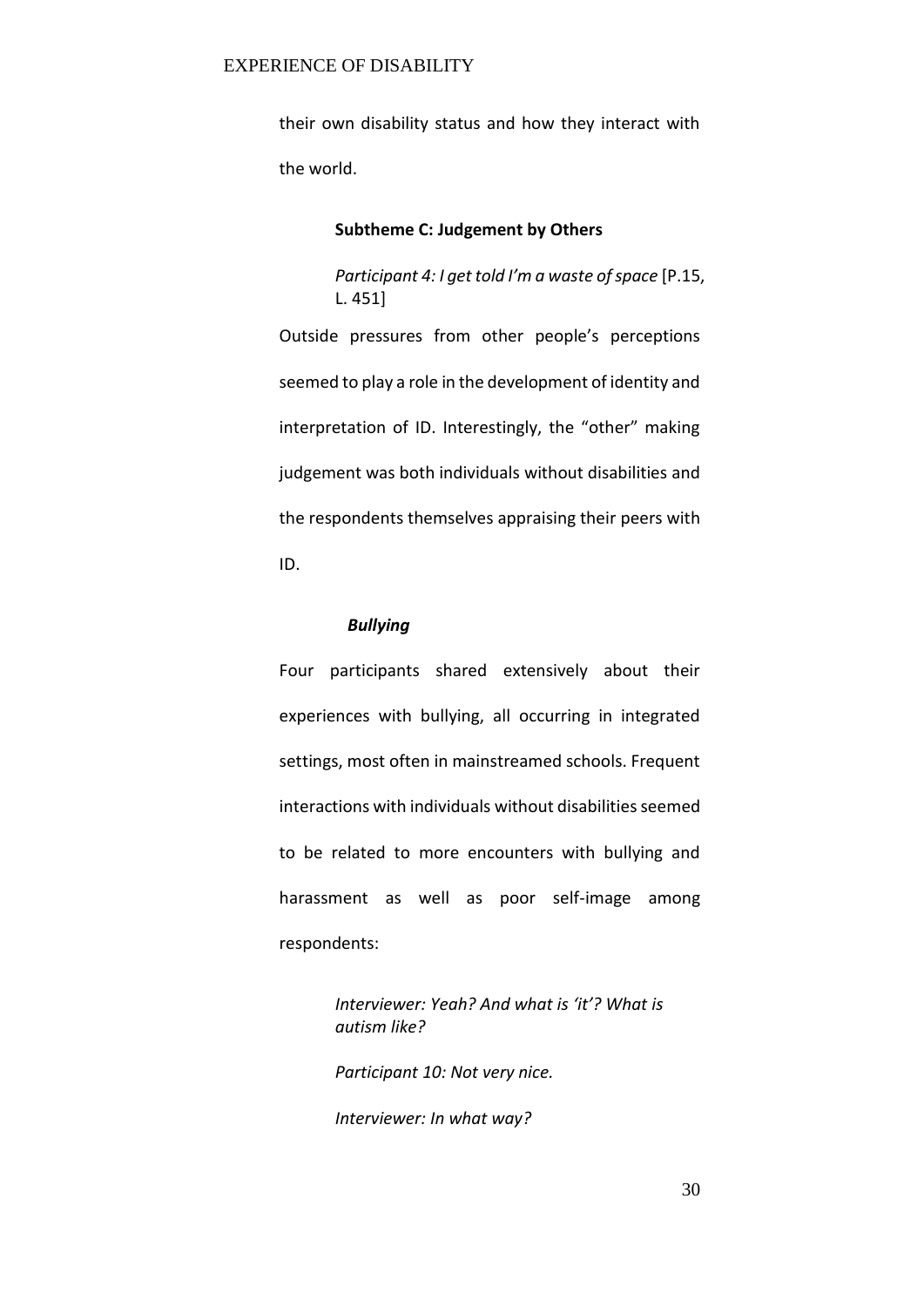*Participant 10: Like, people call you names, take the mick out of you.* [P.10, L. 132-135]

# *Intellectual disability associated with socially*

# *undesirable characteristics*

*Participant 2: That's-X done it before. X. You met him on the bus.* 

 *Interviewer: X has a learning disability? Can you* — what's he like?

*Participant 2: He's fine. He's very [motion] like that.* 

 *Interviewer: What is the word for that?* 

*Participant 2: He's very fat.* [P.02, L. 202-206]

One association that came up multiple times across half of the participants was the connection between ID and socially undesirable characteristics such as being overweight or talking excessively. Respondents, regardless of how articulate they were about stigma, seemed to understand on some level that ID is a devalued trait in society.

# *Job site indicative of intellectual disability*

The final extrinsic factor that participants related to ID was the job site itself. Respondents were often aware that their employment was not typical-particularly that they were not paid and the job site was funded by the local authority, and was offered only to individuals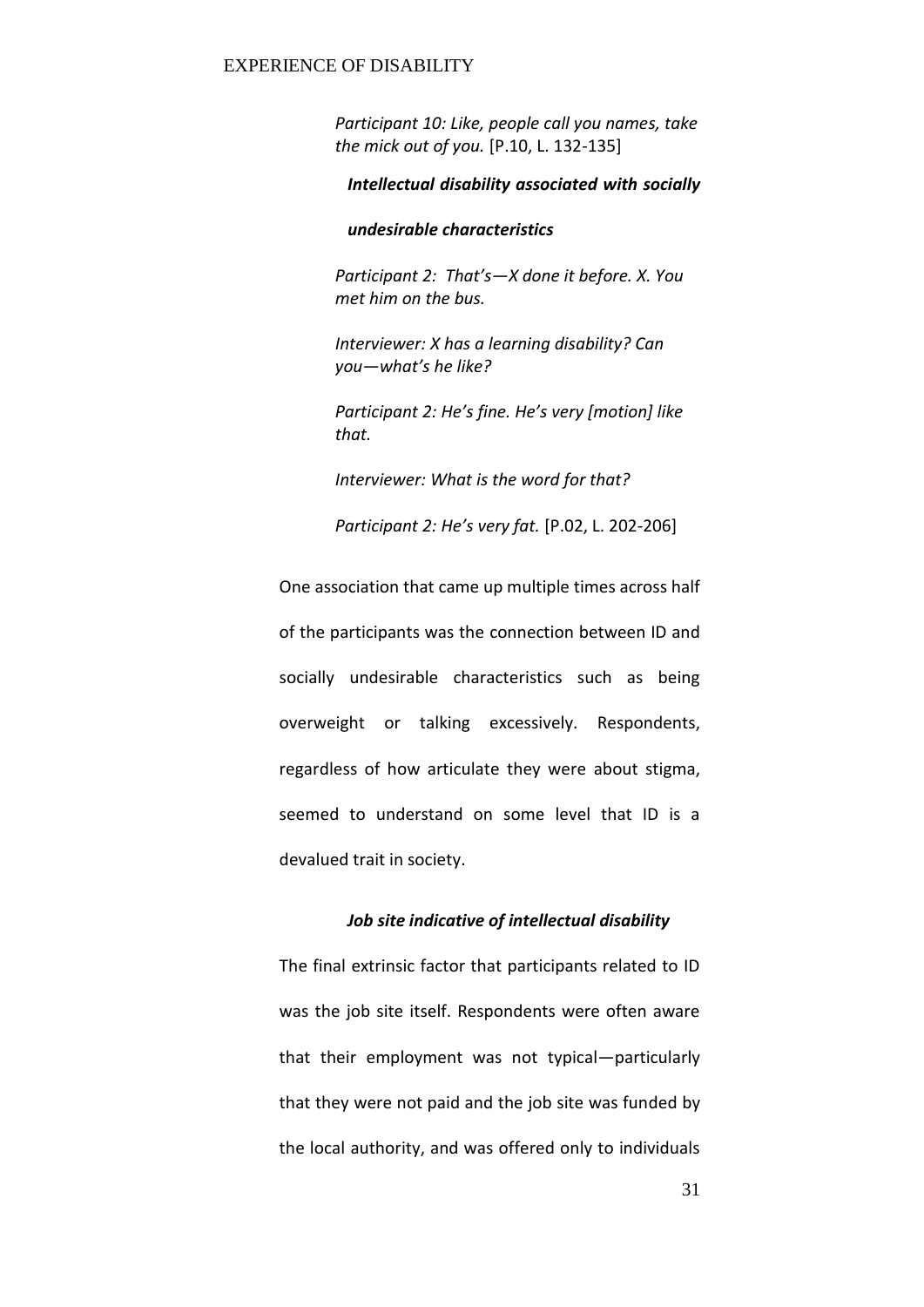with ID. Respondents were also often aware that staff

were not service users and did not have the same needs.

*Participant 4: Yeah. And that's why we're on the farm. It is for learning difficulties as well.* [P.04, 175-176]

# **Theme 3: Confused Terminology**

Participant 1: I do know what it is, but I don't *know.* [P.01, L. 112]

The final theme deals with how participants defined conventional disability terminology. The vast majority, fourteen of fifteen interviewees, had partial, incorrect, or very limited knowledge of terminology that is commonly used in services.

# **Subtheme A: Very Limited Familiarity with**

# **Terminology**

Ten respondents had no or very limited knowledge of at least some of the terminology presented. "Intellectual disability" or "learning disability" were the least accessible terms to this population, although some, like Participant 6, were not familiar with euphemistic terms either:

> *Participant 6: Special needs? What's that?* [P.06, L. 248]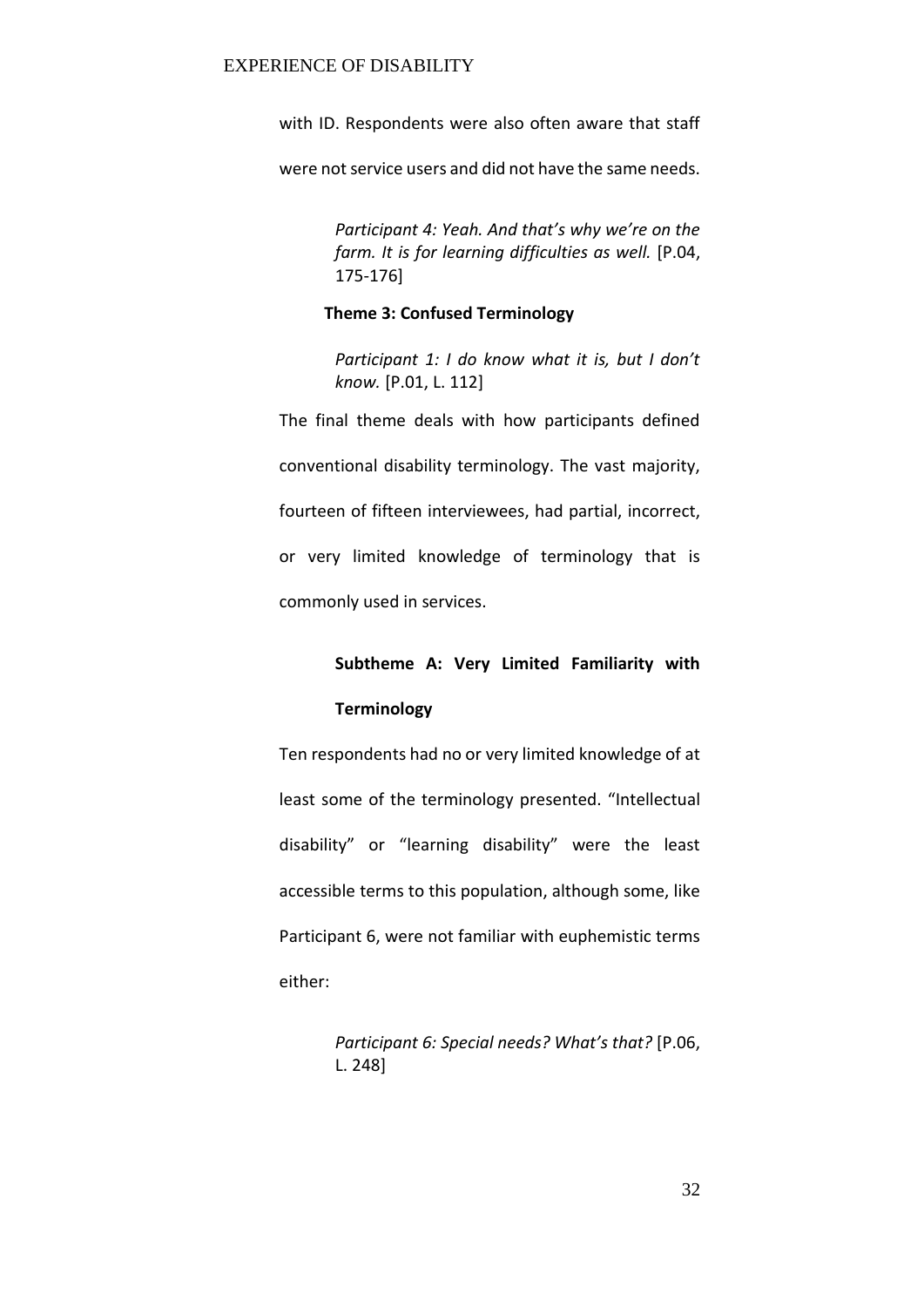# **Subtheme B: Familiarity but Unable to**

# **Articulate Meaning**

The second subset of respondents had some knowledge of the terms, often citing that they had heard them from staff or informal carers, but were unable to provide a meaning for them. Several respondents reported that they had learned disability terms while in school, but now that they were no longer in an educational environment, they couldn't recall the meaning.

> *Interviewer: And so, do you know the word 'disability'?*

*Participant 7: No. I've heard it lots of times.* 

*Interviewer: Yeah, so, you've heard it lots of times, do you know what it means?* [...]

*Participant 07: My mum told me something about it, but I forgot.* [P.07, L. 196-199, 202]

# **Subtheme 3: Discomfort Despite Inarticulation**

Participants were almost universally uncomfortable discussing disability terminology, regardless of the

ability to define the meaning of the terms.

*Participant 9: I have heard it before. Disababilities.* 

*Interviewer: Do you know what it means?* 

Participant 9: Uh, um. [Pause].Hm. I don't know. *I don't want to answer that.* [P.09, L. 132-134]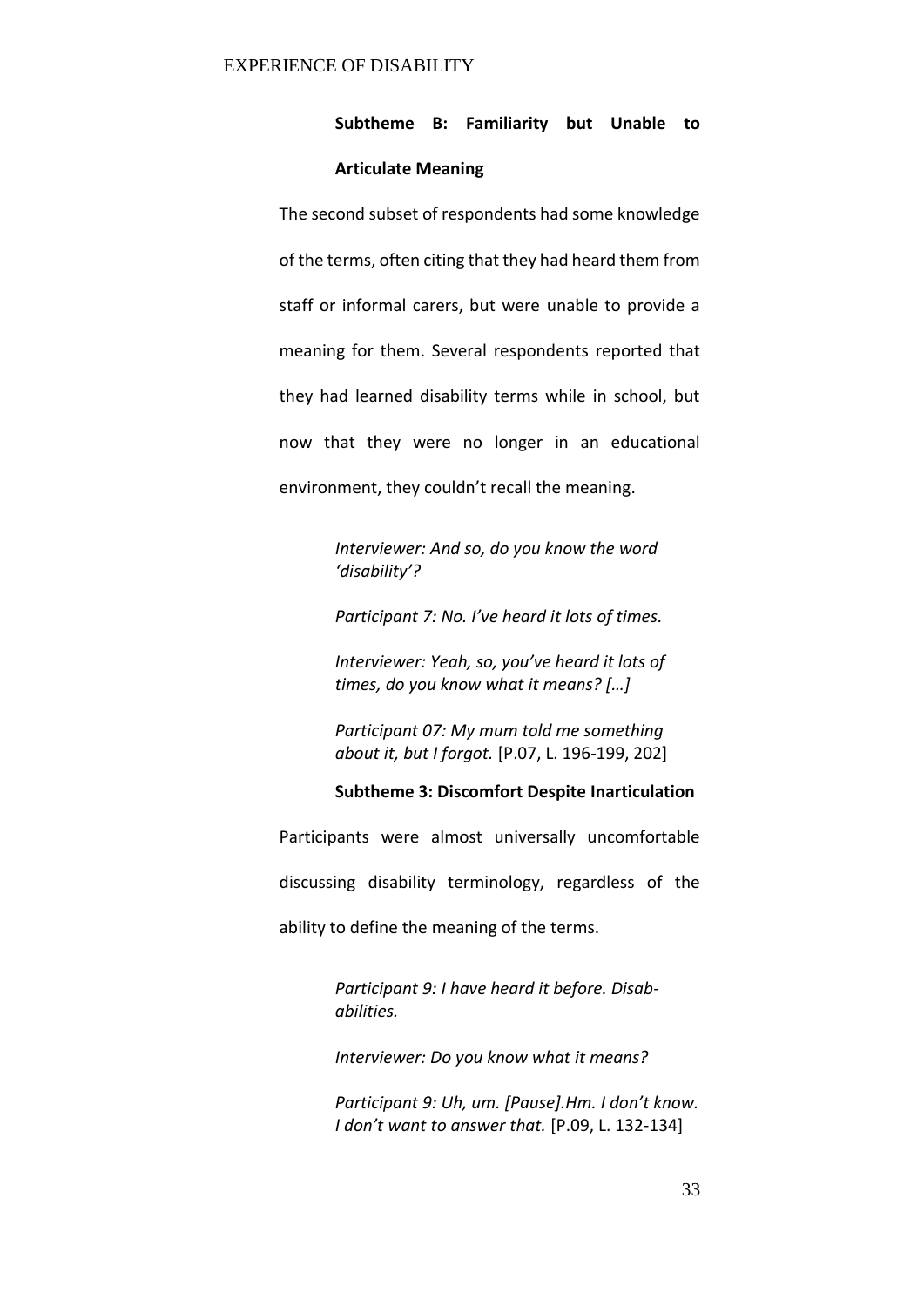Respondents who expressed discomfort seemed to have a perception that disability was a taboo subject that should not be discussed in depth. Perhaps if participants had been more familiar with the researcher, they would have been more forthright with opinions, but as it stood, it appeared that the nine participants who responded in this way did not find disability an appropriate subject for discussion.

# **Discussion and Conclusions**

The findings indicated that although participants were not always able to articulate feelings of difference verbally, many seemed to experience stigmatisation and "otherness." The response to these experiences most often appeared to be adherence to behaviours and social norms that suggest "non-otherness." These "passing" behaviours, which were born of justified rejection of disability status and overwhelming selfdoubt when appearances fell short of non-disabled, were a method to appear to belong to a more highly valued social group (Edgerton, 1967). The desire to appear "normal" was further developed by the identification of the "other" among friends and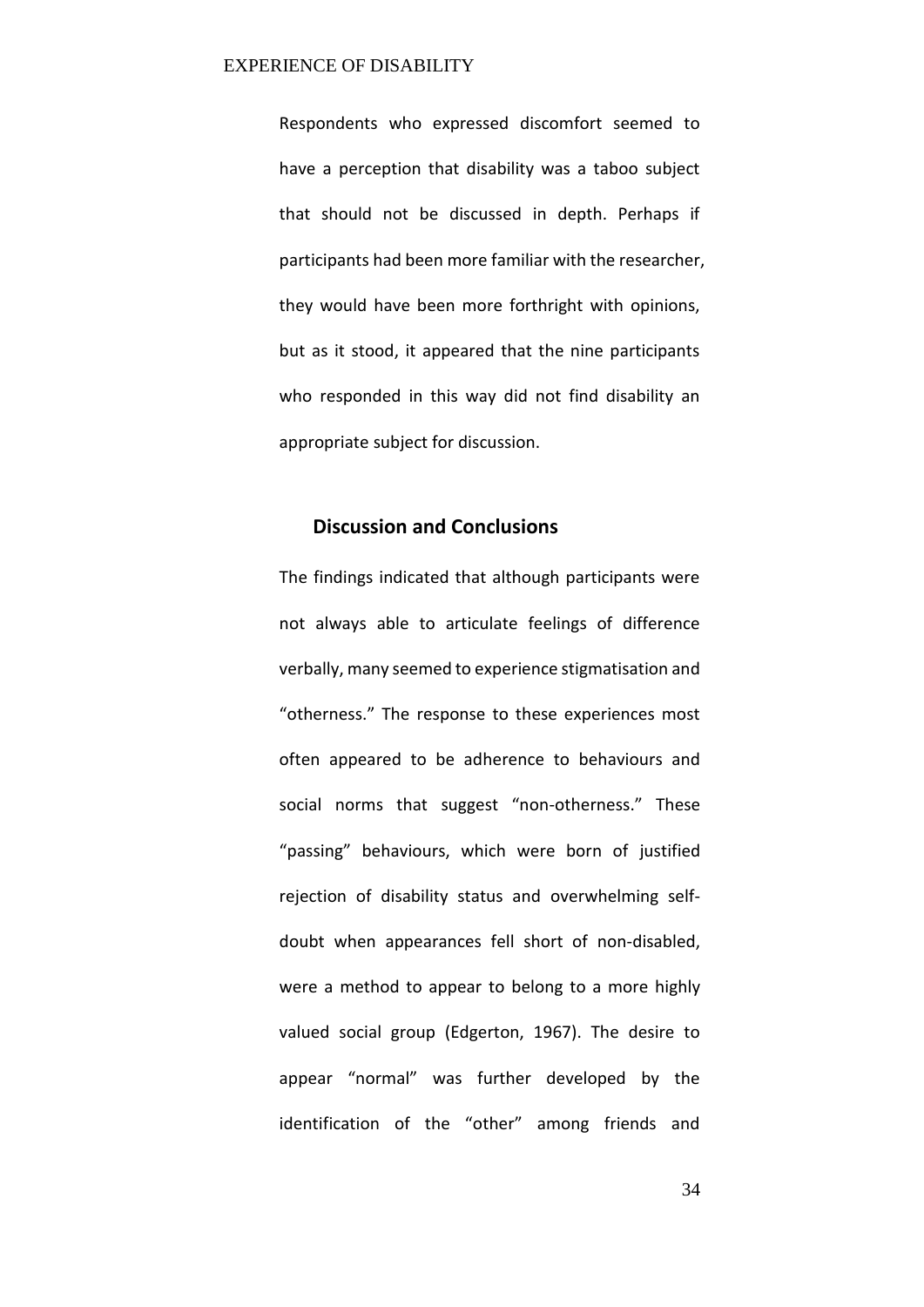colleagues with ID. Additionally, the typical future expectations, primarily paid, meaningful employment and deeper personal relationships, suggested a desire to obtain a more socially valid role. Despite the fact that these expectations are very nearly identical to those found by Forrester-Jones and colleagues (2002) and Todd (2000) when interviewing a similar population, it is still exceptionally rare for adults with ID to achieve either, and very little change has occurred in services to support these goals.

 As expected, downward social comparisons occurred frequently throughout interviews. Participants who favoured this type of comparison seemed to have excellent self-esteem, and the small number of participants who made comparisons between themselves and individuals without disabilities reported poorer self-esteem and greater overall dissatisfaction. These findings are in line with previous literature (Finlay and Lyons, 2000; Festinger, 1954; Wills, 1981). Participants strongly associated their identity with how they were perceived by their peers and on the job site, very rarely drawing from experiences outside of activities and services specific to people with ID.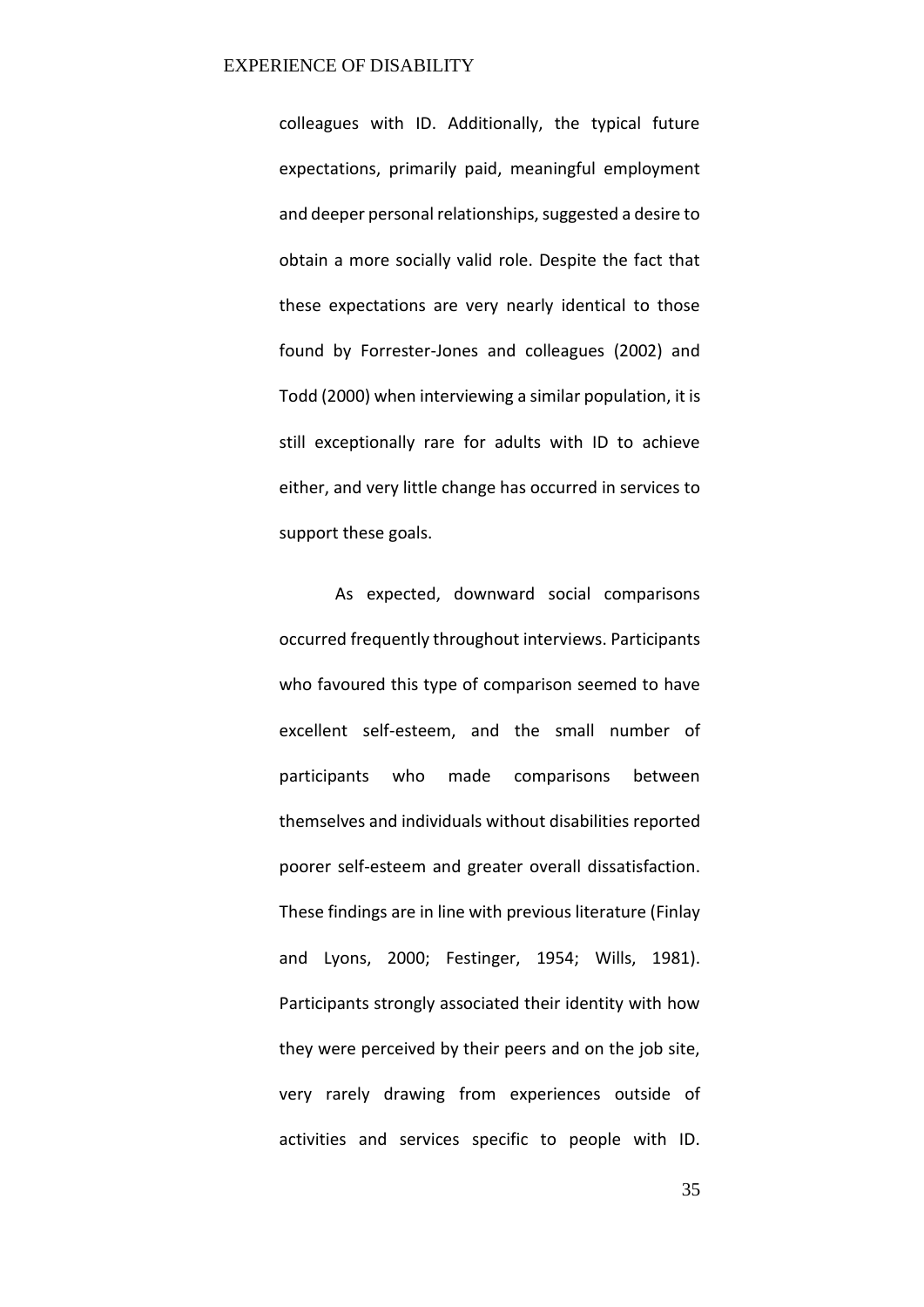Additionally, Finlay and Lyons (2000) found that when downward comparisons were made, they most likely involved appraisals of good versus bad or bizarre behaviour. The current study also found these valueladen judgements, with participants almost exclusively judging themselves and their peers on the basis of behaviour on the job site. With the exception of Participant 15, who appeared to have broader experiences in integrated settings than the other respondents, no comparisons were made against individuals without disabilities. These findings support the concept that membership in a stigmatised group can act as a protection from the effects of stigma by insulating oneself from more competent social groups.

 Respondents often experienced difficulty with self-reflection, seemingly having limited past experiences answering questions that require introspection and self-examination. Participant 5 provides a tangible example of this difficulty:

> *Interviewer: What's your personality like?* Participant 5: Um. [Sighs]. I haven't got a clue. [P.05, L. 28-29]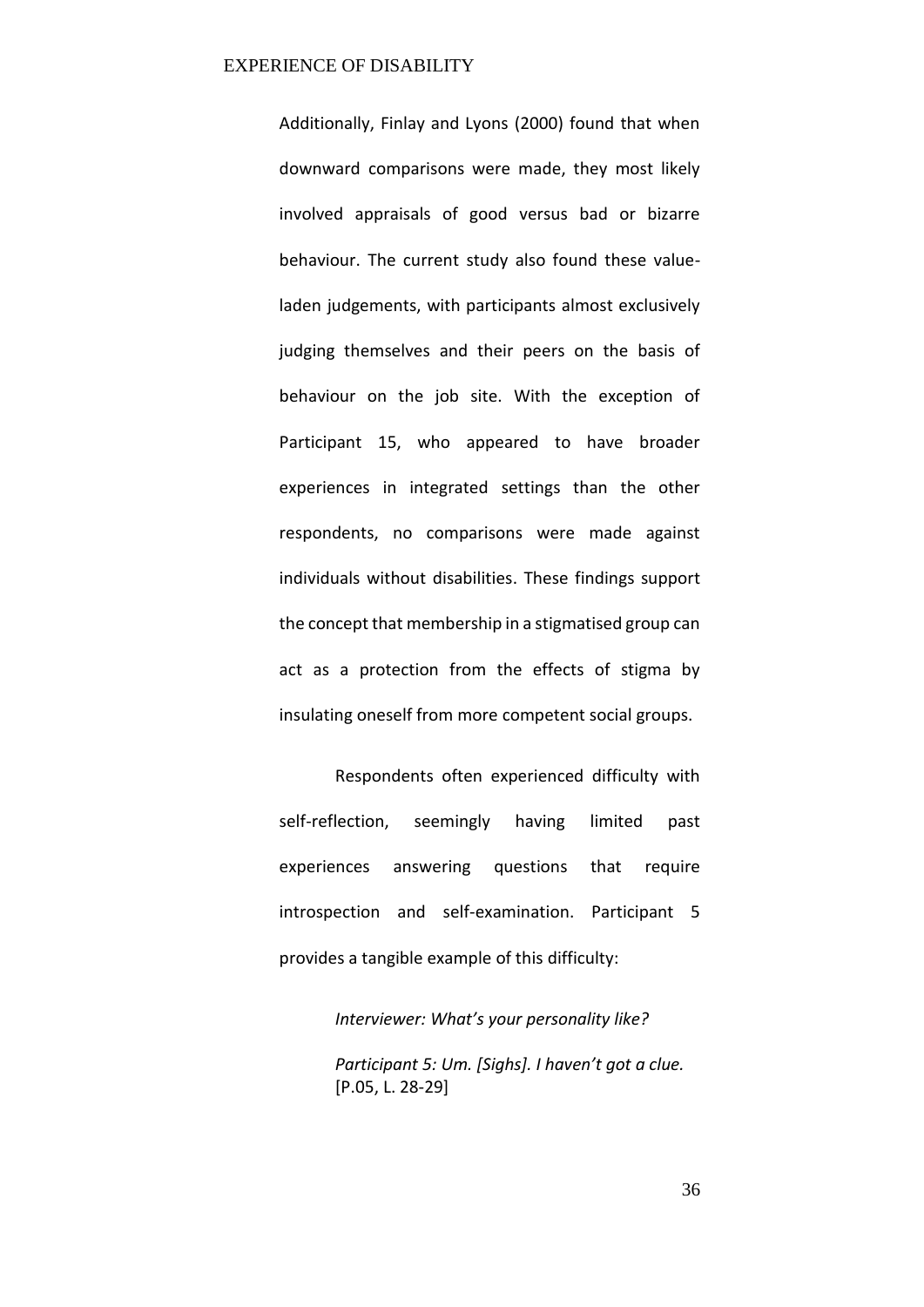Todd and Shearn (1997) reported a similar pattern of response from their participants, arguing that their sample appeared "invisible to themselves" (p. 363).Despite this, it was clear that participants experienced feelings of difference and rejection from individuals without disabilities, which was perhaps exasperated by an inability to express their feelings in those situations. Furthermore, participants' obvious discomfort with the topic of disability suggested that regardless of the ability to verbally express it, disability status is experienced on some level. Craig, *et al* (2002) found a similar phenomenon.

Finally, disability as a concept seemed to develop for these individuals via a collection of intrinsic and extrinsic factors. The intrinsic factors included phenomena such as actual physical or cognitive impairment and the extrinsic were primarily the appraisals made by others. In combination, these factors influenced the development of an interpretation of disability that includes both its topography and its connotations. The directionality of the relationship between judgement coming from self and judgement coming from others, however, is not known. The poor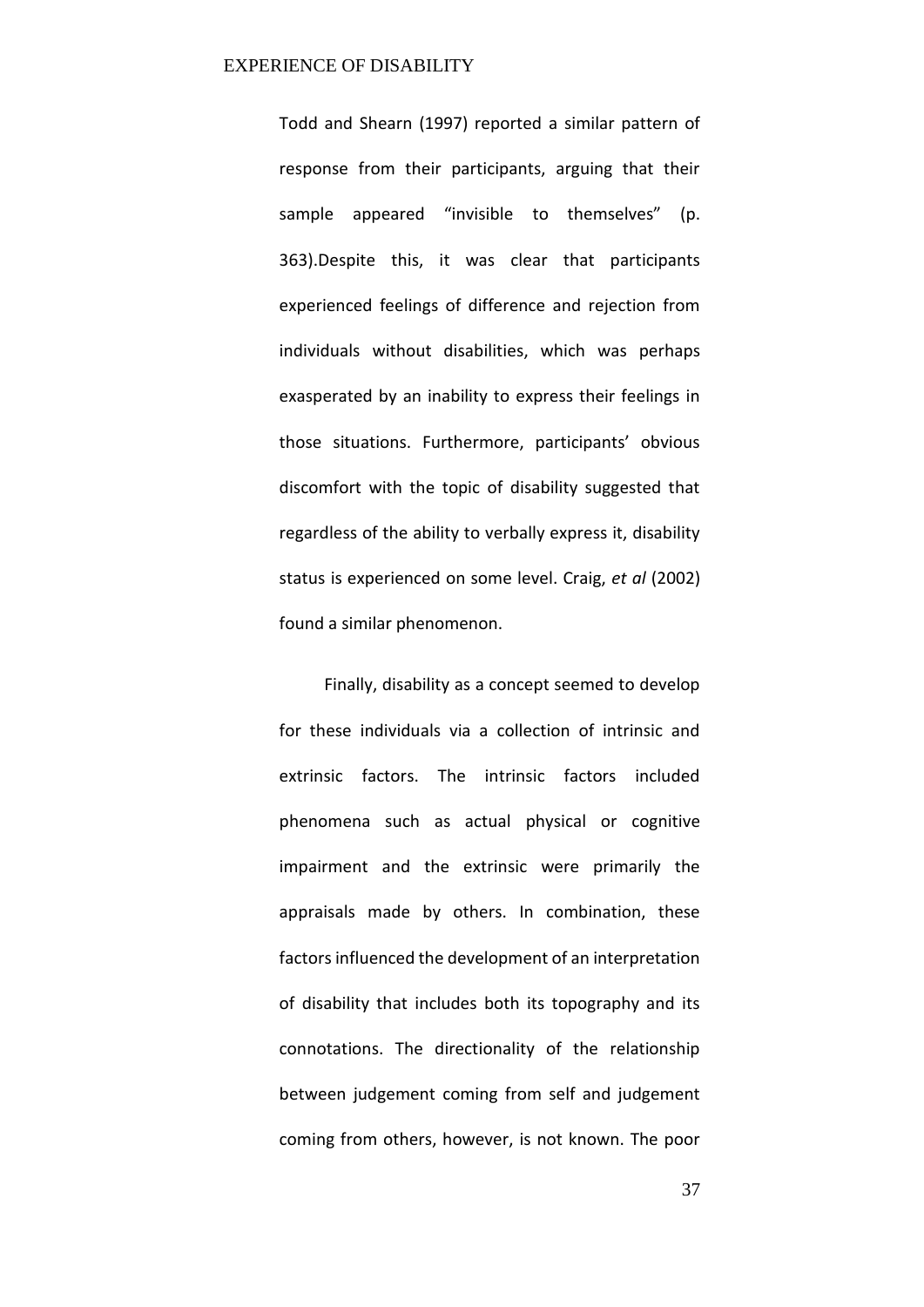psychosocial outcomes experienced by some participants may be the result of a self-fulfilling prophecy, or a set of beliefs that triggers a behaviour change that inadvertently proves the belief (Merton, 1948). Beck (1967) alternatively suggests that individuals who already possess low self-esteem may be "hypersensitive to negative feedback" and therefore become entrapped in a cycle of self-degradation and perceptions of negative judgements from others. Further study is necessary to better understand the relationship between internal and external factors in the development of self-concept and understanding of disability.

# Towards a Theory of Subjective 'Disability'

While the ultimate aim of Interpretive Phenomenological Analysis, in its truest form, is not to develop generalizable theory based on the idiographic findings, it is the belief that the data here supports a possible theoretical relationship between the major themes and subthemes, which is illustrated in Figure 1 below.

[Figure 1.]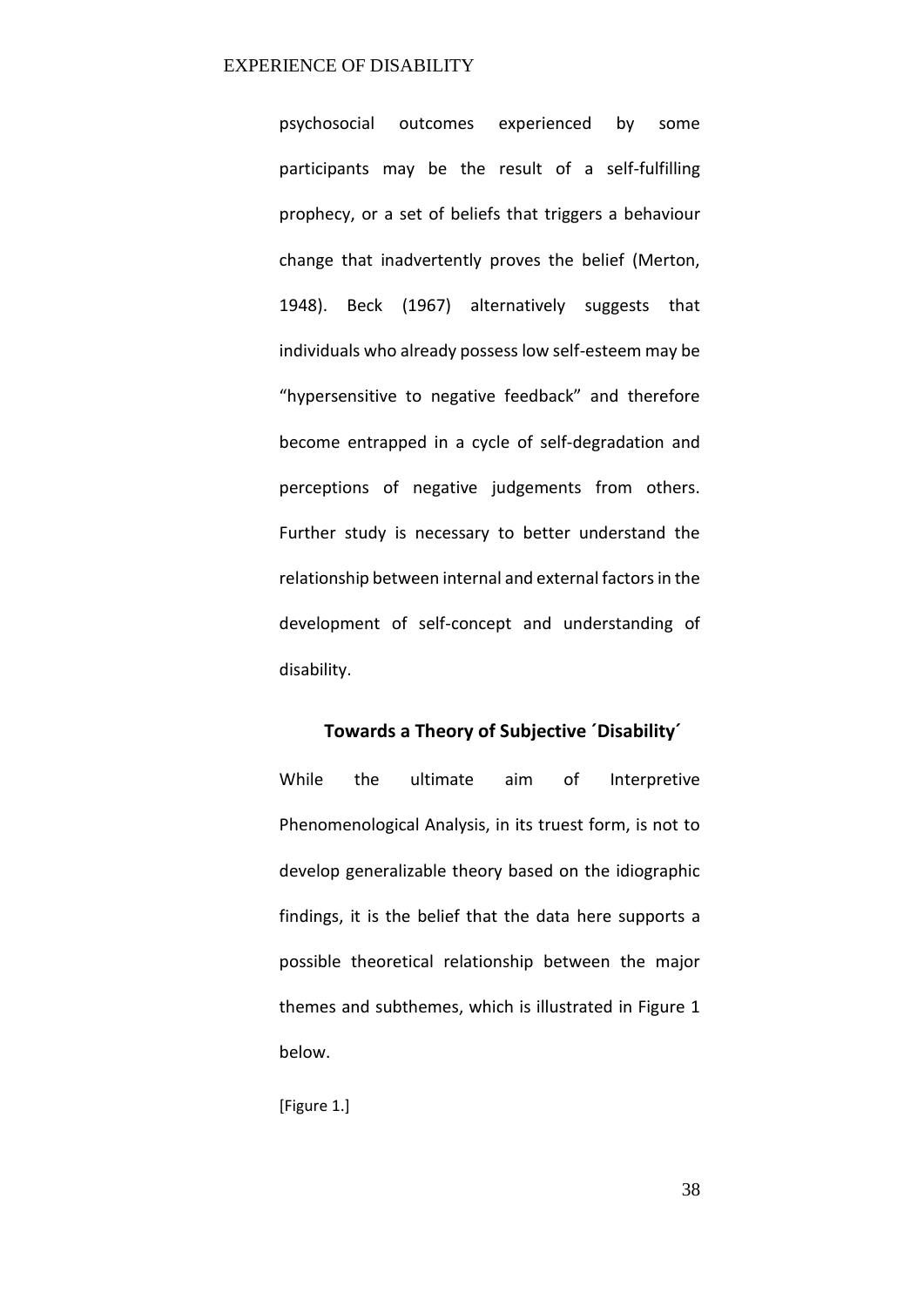The above figure represents a basic flow of negative self-image and understanding of disability stemming from an initial confusion surrounding disability terminology. Without a clear comprehension of disability and associated terms and diagnoses, one is forced to develop one's own notions of disability based on tangible manifestations, external pressure from others, and pejorative self-degradation. A decidedly negative connotation is attached to disability conceptualisation, which encourages behaviours that dissociate one from the label. These factors simultaneously impact and are impacted by one's interpretations of how to be. The cyclical feedback pattern represented above is indicative of the aforementioned relationship between these two factors, whose directionality is not well-understood. Smaller arrows represent additional interplay between certain factors. The desire to behave normally, when not achievable, further contributes to pejorative notions of self. Building from the theory that downward social comparisons are a mechanism used to increase subjective well-being, judgement by others on an individual, which lowers subjective well-being, will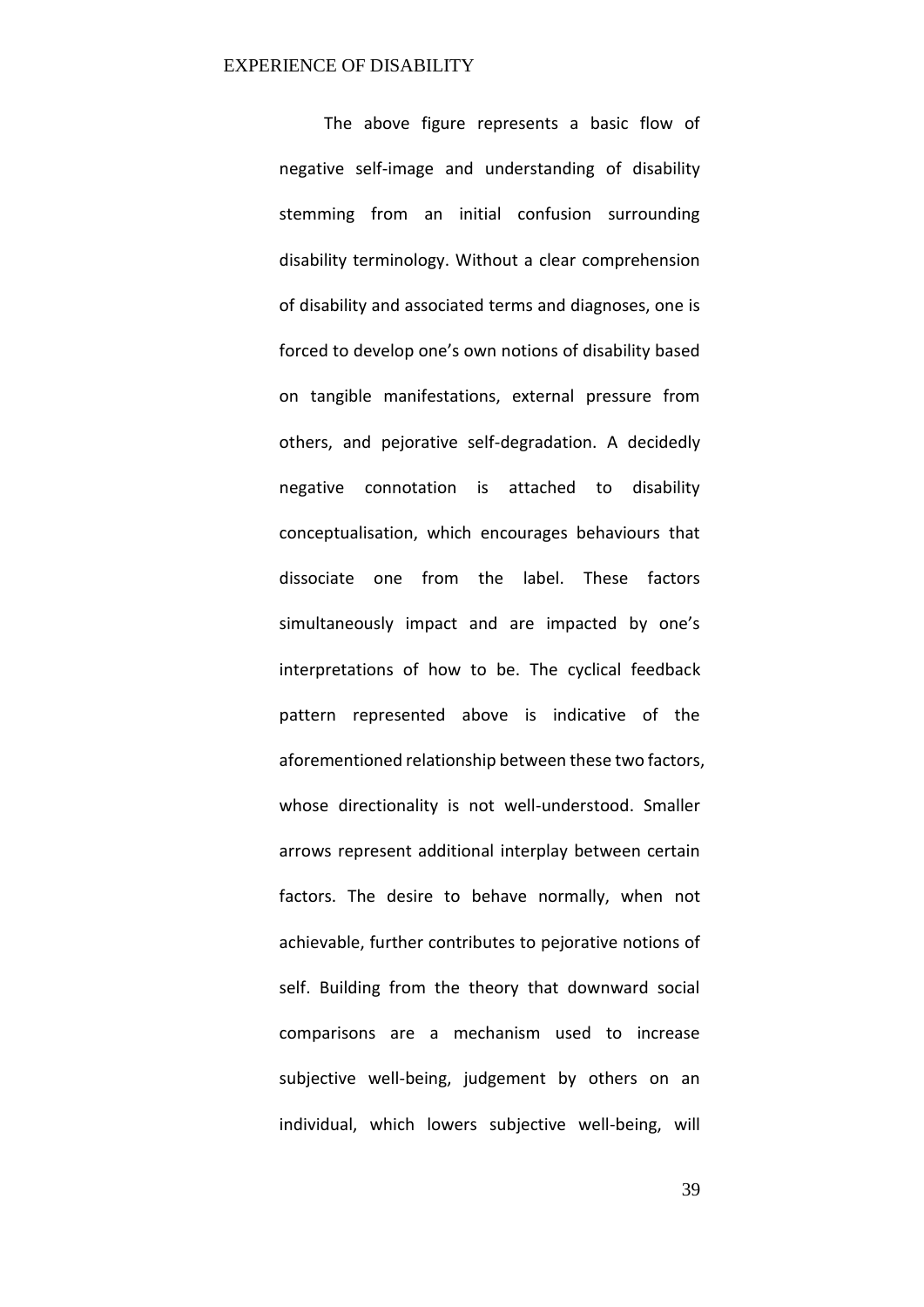influence the prevalence of downward social comparisons. Additionally, a strict adherence to social norms is likely to increase discomfort when talking about disability, particularly disability relating to oneself. By avoiding further discussion, one perpetuates misunderstandings around disability, and the cycle continues. In this model, the confusion and subsequent discomfort with terminology acts as an entry point to a cycle of self-degradation, judgement from others, and pressure to conform to socially-valued and nondisruptive behaviours. Using this conceptualisation, one could theorise thereby that improving one's understanding of disability, an alternative cycle with more positive outcomes could be activated. A visual representation of this virtuous cycle can be seen below in Figure 2.

[Figure 2.]

# **Limitations**

Firstly, all participants were recruited from a single service with a limited number of staff and engagement with others, which undoubtedly limited the scope of experiences that participants had. It is possible that similarity of understanding is rooted in similarity of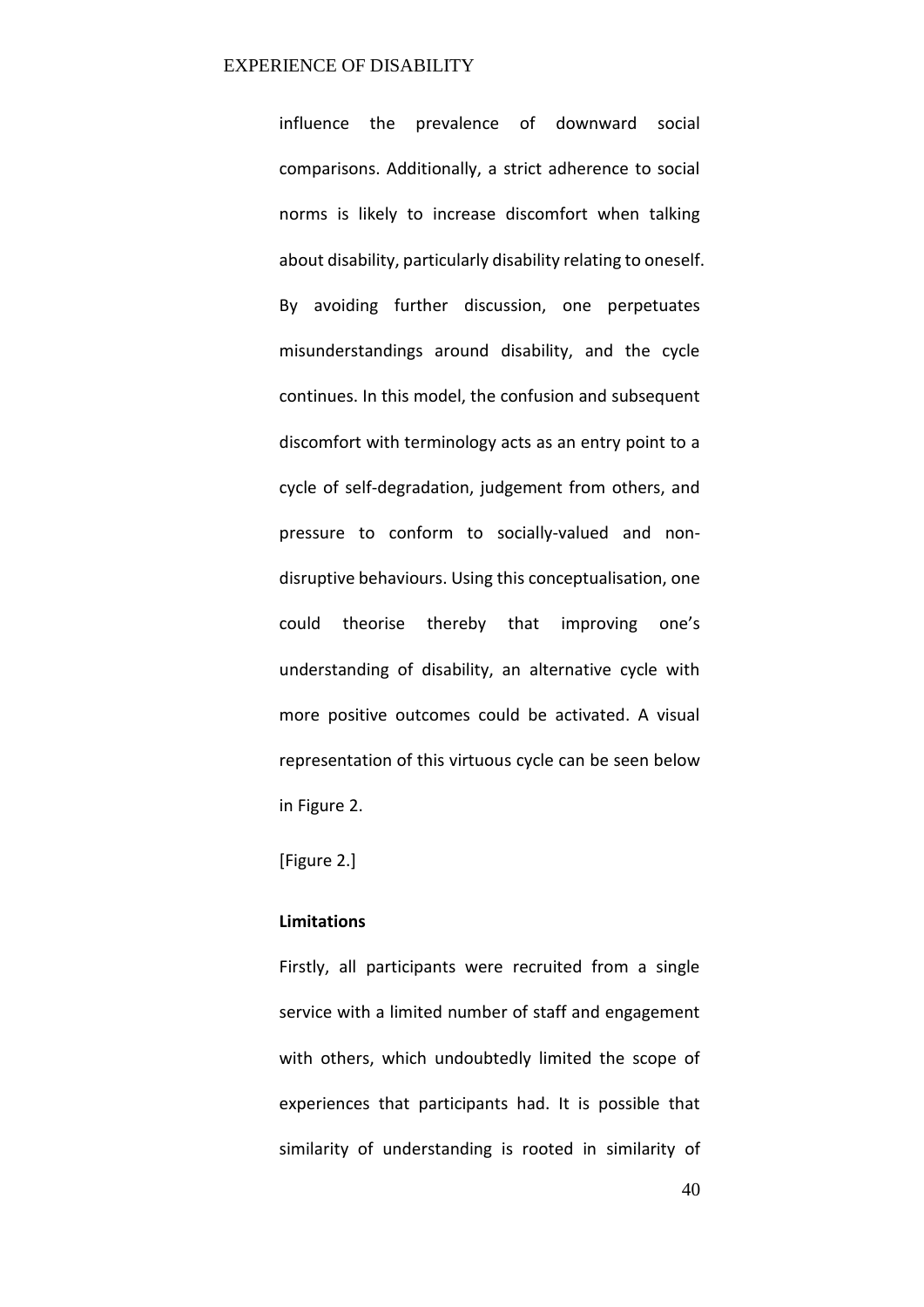experience. Secondly, the nature of the farm day centre was one that required a certain amount of physical exertion and coordination from service users, who were also capable of excellent expressive communication, which likely biased the sample toward individuals with milder disabilities, fewer adaptive behaviour deficits, and less medical health problems. Additionally, inclusion in an ID-specific service was taken as de facto evidence of intellectual disability, which may not be accurate (Whitaker, 2008). A sample with more rigorous inclusion criteria that includes individuals with communication difficulties would undoubtedly enhance the findings.

 The sample covered an age range of 44 years, meaning that older participants likely experienced several shifts in terminology and practice throughout their lifetimes. Differences in schooling and living arrangements also likely impacted experiences and interpretations. With a relatively small sample size, it is impossible to stratify the data in a useful way $-a$  followup study with a greater number of participants purposively selected to analyse variations in experiences based on these characteristics would likely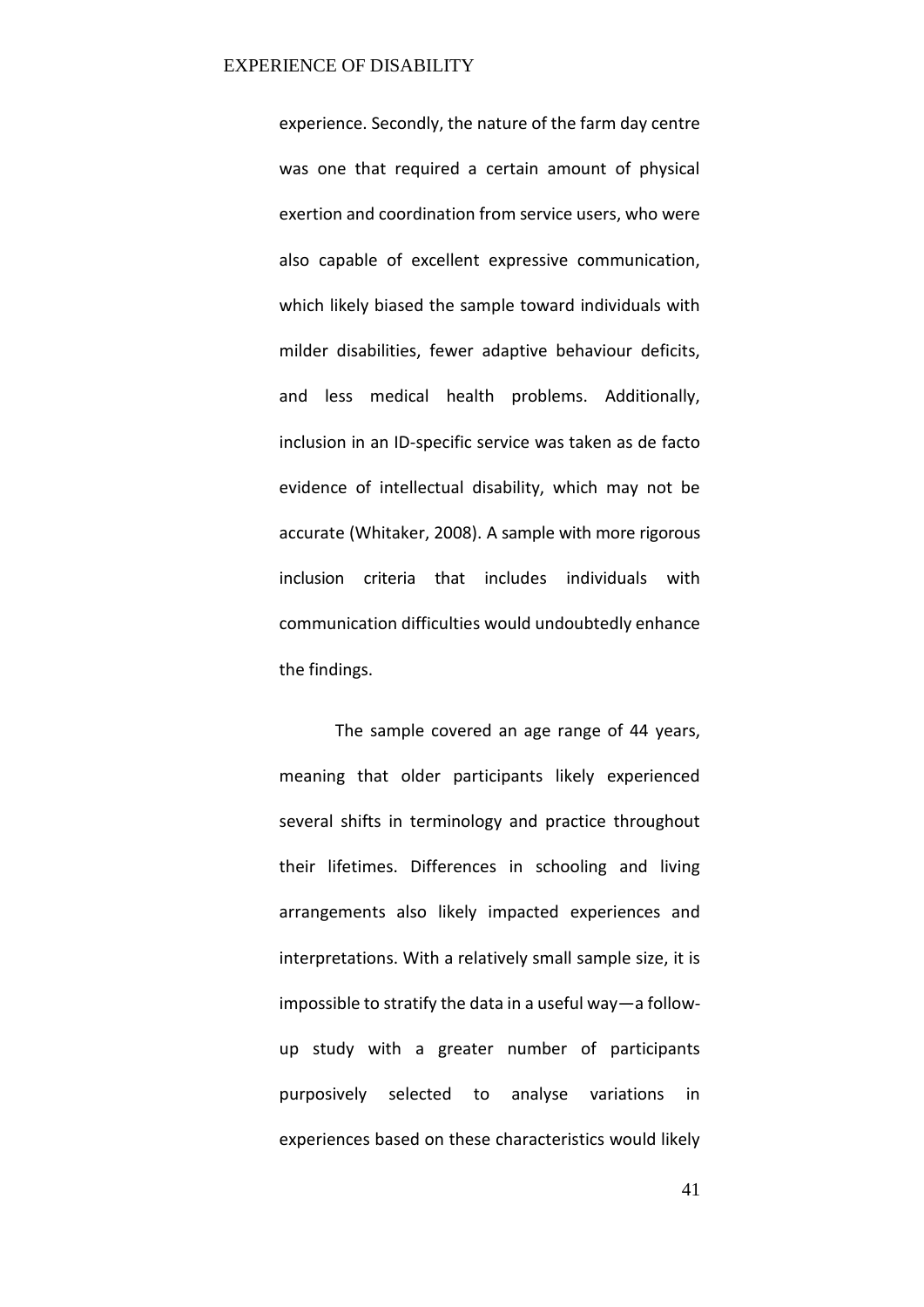yield an even greater understanding of how individuals formulate their identities and conceptualise disability.

Regarding researcher variables, the interviewer in this study was North American, while the study was conducted in the United Kingdom; the accent and pronunciation of certain terms seemed to influence understanding of questions in several participants.

# **Implications**

In the light of specialist social policies for people with ID such as Valuing People (2001) and Valuing People Now (2009), which foster rights, independence, choice and social inclusion, knowledge and understanding about how people with ID view themselves in terms of their social desirability, status, and self-esteem as well as their perception of their own and others' disabilities is important. Additionally, addressing the taboo nature of disability at an individual level can facilitate conversation among policy makers, practitioners, and service users to break the vicious cycle of socially normative behaviour and inaccurate, negatively connoted understanding of intellectual disability.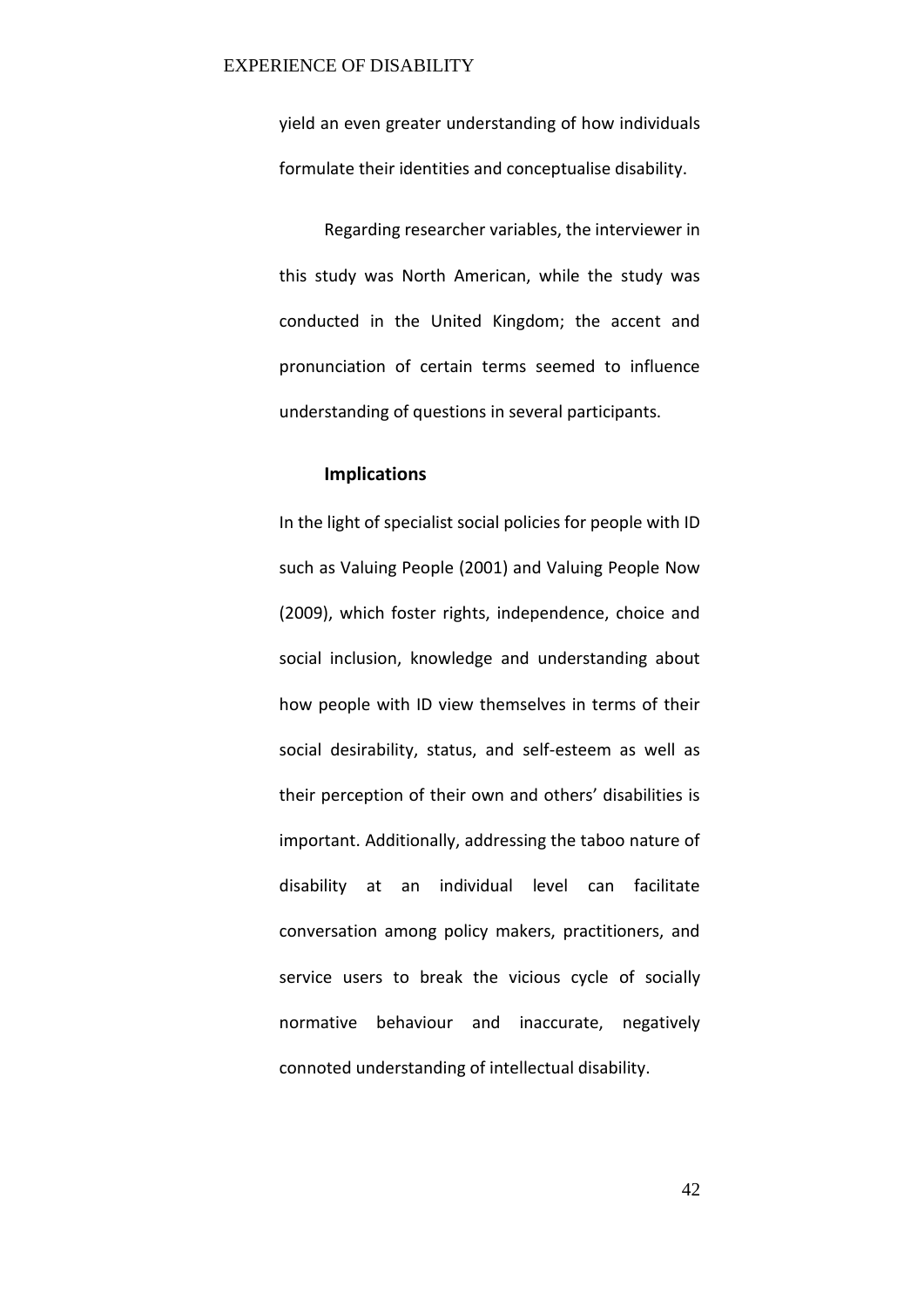Recent austerity policies in the United Kingdom disproportionately affect individuals with disabilities (Atkinson, *et al.,* 2012). Sudden loss of services due to funding cuts or ineligibility resulting from the national threshold implemented with the Care Act 2014 could have wide-ranging social and psychological implications. Individuals who have primarily developed their sense of intellectual disability and themselves in the social environment of ID-specific services are likely to experience anxiety, confusion, and poor self-esteem when forced into a social context that systematically discriminates against them. Better understanding of how individuals with ID conceptualise themselves and intellectual disability is key to safeguarding their interests and psycho-social health in the midst of fluctuating service provision. Additionally, empowering individuals with ID to develop vocabulary and understanding is necessary to facilitate their participation in the national dialogue about policies with massive consequences on their quality of life.

At a systems level partial or non-existent terminology could pose a serious challenge to personcentred action, choice-making, and political movement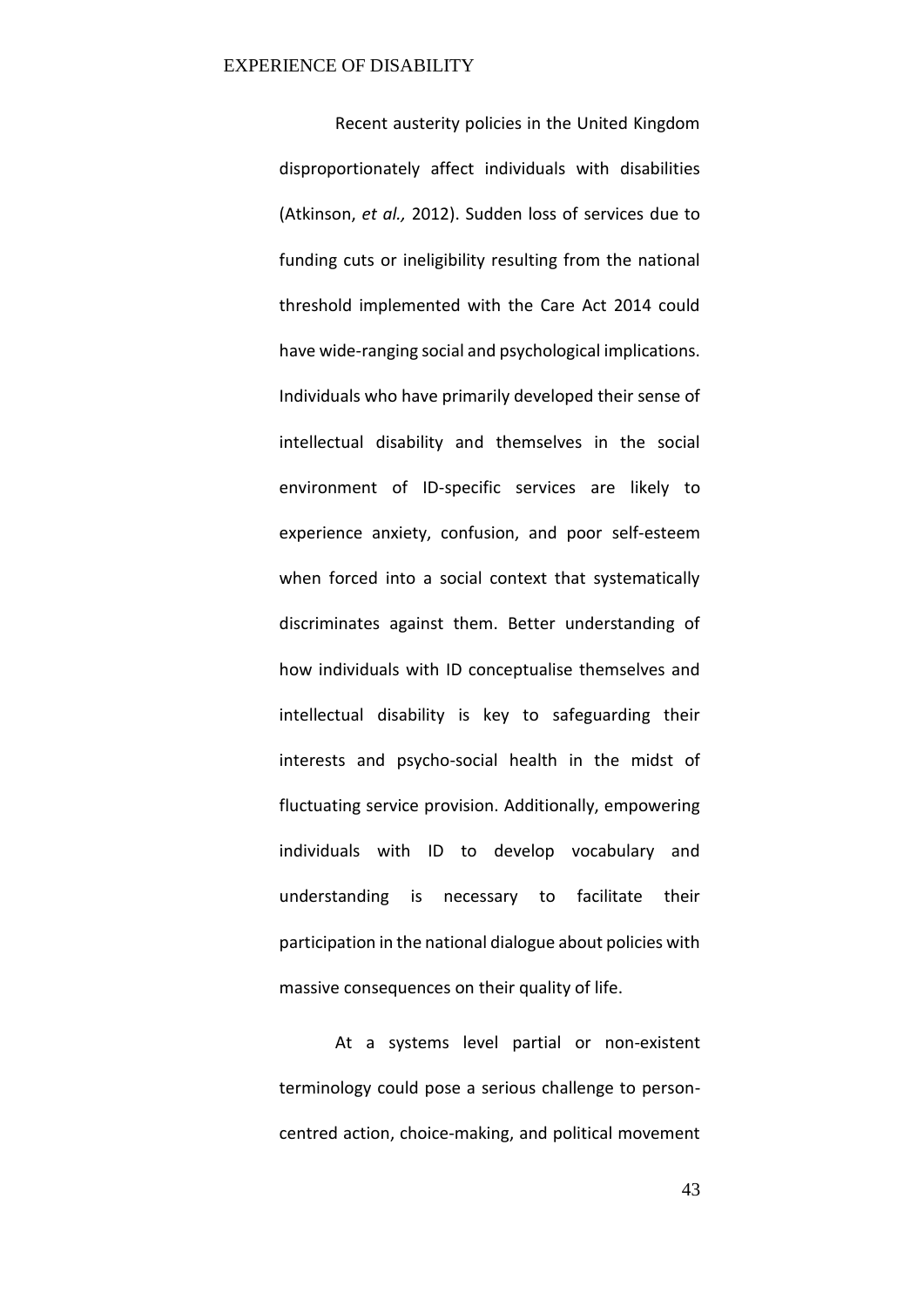in this population. As Oliver and Barnes (1998) suggest, the self-advocacy movement cannot thrive unless its participants are capable of engaging in discourse and challenging unjust paradigms. Moving from the experiential understanding of disability into the discursive understanding is a key to furthering the disability rights movement (Oliver and Barnes, 1998). Beart (2005) suggests that the primary barriers to individuals claiming the label of "disabled" amongst that population are "people with learning disabilities not having access to the meanings and discussions about 'learning disabilities' and the emotional impact of the label" (p. 129). These two components, which are essentially the poor comprehension of disability terminology and self-degradation stemming from negative judgements of others as reported in this study, appear repeatedly in the literature as obstacles to healthy and comprehensive identification with disability (e.g Cunnigham & Glenn, 2004; Li, 2004; Jahoda & Markova, 2004). The interplay between these variables is mediated by the maladaptive definitions of disability produced by individuals without access to more positive models, as exemplified in the theory produced above.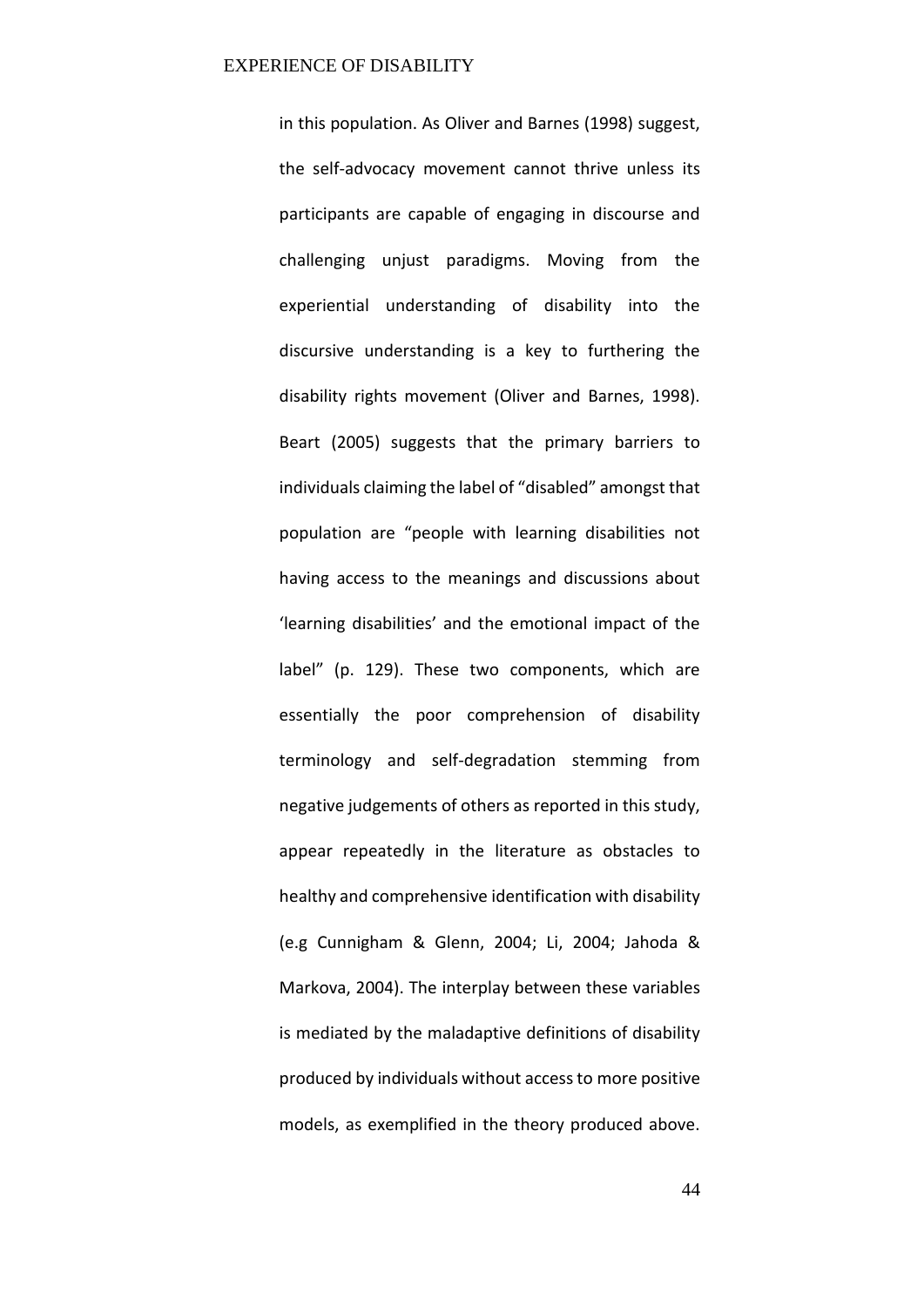Further study into how increasing knowledge and encouraging a cultural shift away from valuing normalcy impacts self-concept and understanding of disability is a valuable next step after the conclusion of this study. Findings from this study and past literature suggest that conceptualising disability in a more precise manner could pose a challenge to the negative appraisals made by oneself and others, which in turn may limit the value placed on behaviour that appears "normal" and encourage self-expression and individuality. Investigation into methods of shifting the cultural understanding of disability is imperative for ensuring the human rights of the population with ID. A comprehension of ID and self situated in the context of disability are essential to full inclusion, equality, and rejection of discrimination for all people with ID.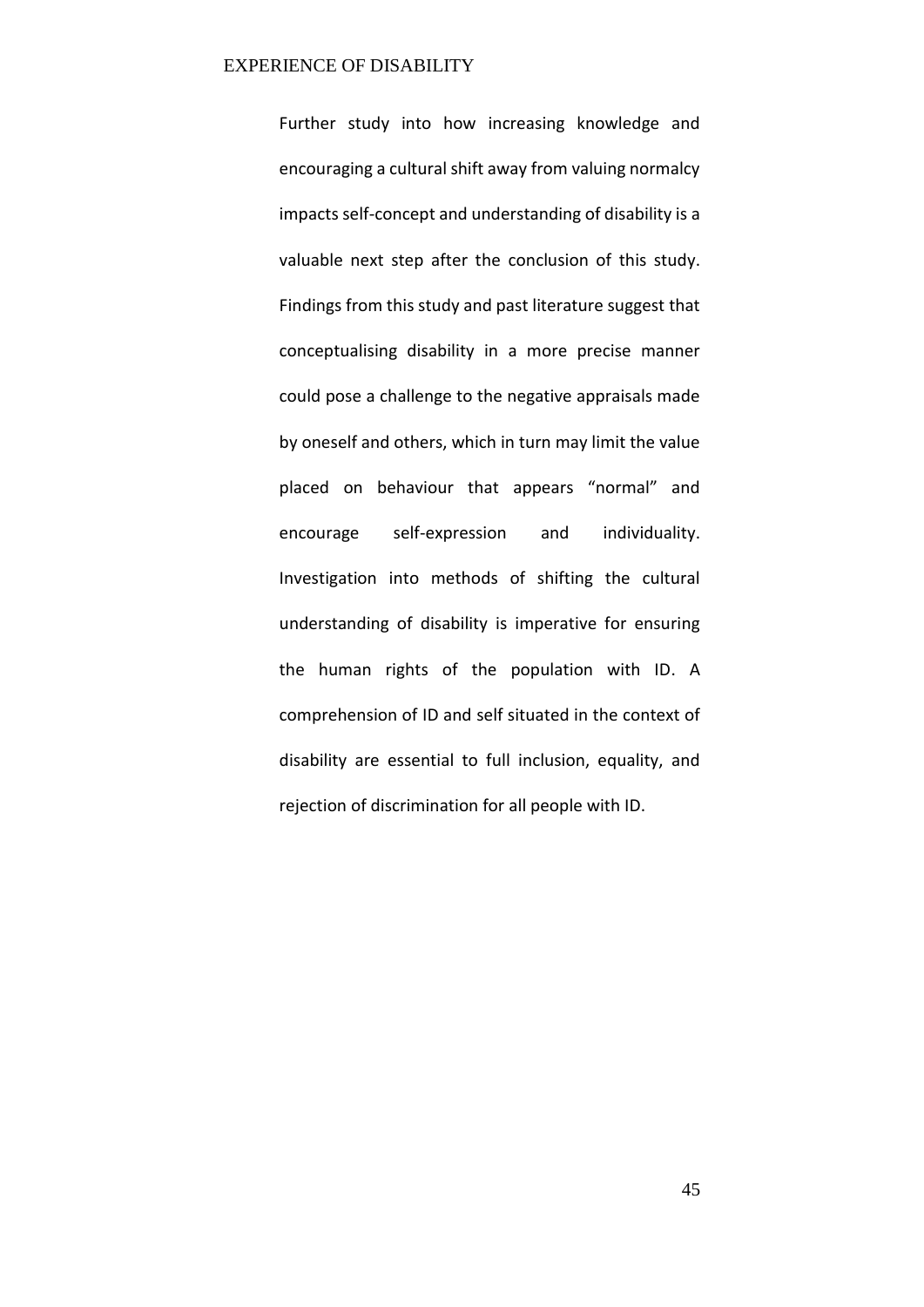# **References**

Ali, A., Hassiotis, A., Strydom, A., & King, M. (2012).Self stigma in people with intellectual disabilities and courtesy stigma in family carers: A systematic review.*Research in Developmental Disabilities, 33*(6), 2122-2140. Retrieved from http://search.ebscohost.com/login.aspx?direct=true&db= psyh&AN=2012-24108-050&site=ehost-live

Atkinson, W., Roberts, S., & Savage, M. (. ). (2012). *Class inequality in austerity britain: Power, difference and suffering*. Basingstoke: Palgrave Macmillan.

Beart, S. (2005). 'I won't think of meself as a learning disability. but I have': Social identity and self-advocacy. *British Journal of Learning Disabilities, 33*(3), 128-131. Retrieved from http://search.ebscohost.com/login.aspx?direct=true&db=

psyh&AN=2005-08923-008&site=ehost-live

Beck, A. (1967).*Depression: Clinical, experimental and theoretical aspects*. New York: Hoeber.

Becker, H. S. (1963). *Outsiders: Studies in the sociology of deviance*. Oxford, England: Free Press Glencoe. Retrieved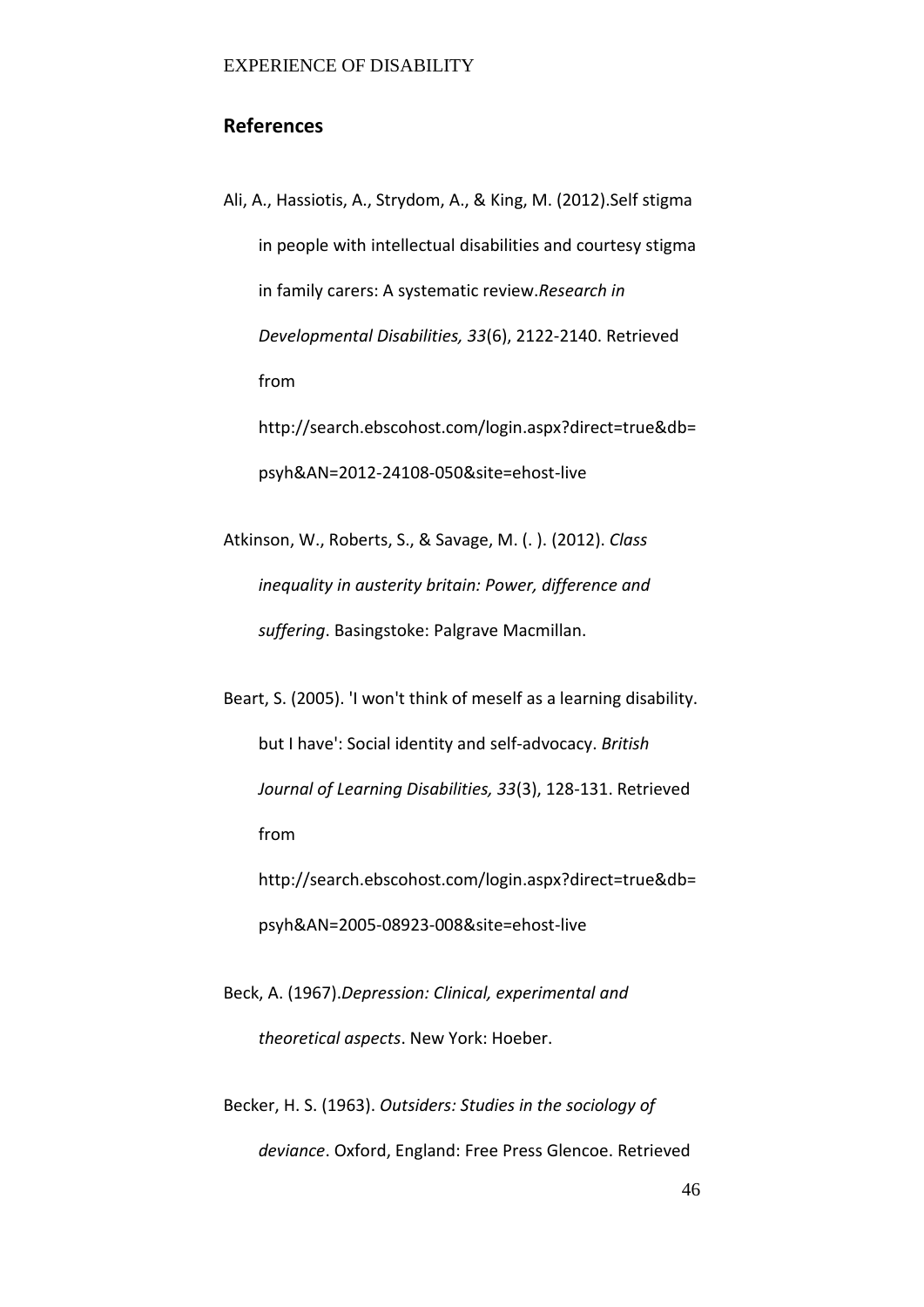from

http://search.ebscohost.com/login.aspx?direct=true&db= psyh&AN=1965-08393-000&site=ehost-live

Branscombe, N. R., Schmitt, M. T., & Harvey, R. D. (1999).

Perceiving pervasive discrimination among africanamericans: Implications for group identification and well-being. *Journal of Personality and Social Psychology, 77*(1), 135-149. doi:10.1037/0022- 3514.77.1.135

Brown, M. R., Higgins, K., Pierce, T., Hong, E., &Thoma, C. (2003). Secondary students' perceptions of school life with regard to alienation: The effects of disability, gender and race. *Learning Disability Quarterly, 26*(4), 227-238. Retrieved from http://search.ebscohost.com/login.aspx?direct=true&db= psyh&AN=2004-10529-001&site=ehost-live

Cambridge, P., & Forrester-Jones, R. (2003).Using individualized communication for interviewing people with intellectual disability: A case study of user-centred research. *Journal of Intellectual and Developmental Disability, 28*(1), 5-23. doi:10.1080/136682503100008687

Care act 2014, London: HMSO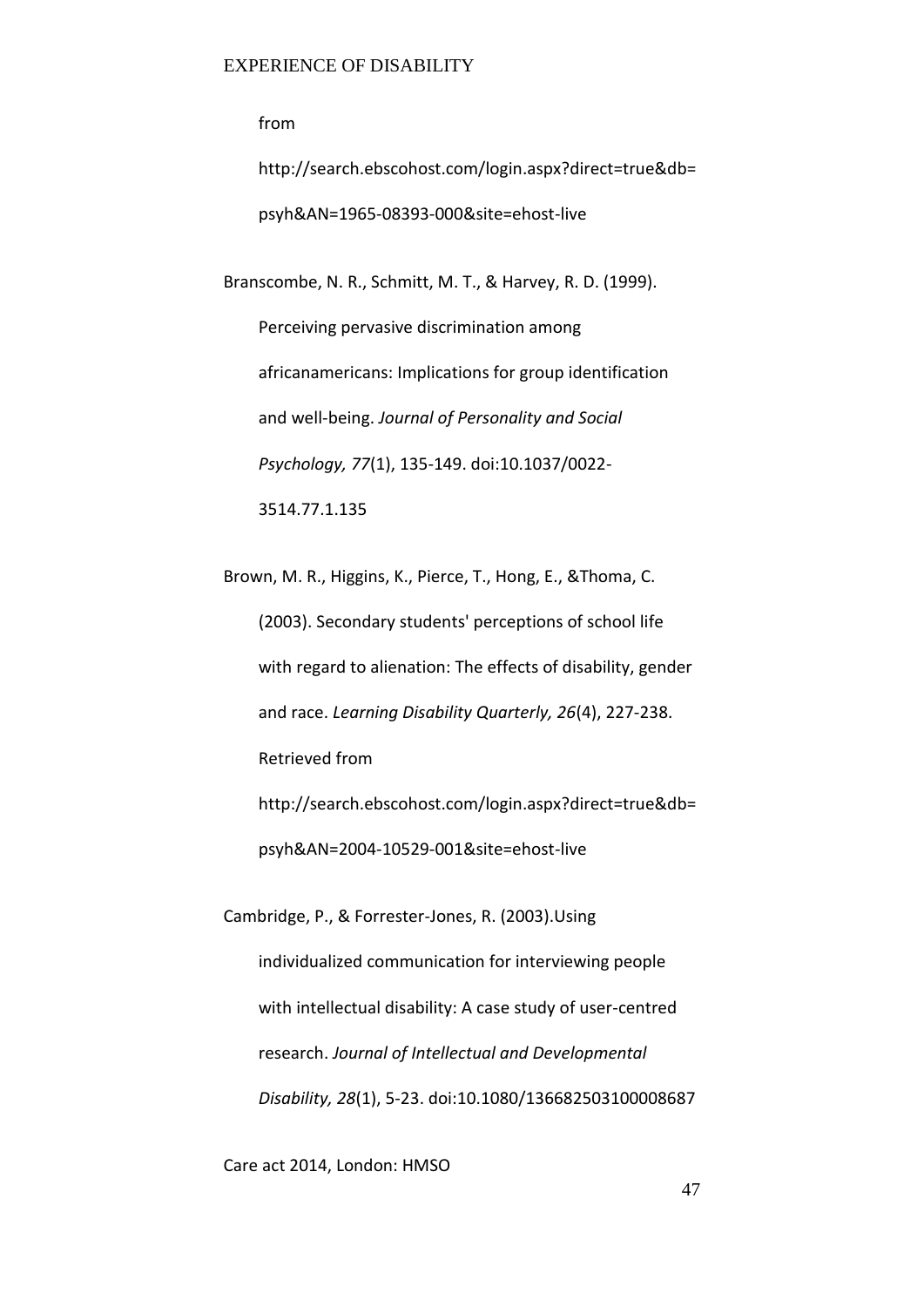Craig, J., Craig, F., Withers, P., Hatton, C., & Limb, K. (2002). Identity conflict in people with intellectual disabilities: What role do service-providers play in mediating stigma? *Journal of Applied Research in Intellectual Disabilities, 15*(1), 61-72. Retrieved from http://search.ebscohost.com/login.aspx?direct=true&db= psyh&AN=2002-02321-006&site=ehost-live

Crocker, J., & Major, B. (1989). Social stigma and self-esteem: The self-protective properties of stigma. *Psychological Review, 96*(4), 608-630. Retrieved from http://search.ebscohost.com/login.aspx?direct=true&db= psyh&AN=1990-04498-001&site=ehost-live

Cunningham, C., & Glenn, S. (2004). Self-awareness in young adults with down syndrome: I. awareness of down syndrome and disability. *International Journal of Disability, Development and Education, 51*(4), 335-361. Retrieved from http://search.ebscohost.com/login.aspx?direct=true&db= psyh&AN=2004-21756-002&site=ehost-live

Davies, C. A., & Jenkins, R. (1997). 'She has different fits to me': How people with learning difficulties see themselves. *Disability & Society, 12*(1), 95-109. Retrieved from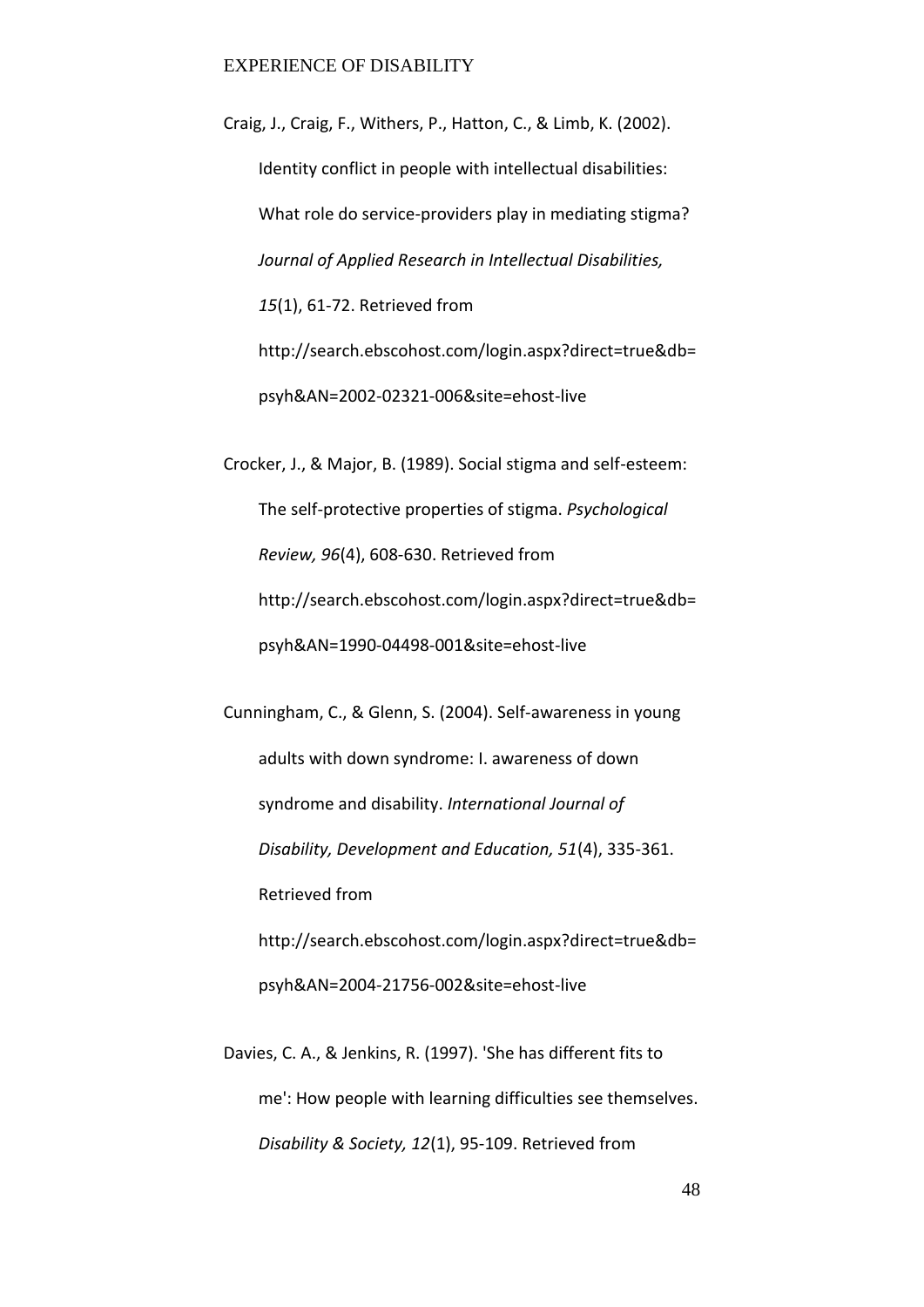http://search.ebscohost.com/login.aspx?direct=true&db= psyh&AN=1997-07252-006&site=ehost-live

Department of Health (DoH).(1971). *Better services for the mentally handicapped.* (). London: HMSO.

Valuing people now, London: The Stationary Office (2009).

Disability discrimination act 1995, London: HMSO

Edgerton, R. B. (1967). *The cloak of competence: Stigma in the lives of the mentally retarded*. San Francisco, CA: University of California Press.

Equality act 2010, HMSO: LondonU.S.C.

Festinger, L. (1954). A theory of social comparison processes. *Human Relations, 7*, 117-140.

Finlay, W. M. L., & Lyons, E. (2000). Social categorizations, social comparisons and stigma: Presentations of self in people with learning difficulties. *British Journal of Social Psychology, 39*(1), 129-146.

doi:10.1348/014466600164372

Forrester-Jones, R., Carpenter, J., Cambridge, P., Tate, A., Hallam, A., Knapp, M., & Beecham, J. (2002). The quality of life of people 12 years after resettlement from long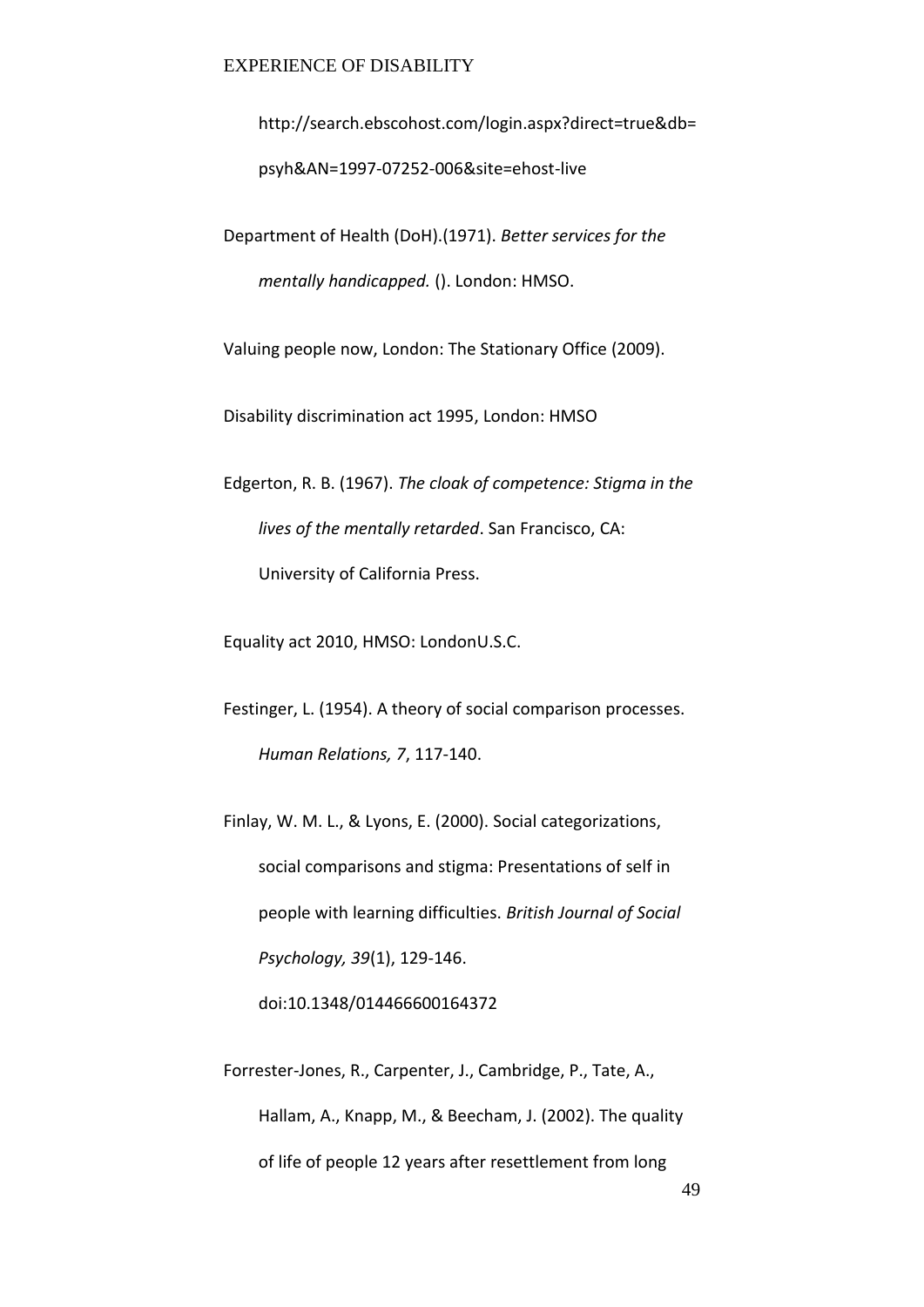stay hospitals: Users' views on their living environment, daily activities and future aspirations. *Disability & Society, 17*(7), 741-758. doi:10.1080/0968759021000068469

Forrester-Jones, R., Carpenter, J., Coolen-Schrijner, P., Cambridge, P., Tate, A., Beecham, J., Wooff, D. (2006). The social networks of people with intellectual disability living in the community 12 years after resettlement from long-stay hospitals. *Journal of Applied Research in Intellectual Disabilities, 19*(4), 285-295. doi:10.1111/j.1468-3148.2006.00263.x

Foucault, M. (1961).*Madness and civilisation: A history of insanity in the age of reason*. New York: Random House.

Gillman, M., Heyman, B., & Swain, J. (2000). What's in a name? the implications of diagnosis for people with learning difficulties and their family carers. *Disability & Society, 15*(3), 389-409. Retrieved from http://search.ebscohost.com/login.aspx?direct=true&db= psyh&AN=2000-07929-001&site=ehost-live

Goffman, E. (1974). *Stigma; notes on the management of spoiled identity.* New York: Jason Aronson.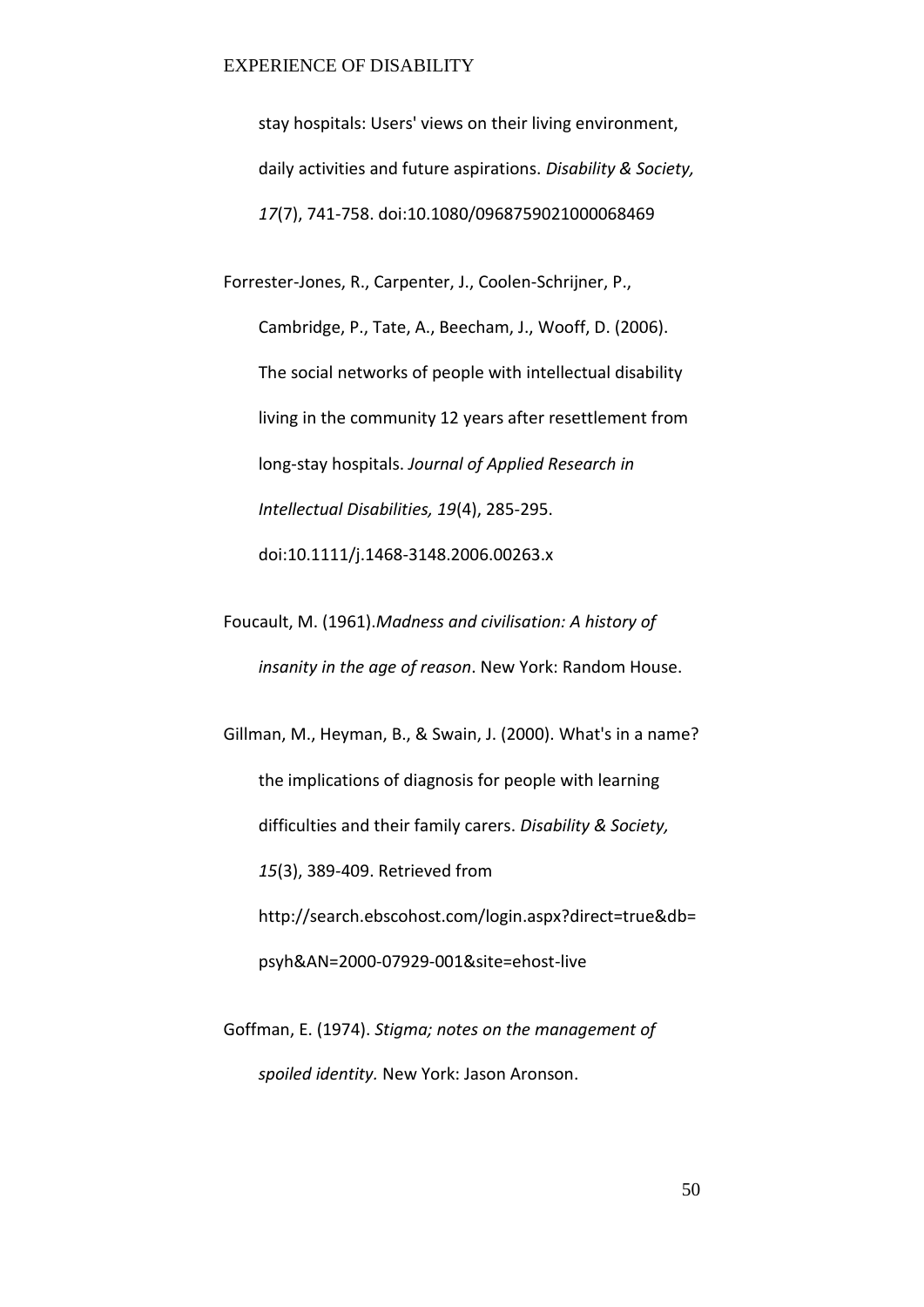Heal, L. W., & Sigelman, C. K. (1990). Methodological issues in measuring the quality of life of individuals with mental retardation. In R. L. Schalock, M. J. Begab (Eds.), *Quality of life: Perspectives and issues* (pp. 161-176). Washington, DC, US: American Association on Mental Retardation. Retrieved from http://search.ebscohost.com/login.aspx?direct=true&db= psyh&AN=1990-98020-010&site=ehost-live

Health and community care act 1990, London: HMSO

Jahoda, A., & Markova, I. (2004).Coping with social stigma: People with intellectual disabilities moving from institutions and family home. *Journal of Intellectual Disability Research, 48*(8), 719-729. doi:10.1111/j.1365- 2788.2003.00561.x

Jahoda, A., Markova, I., & Cattermole, M. (1988).Stigma and the self-concept of people with a mild mental handicap. *Journal of Mental Deficiency Research, 32*(2), 103-115. Retrieved from http://search.ebscohost.com/login.aspx?direct=true&db= psyh&AN=1988-29993-001&site=ehost-live

51 Jahoda, A., Wilson, A., Stalker, K., & Cairney, A. (2010). Living with stigma and the self-perceptions of people with mild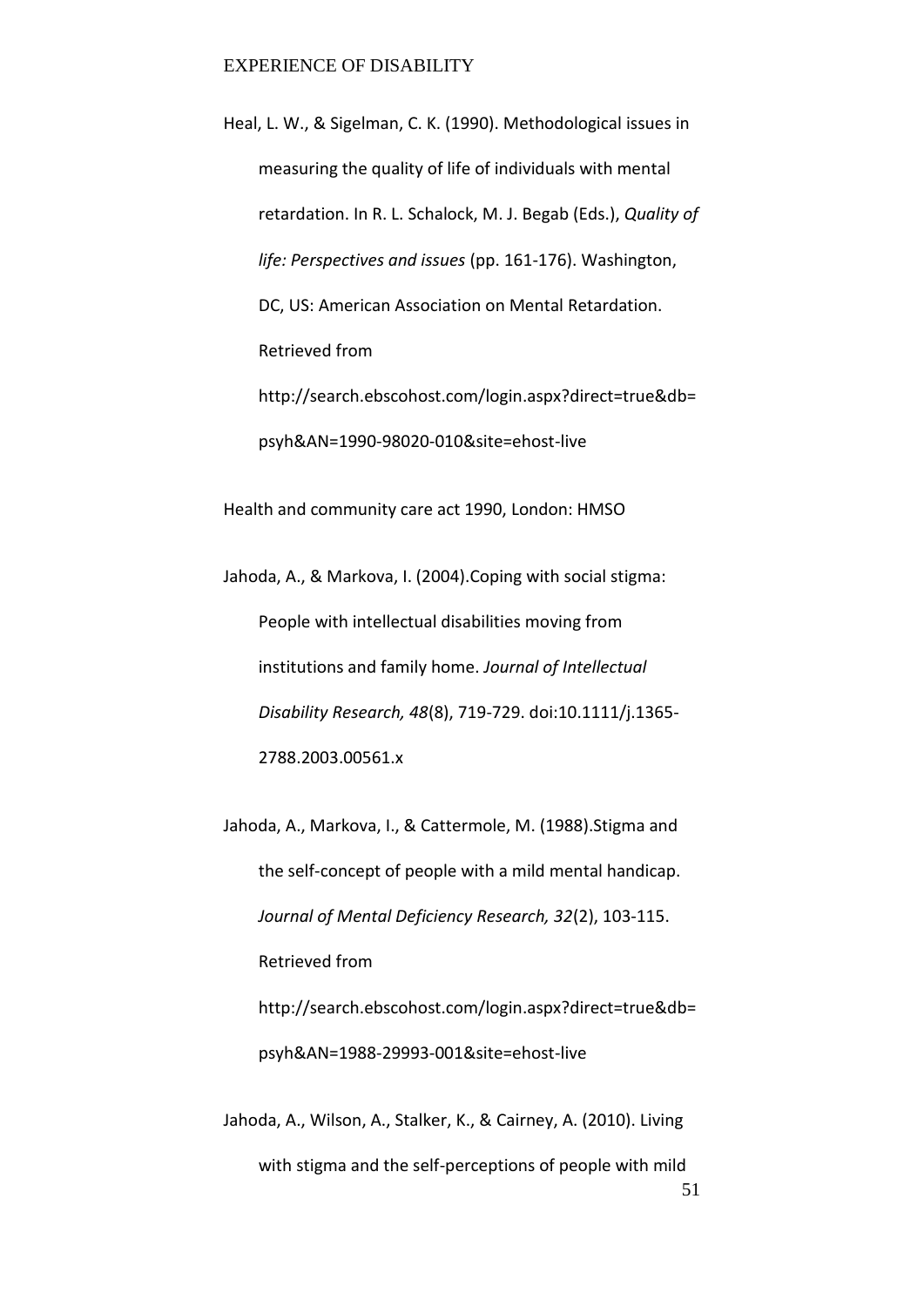intellectual disabilities. *Journal of Social Issues, 66*(3), 521- 534. Retrieved from http://search.ebscohost.com/login.aspx?direct=true&db= psyh&AN=2010-18517-007&site=ehost-live

- Lemert, E. (1951). *Social pathology: A systematic approach to the theory of sociopathic behavior*. Michigan, USA: McGraw-Hill.
- Li, E. (2004). Self perceived equal opportunities for people with intellectual disability. *International Journal of Rehabilitation Research, 27*, 241-245.
- Mansell, J., & Ericsson, K. (. ). (1996). *Deinstitutionalization and independent living: Intellectual disability services in britain, scandinavia, and the USA*. London: Chapman and Hall.

Mental capacity act 2005, London: HMSO

Merton, R. (1948). The self-fulfilling prophecy. *The Antioch Review, 8*(2), 193-210.

Nirje, B. (1969). The normalization principle and its human management implications.In R. Kugel, & W. Wolfensberger (Eds.), *Changing patterns in residential*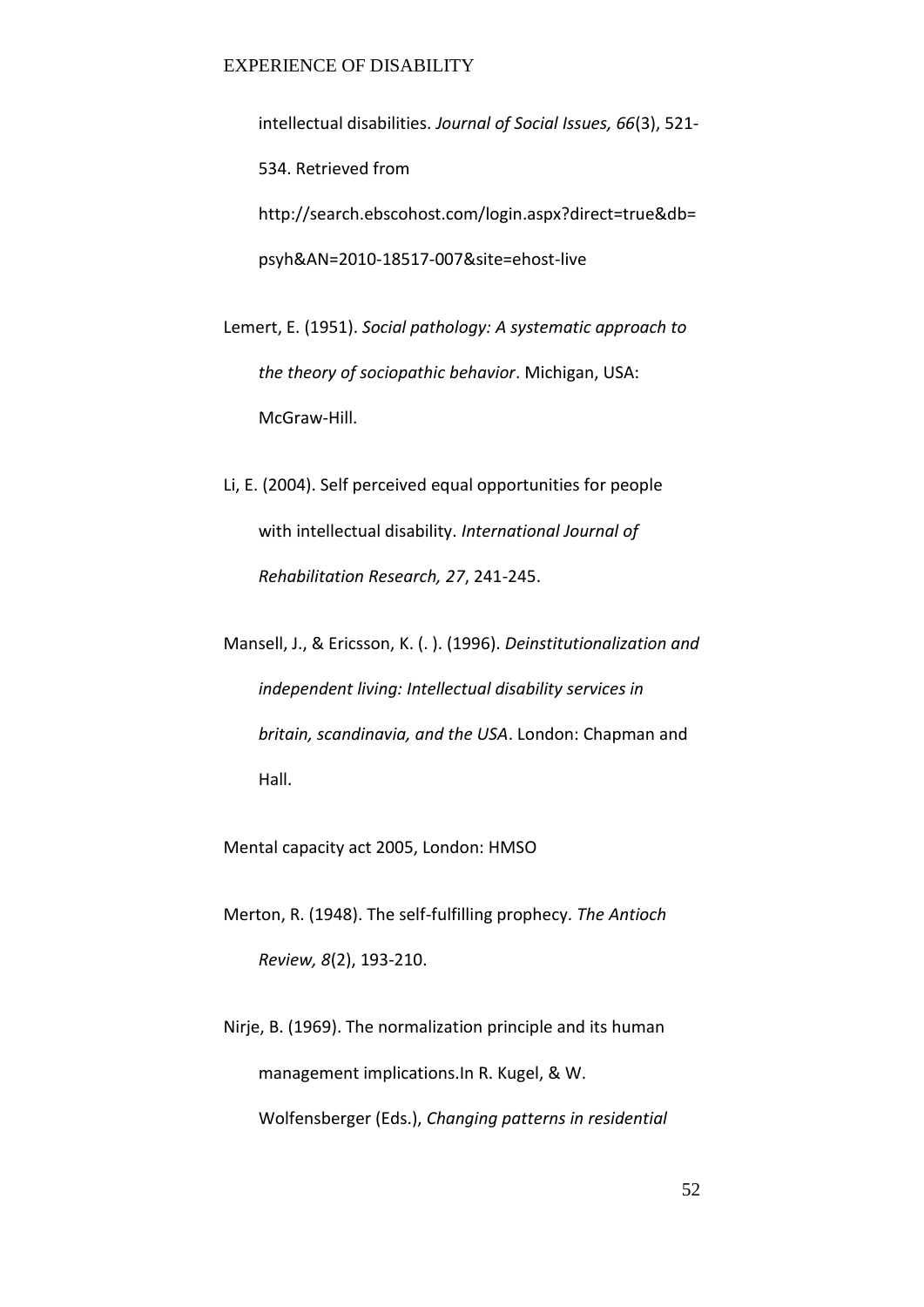*services for the mentally retarded*. Washington, DC: Author.

Oliver, M. & Barnes, C. (1998).*Disabled people and social policy*. New York: Addison Wesley Longman.

Perry, J. (2004). Interviewing people with intellectual disabilities. In E. Emerson , C. Hatton , T. Thompson & T. Parmenter (Eds.), *The international handbook of applied research with intellectual disabilities*. United Kingdom: Wiley & Sons.

Prosser, H., & Bromley, J. (1998).Interviewing people with intellectual disabilities. In E. Emerson, C. Hatton, J. Bromley, A. Caine, E. New York, NY, US: John Wiley & Sons Ltd. Retrieved from http://search.ebscohost.com/login.aspx?direct=true&db= psyh&AN=1998-06692-005&site=ehost-live

*Report of the committee of inquiry at ely hospital (cmnd 3975).*  (1969). London: HMSO.

*Report of the committee of inquiry at farleigh hospital (cmnd 4557).* (1971). London: HMSO.

*Report of the committee of inquiry at normansfield hospital (cmnd 7537).* (1978). London: HMSO.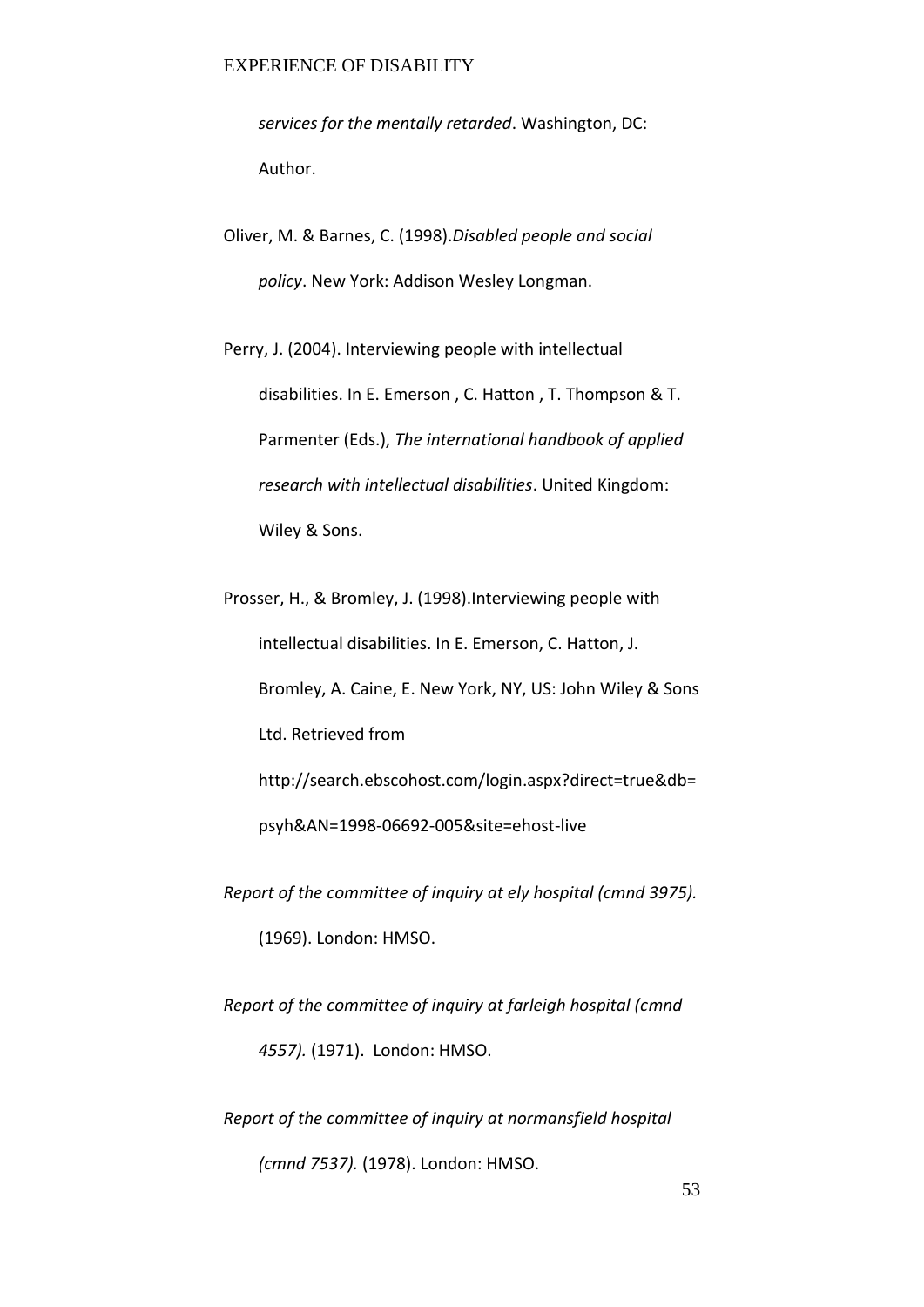- *Report of the committee of inquiry into south ockendon hospital.* (1974). London: HMSO.
- Rosenberg, M. (1965).*Society and adolescent self-image*. Princeton, NJ: Princeton University Press.
- Rosetti, C., & Henderson, S. (2013). Lived experiences of adolescents with learning disabilities. *The Qualitative Report, 18*, 1-17.
- *Royal commission on the law relating to mental illness and mental deficiency (percy commission): Minutes, papers and reports* (1957). (). Great Britain: The National Archives.
- Schalock, R. L., & Luckasson, R. (2013). What's at stake in the lives of people with intellectual disability? part I: The power of naming, defining, diagnosing, classifying, and planning supports. *Intellectual and Developmental Disabilities, 51*(2), 86-93. doi:10.1352/1934-9556-51.2.086
- Sigstad, H. M. H. (2014). Characteristic interviews, different strategies: Methodological challenges in qualitative interviewing among respondents with mild intellectual disabilities. *Journal of Intellectual Disabilities, 18*(2), 188- 202. doi: 10.1177/1744629514523159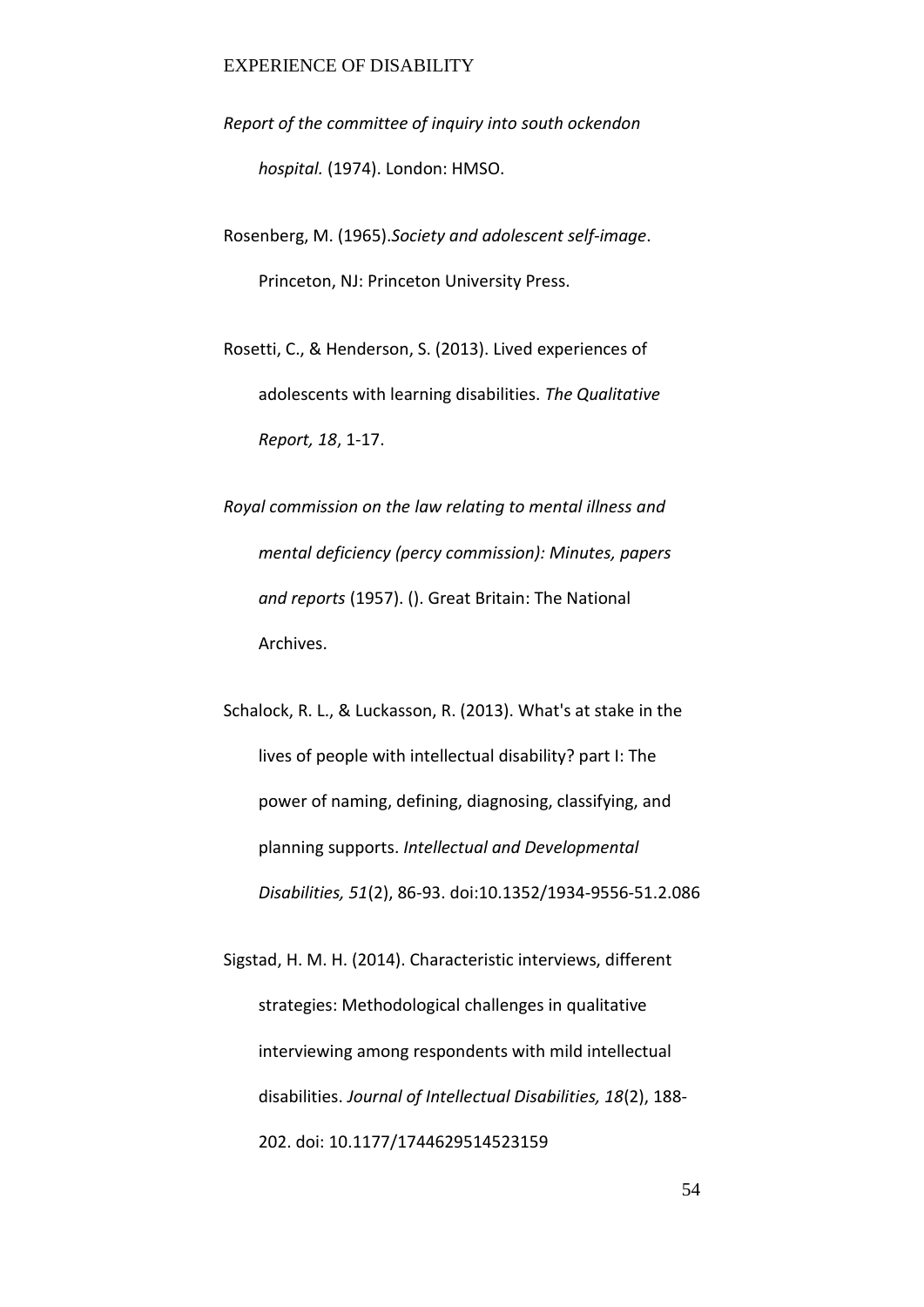Smith, J., Flower, P., & Larkin, M. (2009).*Interpretative phenomenological analysis: Theory, method and research.* London: Sage Publications.

Stalker, K., Gilliard, J., & Downs, M. G. (1999).Eliciting user perspectives on what works. *International Journal of Geriatric Psychiatry, 14*(2), 120-131. doi:10.1002/(SICI)1099-1166(199902)14:2<120::AID-GPS947>3.0.CO;2-9

Szasz, T. (1961).*The myth of mental illness*. New York: Harper and Row.

Szivos, S., & Griffiths, E. (1990). Consciousness raising and social identity theory: A challenge to nomalization. *Clinical Psychology Forum, 28*

Szivos-Bach, S. (1993). Social comparisons, stigma and mainstreaming: The self esteem of young adults with a mild mental handicap. *Mental Handicap Research, 6*(3), 217-236. Retrieved from http://search.ebscohost.com/login.aspx?direct=true&db= psyh&AN=1994-06159-001&site=ehost-live

Valuing people: A new strategy for learning disability for the 21st century, London: The Stationary Office (2001).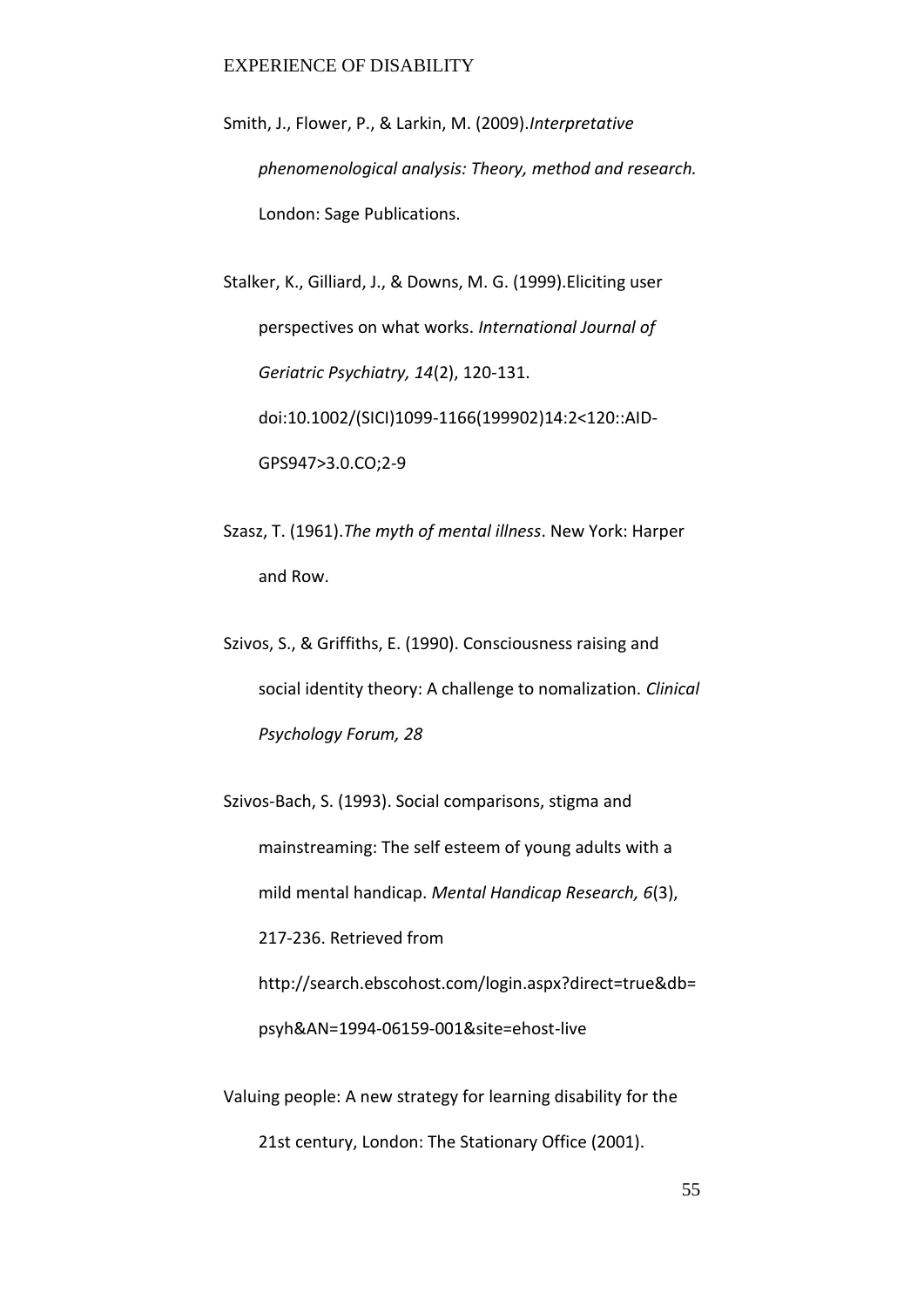Todd, S. (2000). Working in the public and private domains: Staff management of community activities for and the identities of people with intellectual disability. *Journal of Intellectual Disability Research, 44*(5), 600-620. doi:10.1046/j.1365-2788.2000.00281.x

Todd, S., &Shearn, J. (1997). Family dilemmas and secrets: Parents' disclosure of information to their adult offspring with learning disabilities. *Disability & Society, 12*(3), 341- 366. Retrieved from http://search.ebscohost.com/login.aspx?direct=true&db=

psyh&AN=1997-06838-002&site=ehost-live

Turnpenny, A., & Richardson, L. (2013). *How to produce easy read information: A review of available guidance.* Tizard Centre, University of Kent.

- UPIAS (1976) Fundamental Principles of Disability.Union of the Physically Impaired Against Segregation.
- Wills, T. A. (1981).Downward comparison principles in social psychology. *Psychological Bulletin, 90*(2), 245-271. doi:10.1037/0033-2909.90.2.245
- 56 Wolfensberger, W. (1985). Social role valorisation: A new insight, and a new term, for normalisation. *Australian Association for the Mentally Retarded Journal, 9*(1), 4-11.